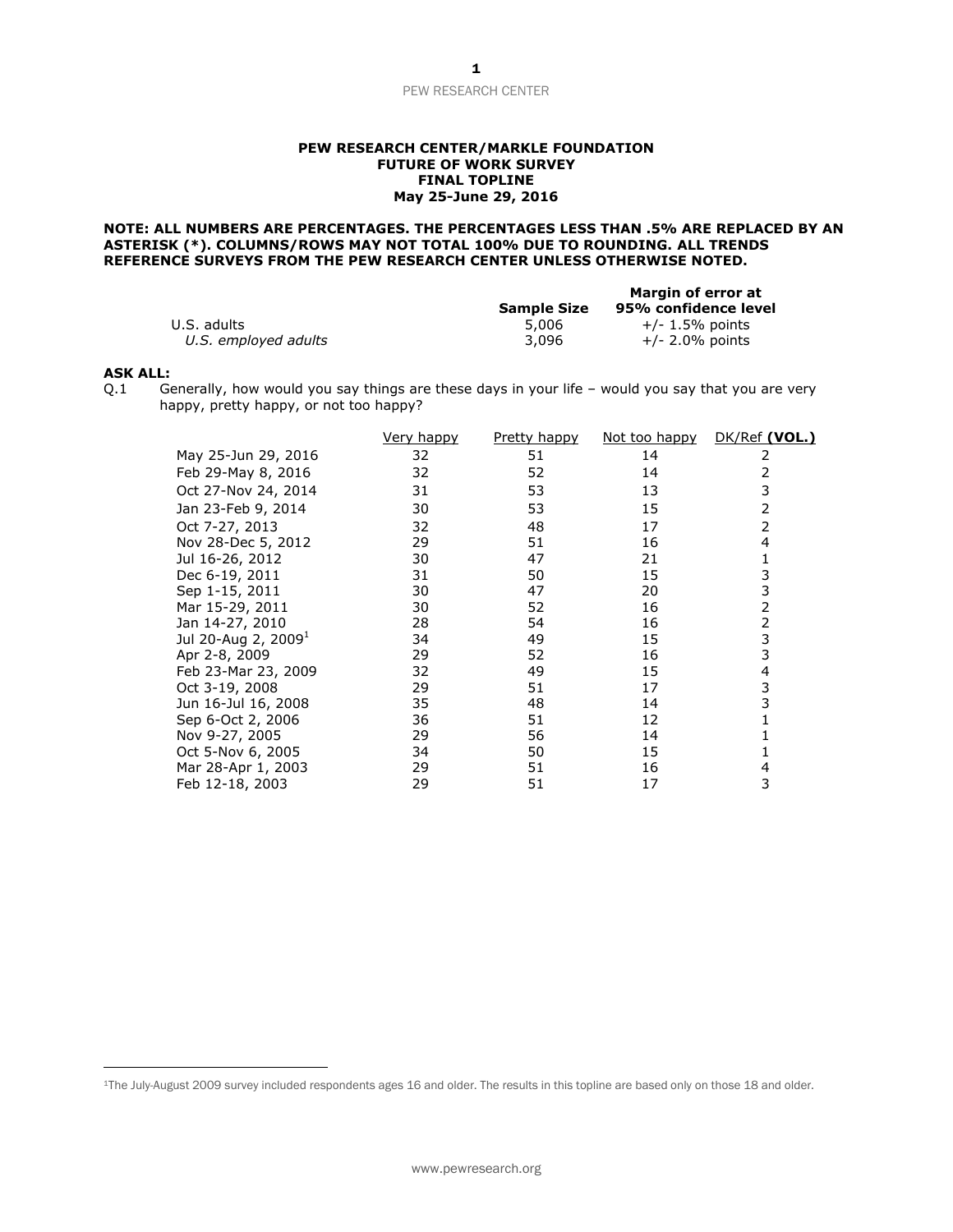# **ASK ALL:**

Q.2 Next, please tell me whether you are satisfied or dissatisfied, on the whole, with the following aspects of your life: (First/Next) **[INSERT ITEM; RANDOMIZE] [READ FOR FIRST ITEM, THEN AS NECESSARY:** Are you satisfied or dissatisfied?] **REQUIRED PROBE:** Would you say you are VERY (dis) satisfied or SOMEWHAT (dis) satisfied?<sup>2</sup>

|                                      |           |           |                         |                         | Doesn't        |                |
|--------------------------------------|-----------|-----------|-------------------------|-------------------------|----------------|----------------|
|                                      | Very      | Somewhat  | Somewhat                | Very                    | apply          | DK/Ref         |
|                                      | satisfied | satisfied | dissatisfied            | dissatisfied            | <u>(VOL.)</u>  | (VOL.)         |
| <b>BASED ON TOTAL:</b>               |           |           |                         |                         |                |                |
| a. Your family life                  |           |           |                         |                         | $\ast$         |                |
| May 25-Jun 29, 2016                  | 71        | 19        | 5                       | 3                       |                | 2              |
| Feb 29-May 8, 2016                   | 72        | 19        | $\overline{4}$          | 3                       | $\ast$         | 1              |
| Dec 8-13, 2015                       | 74        | 17        | 4                       | 3                       | n/a            | 3              |
| Oct 27-Nov 24, 2014                  | 72        | 18        | 4                       | $\overline{\mathbf{4}}$ | 1              | $\mathbf 2$    |
| Oct 7-27, 2013                       | 73        | 18        | 4                       | $\overline{2}$          | 1              | $\mathbf 2$    |
| Jul 16-26, 2012                      | 72        | 17        | 5                       | $\overline{4}$          | $\mathbf{1}$   | $\overline{2}$ |
| Dec 6-19, 2011                       | 69        | 20        | 5                       | 3                       | $\ast$         | $\overline{2}$ |
| Sep 1-15, 2011                       | 67        | 22        | 5                       | $\overline{\mathbf{4}}$ | n/a            | 3              |
| Mar 15-29, 2011                      | 72        | 19        | $\overline{\mathbf{4}}$ | 3                       | $\ast$         | $\overline{2}$ |
| Oct 1-21, 2010                       | 75        | 19        | 4                       | $\overline{2}$          | $\ast$         | $\mathbf{1}$   |
| May 27-June 10, 2009 <sup>3</sup>    | 66        | 24        | 5                       | $\overline{2}$          | n/a            | $\mathbf 2$    |
| Jun 16-Jul 16, 2008 <sup>4</sup>     | 69        | 22        | 4                       | $\overline{2}$          | 1.             | $\overline{2}$ |
| May 8-Aug 13, 2007 <sup>5</sup>      | 75        | 18        | 3                       | $\overline{2}$          | n/a            | $\overline{2}$ |
| Apr 23-May 6, 2007                   | 65        | 24        | 6                       | $\overline{4}$          | n/a            | $\mathbf{1}$   |
| Oct 5-Nov 6, 2005                    | 72        | 19        | $\overline{\mathbf{4}}$ | 3                       | $\mathbf{1}$   | 1              |
| Aug 19-Sept 8, 2002                  | 67        | 24        | 5                       | 3                       | n/a            | 1              |
| Jan 14-17, 1999                      | 71        | 20        | 4                       | $\mathsf 3$             | n/a            | $\overline{2}$ |
| Nov 22-Dec 1, 1996                   | 69        | 21        | 6                       | 3                       | n/a            | $\mathbf{1}$   |
| Mar 16-21, 1994 <sup>6</sup>         | 72        | 19        | 4                       | $\overline{2}$          | $\overline{2}$ | $\mathbf 1$    |
| <b>BASED ON TOTAL:</b>               |           |           |                         |                         |                |                |
| b. Your personal financial situation |           |           |                         |                         |                |                |
| May 25-Jun 29, 2016                  | 31        | 36        | 18                      | 14                      | $\ast$         | 2              |
| Feb 29-May 8, 2016                   | 31        | 37        | 16                      | 14                      | $\ast$         | $\overline{2}$ |
| Oct 7-27, 2013                       | 30        | 35        | 16                      | 15                      | 1              | 3              |
| Jul 16-26, 2012                      | 29        | 35        | 17                      | 17                      | $\ast$         | $\overline{2}$ |
| Dec 6-19, 2011                       | 27        | 38        | 16                      | 17                      | $\ast$         | $\overline{2}$ |
| Sep 1-15, 2011                       | 25        | 35        | 19                      | 18                      | n/a            | $\overline{2}$ |
| Mar 15-29, 2011                      | 28        | 39        | 17                      | 14                      | $\ast$         | $\overline{2}$ |
| Oct 1-21, 2010                       | 29        | 40        | 14                      | 14                      | $\ast$         | $\overline{2}$ |
| Feb 23-Mar 23, 2009                  | 23        | 43        | 18                      | 13                      | $\ast$         | 3              |
|                                      |           |           |                         |                         |                |                |

# **NO ITEM C**

<sup>3</sup> In May-June 2009, April-May 2007 and August-September 2002 question read, "As I read each of the following, please tell me whether you are very satisfied, somewhat satisfied, somewhat dissatisfied or very dissatisfied with this aspect of your life ... your family life."

<sup>2</sup> In previous years, list has included items such as "your present housing situation," "your education" etc.

<sup>4</sup> In June-July 2008, question read, "How satisfied are you with your family life? Are you very satisfied, somewhat satisfied, somewhat dissatisfied or very dissatisfied with your family life?"

<sup>&</sup>lt;sup>5</sup> In May-August 2007, question read, "Next, please tell me how satisfied you are with the following things. (First/next), how satisfied are you with … your family life."

<sup>&</sup>lt;sup>6</sup> In March 1994, question read, "Now I'd like to ask how things are going in your personal life today. Some of these things may not apply to you. First, how satisfied are you with … your family life: Would you say you are very satisfied, somewhat satisfied, not too satisfied or not at all satisfied?"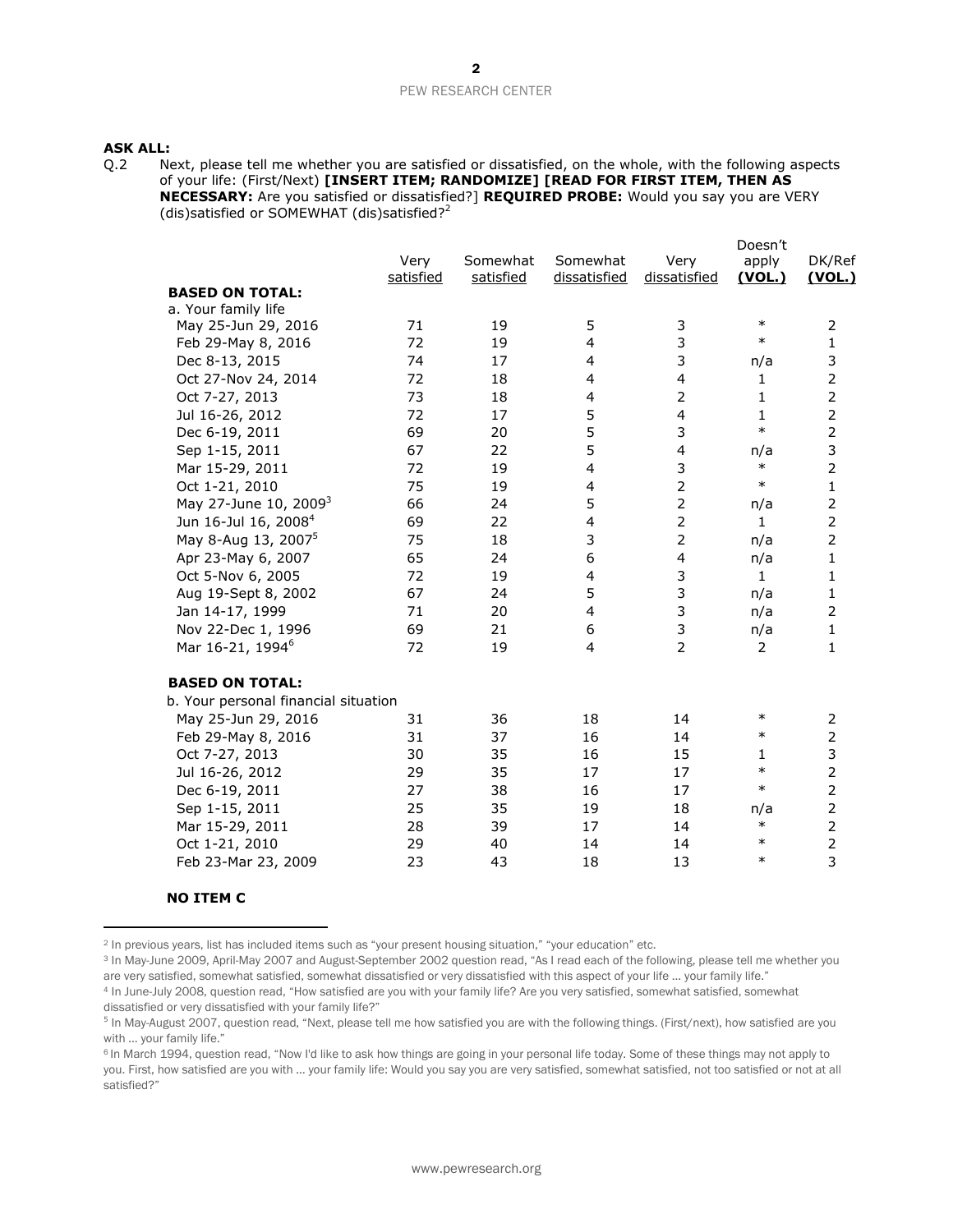# **QUESTION 2 CONTINUED …**

|                                           | Very<br>satisfied | Somewhat<br>satisfied | Somewhat<br>dissatisfied | Very<br>dissatisfied | Doesn't<br>apply<br>(VOL.) | DK/Ref<br><u>(VOL.)</u> |
|-------------------------------------------|-------------------|-----------------------|--------------------------|----------------------|----------------------------|-------------------------|
| <b>BASED ON FORM 1:</b>                   |                   |                       |                          |                      |                            |                         |
| d.F1 Your current job                     |                   |                       |                          |                      |                            |                         |
| Form 1, all adults $[n=2,520]$ :          |                   |                       |                          |                      |                            |                         |
| May 25-Jun 29, 2016                       | 35                | 21                    |                          | 6                    | 29                         |                         |
| Oct 7-27, 2013                            | 35                | 21                    | 6                        | 7                    | 29                         |                         |
| Form 1, all employed adults $[n=1,542]$ : |                   |                       |                          |                      |                            |                         |
| May 25-Jun 29, 2016                       | 49                | 30                    | 9                        | 6                    | 3                          | 2                       |
| Oct 7-27, 2013                            | 52                | 31                    | 8                        | 6                    |                            | 2                       |
| <b>BASED ON FORM 2:</b>                   |                   |                       |                          |                      |                            |                         |
| e.F2 The kind of work you do              |                   |                       |                          |                      |                            |                         |
| Form 2, all adults $[n=2,486]$ :          |                   |                       |                          |                      |                            |                         |
| May 25-Jun 29, 2016                       | 44                | 24                    | 6                        | 4                    | 22                         |                         |
| Form 2, all employed adults $[n=1,554]$ : |                   |                       |                          |                      |                            |                         |
| May 25-Jun 29, 2016                       | 55                | 32                    | 7                        | 3                    | 2                          |                         |
|                                           |                   |                       |                          |                      |                            |                         |

# **ASK ALL:**

On another subject…

Q.2X Compared to your parents when they were the age you are now, do you think your own standard of living now is much better, somewhat better, about the same, somewhat worse, or much worse than theirs was?

|                                 | Much<br>better | Somewhat<br>better | About<br>the same | Somewhat<br>worse | Much<br>worse | DK/Ref<br>(VOL.) |
|---------------------------------|----------------|--------------------|-------------------|-------------------|---------------|------------------|
| May 25-Jun 29, 2016             | 33             | 23                 | 24                | 10                |               |                  |
| Jul 16-26, 2012                 | 36             | 21                 | 22                | 10                |               |                  |
| Mar 20-Apr 4, 2012 <sup>7</sup> | 31             | 29                 | 20                | 12                | 6             |                  |
| Dec 6-19, 2011                  | 36             | 24                 | 23                | 10                |               |                  |
| Mar 15-29, 2011                 | 35             | 26                 | 23                | 9                 |               |                  |
| May 11-31, 2010                 | 31             | 26                 | 23                | 11                | 6             |                  |
| Jan 24-Feb 19, 2008             | 38             | 27                 | 19                | 9                 | 5             |                  |
| GSS: 2014                       | 32             | 29                 | 23                | 10                | 5             |                  |
| GSS: 2012                       | 33             | 28                 | 21                | 12                | 5             |                  |
| GSS: 2010                       | 29             | 29                 | 25                | 12                | 4             |                  |
| GSS: 2008                       | 31             | 31                 | 21                | 11                | 5             |                  |
| <i>GSS:</i> 2006                | 35             | 31                 | 21                | 9                 |               |                  |
| GSS: 2004                       | 39             | 31                 | 18                | 8                 | 3             |                  |
| GSS: 2002                       | 35             | 33                 | 19                | 10                | 2             |                  |
| GSS: 2000                       | 35             | 31                 | 21                | 9                 | 3             |                  |
| GSS: 1998                       | 33             | 32                 | 21                | 10                |               |                  |
| GSS: 1996                       | 33             | 29                 | 21                | 12                |               |                  |
| GSS: 1994                       | 32             | 32                 | 21                | 10                |               |                  |

<sup>7</sup> In the Mar 20-Apr 4, 2012 survey, a voluntary response of "Parents did not live to the age of respondent" accounted for the remaining 1% of responses.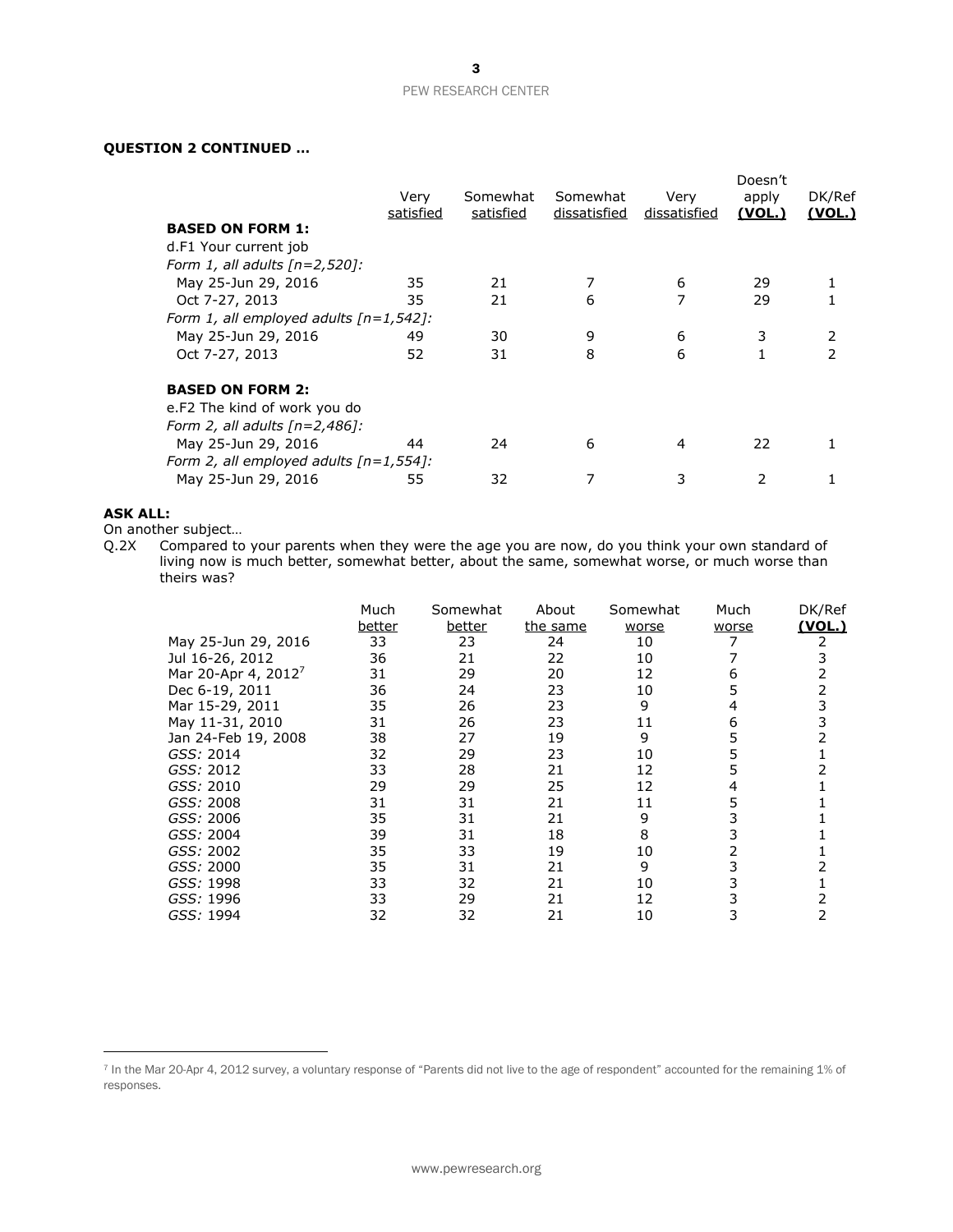# **ASK ALL:**

Q.2Y When your children are at the age you are now, do you think their standard of living will be much better, somewhat better, about the same, somewhat worse, or much worse than yours is now?

|                     |        |          |           |          |       | No       |        |
|---------------------|--------|----------|-----------|----------|-------|----------|--------|
|                     | Much   | Somewhat | About the | Somewhat | Much  | children | DK/Ref |
|                     | better | better   | same      | worse    | worse | (VOL.)   | (VOL.) |
| May 25-Jun 29, 2016 | 27     | 20       | 19        | 13       | 10    | 6        | 4      |
| Jul 16-26, 2012     | 24     | 18       | 19        | 15       | 13    | 6        | 6      |
| Dec 6-19, 2011      | 28     | 20       | 19        | 13       | 10    | 6        | 5      |
| Mar 15-29, 2011     | 26     | 22       | 19        | 12       | q     | 6        | 5      |
| May 11-31, 2010     | 24     | 21       | 19        | 16       | 10    | 6        | 4      |
| Jan 24-Feb 19, 2008 | 26     | つっ       | 20        | 14       |       |          |        |

## **ASK FORM 1 ONLY:**

- Q.3F1 Compared to 20 or 30 years ago, do you think the average working person in this country... **[INSERT ITEM; RANDOMIZE] IF NECESSARY:** Compared to 20 or 30 years ago, do you think the average working person in this country... **[INSERT ITEM; RANDOMIZE]** 
	- a. Has more job security, less job security, or about the same amount

# **BASED ON FORM 1 [n=2,520]:**

| May 25-       |                           | Jun 20- |
|---------------|---------------------------|---------|
| Jun 29,       |                           | Jul 16, |
| 2016          |                           | 2006    |
| 16            | More job security         | 11      |
| 63            | Less job security         | 62      |
| 19            | About the same            | 24      |
| $\mathcal{P}$ | Don't know/Refused (VOL.) | 3       |
|               |                           |         |

# **BASED ON FORM 1 EMPLOYED ADULTS [n=1,542]:**

| May 25- |                           | Jun 20- | <b>PSRAI</b> |
|---------|---------------------------|---------|--------------|
| Jun 29, |                           | Jul 16, | July         |
| 2016    |                           | 2006    | 1997         |
| 15      | More job security         | 11      | 10           |
| 65      | Less job security         | 64      | 70           |
| 19      | About the same            | 23      | 18           |
|         | Don't know/Refused (VOL.) |         |              |

b. Has employee benefits, such as health insurance, paid vacations and retirement plans that are better, not as good, or about the same

# **BASED ON FORM 1 [n=2,520]:**

| May 25- |                           |
|---------|---------------------------|
| Jun 29, |                           |
| 2016    |                           |
| 25      | Better                    |
| 49      | Not as good               |
| フ3      | About the same            |
| ٦       | Don't know/Refused (VOL.) |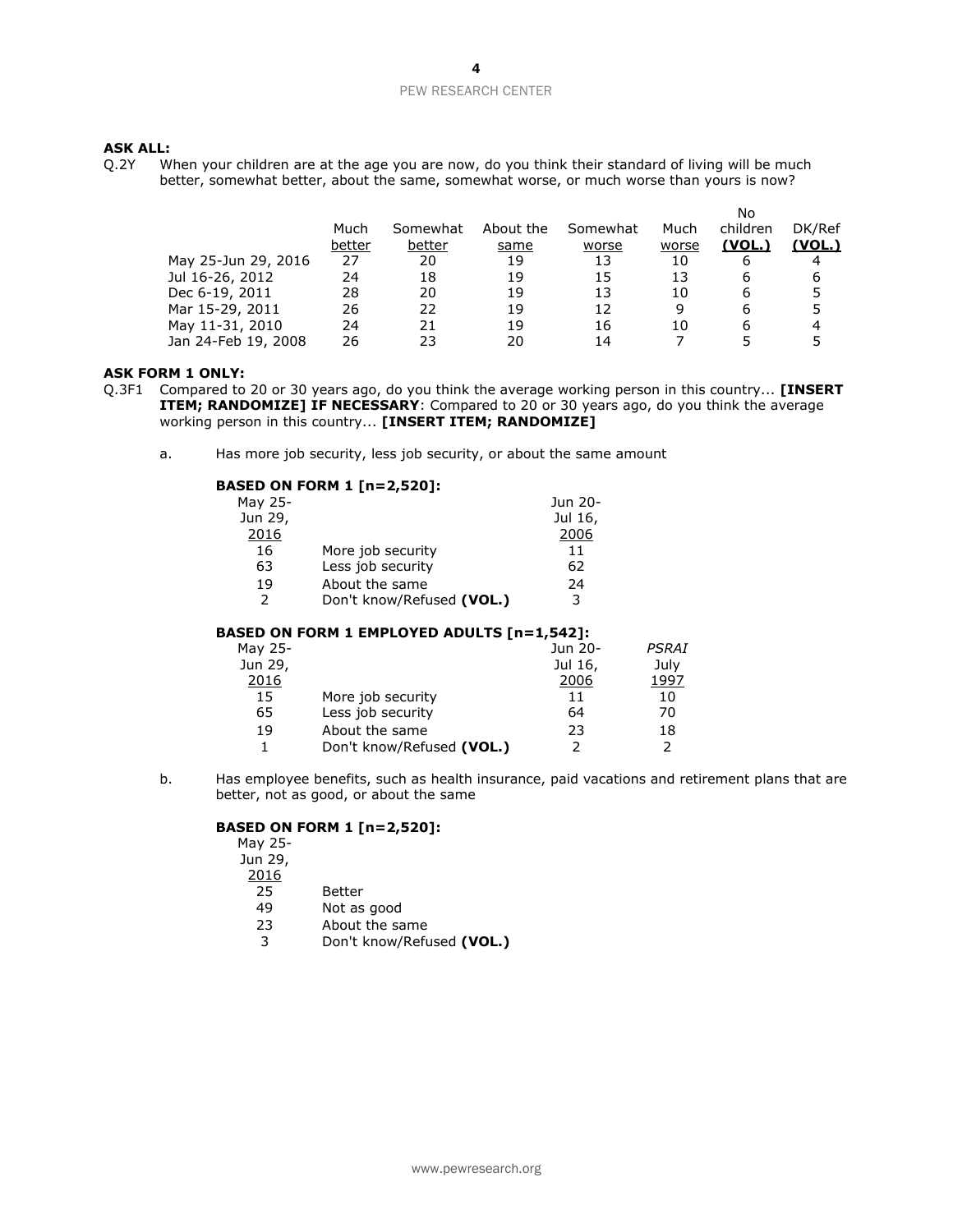# **QUESTION 3F1 CONTINUED …**

c. Has to improve work skills to keep up with developments – more often, less often, or about the same

|         | <b>BASED ON FORM 1 [n=2,520]:</b> |         |
|---------|-----------------------------------|---------|
| May 25- |                                   | Jun 20- |
| Jun 29, |                                   | Jul 16, |
| 2016    |                                   | 2006    |
| 66      | More often                        | 70      |
| 9       | Less often                        | 4       |
| 22      | About the same                    | 23      |
|         | Don't know/Refused (VOL.)         | 3       |

d. Shows more loyalty to their employer, less loyalty, or about the same amount

#### **BASED ON FORM 1 [n=2,520]:**

| May 25-       |                           | Jun 20- |
|---------------|---------------------------|---------|
| Jun 29,       |                           | Jul 16, |
| 2016          |                           | 2006    |
| 15            | More loyalty              | 8       |
| 56            | Less loyalty              | 51      |
| 27            | About the same            | 37      |
| $\mathcal{P}$ | Don't know/Refused (VOL.) |         |

e. Receives more training from their employer to improve their skills, less training, or about the same amount of training from their employer to improve their skills?

# **BASED ON FORM 1 [n=2,520]:**

- May 25-
- Jun 29,
- $\frac{2016}{36}$ 
	- 36 More training<br>29 Less training
	- Less training
	-
	- 31 About the same<br>5 Don't know/Refu 5 Don't know/Refused **(VOL.)**

## **ASK FORM 2 ONLY:**

- Q.4F2 Looking ahead, 20 or 30 years from now, do you think the average working person in this country will … **[INSERT ITEM; RANDOMIZE]** 
	- a. Have more job security, less job security, or about the same amount

# **BASED ON FORM 2 [n=2,486]:**

| May 25-       |                           |
|---------------|---------------------------|
| Jun 29,       |                           |
| 2016          |                           |
| 14            | More job security         |
| 51            | Less job security         |
| 32            | About the same            |
| $\mathcal{P}$ | Don't know/Refused (VOL.) |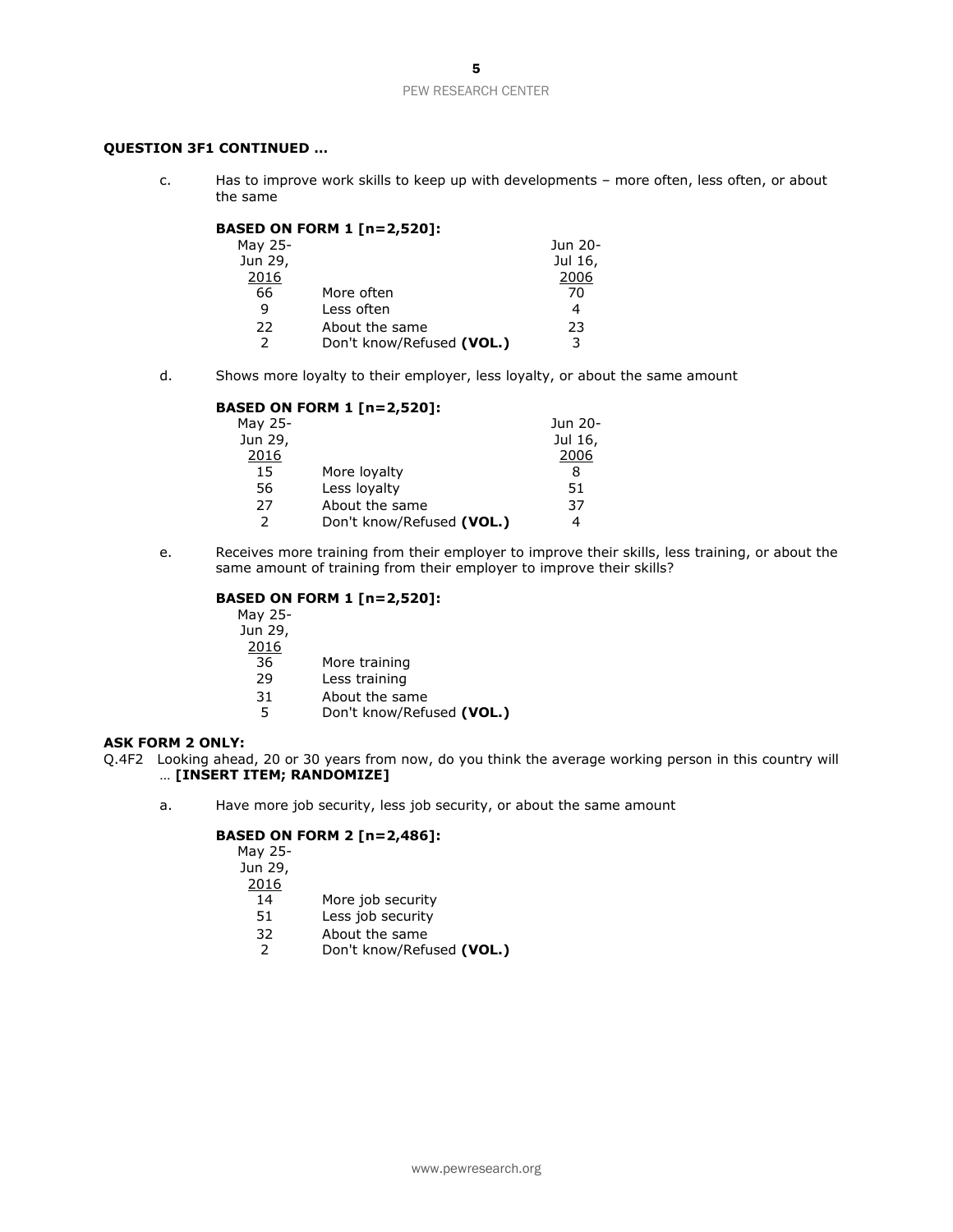# **QUESTION 4F2 CONTINUED …**

b. Have employee benefits, such as health insurance, paid vacations and retirement plans that are better, not as good, or about the same

# **BASED ON FORM 2 [n=2,486]:**

| May 25- |             |
|---------|-------------|
| Jun 29, |             |
| 2016    |             |
| 21      | Better      |
| 44      | Not as good |
|         |             |

- 33 About the same<br>2 Don't know/Refu
- 2 Don't know/Refused **(VOL.)**
- c. Have to improve work skills to keep up with developments more often, less often, or about the same

# **BASED ON FORM 2 [n=2,486]:**

| May 25-       |                           |
|---------------|---------------------------|
| Jun 29,       |                           |
| 2016          |                           |
| 71            | More often                |
| 5             | Less often                |
| 22            | About the same            |
| $\mathcal{P}$ | Don't know/Refused (VOL.) |

d. Show more loyalty to their employer, less loyalty, or about the same amount

# **BASED ON FORM 2 [n=2,486]:**

| May 25- |  |
|---------|--|
| Jun 29, |  |
| 2016    |  |

- 10 More loyalty
- 43 Less loyalty
- 43 About the same
- 3 Don't know/Refused **(VOL.)**
- e. Receive more training from their employer to improve their skills, less training, or about the same amount of training from their employer to improve their skills?

# **BASED ON FORM 2 [n=2,486]:**

| May 25- |                           |
|---------|---------------------------|
| Jun 29, |                           |
| 2016    |                           |
| 39      | More training             |
| 19      | Less training             |
| 39      | About the same            |
| 3       | Don't know/Refused (VOL.) |
|         |                           |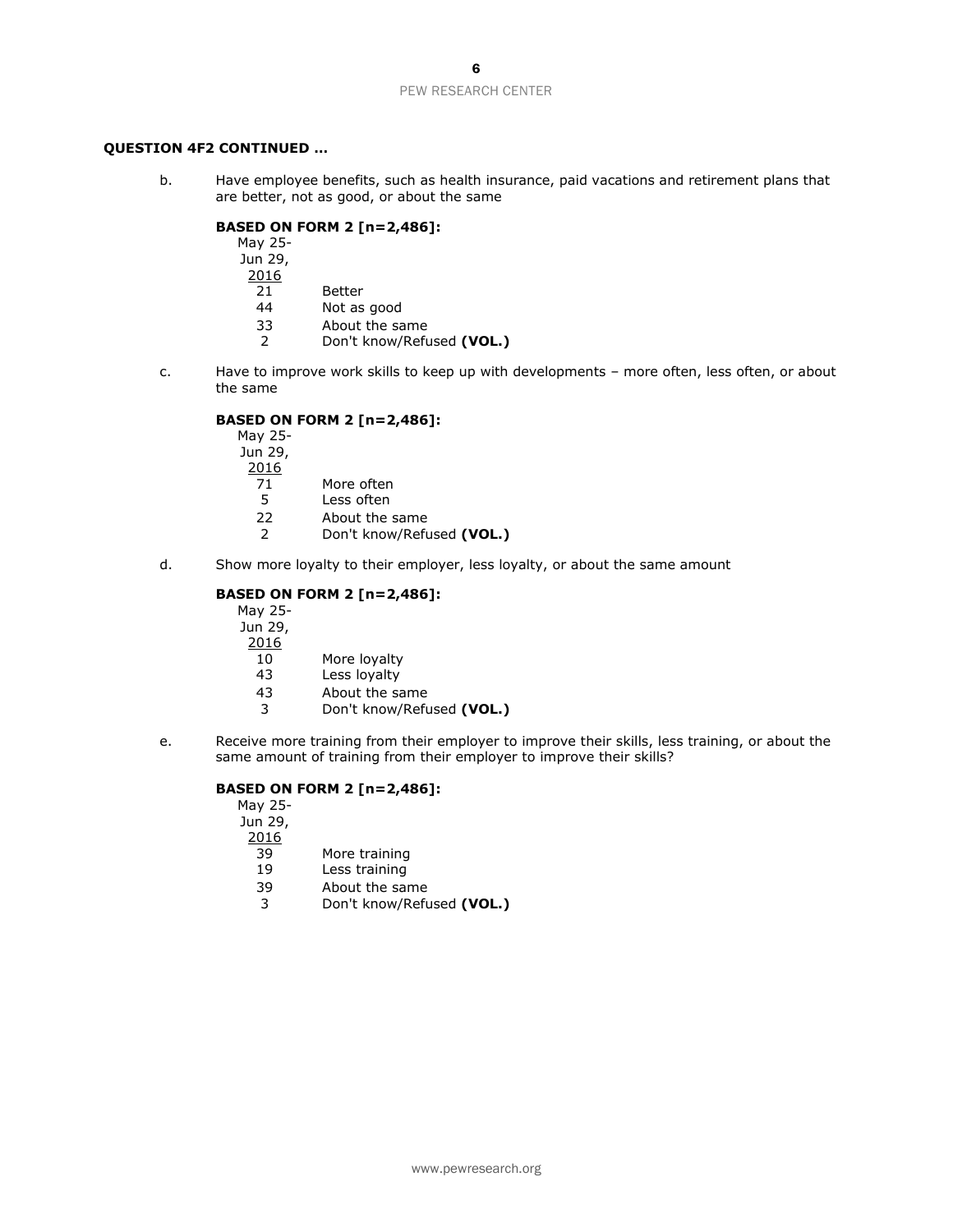#### **ASK FORM 1 ONLY:**

Q.5F1 Thinking now about job opportunities where you live, would you say there are plenty of jobs available in your community or are jobs difficult to find?

# **BASED ON FORM 1 [n=2,520]:**

|                                                 |                             |                               | Lots of some                  |                         |
|-------------------------------------------------|-----------------------------|-------------------------------|-------------------------------|-------------------------|
|                                                 | Plenty of jobs<br>available | Jobs are<br>difficult to find | jobs, few of<br>others (VOL.) | DK/Ref<br><u>(VOL.)</u> |
| May 25-Jun 29, 2016                             | 37                          | 56                            | 3                             | 4                       |
| Mar 17-27, 2016                                 | 44                          | 51                            | $\overline{2}$                | 3                       |
| Dec 8-13, 2015                                  | 41                          | 53                            | 3                             | 4                       |
| May 12-18, 2015                                 | 40                          | 53                            | 4                             | 3                       |
| Jan 7-11, 2015                                  | 36                          | 57                            | 3                             | 3                       |
| Aug 20-24, 2014                                 | 33                          | 58                            | 4                             | 5                       |
| Jul 8-14, 2014                                  | 29                          | 62                            | 4                             | 5                       |
| Apr 23-27, 2014                                 | 27                          | 65                            | 4                             | 4                       |
| Jun 12-16, 2013                                 | 29                          | 64                            | 3                             | 4                       |
| Dec 5-9, 2012                                   | 22                          | 68                            | 5                             | 5                       |
| Jan 11-16, 2012                                 | 16                          | 78                            | $\overline{c}$                | 4                       |
| Jun 15-19, 2011                                 | 14                          | 79                            | 3                             | 4                       |
| Dec 1-5, 2010                                   | 14                          | 79                            | 3                             | 4                       |
| Mar 10-14, 2010                                 | 10                          | 85                            | 3                             | $\overline{\mathbf{c}}$ |
| Sep 30-Oct 4, 2009                              | 14                          | 79                            | 3                             | 3                       |
| Feb 4-8, 2009                                   | 11                          | 80                            | 3                             | 6                       |
| Dec 3-7, 2008                                   | 19                          | 73                            | 4                             | 4                       |
| Oct 9-12, 2008                                  | 25                          | 64                            | 4                             | 7                       |
| Jul 23-27, 2008                                 | 31                          | 58                            | 4                             | 7                       |
| Apr 23-27, 2008                                 | 30                          | 61                            | 4                             | 5                       |
| Jan 30-Feb 2, 2008                              | 34                          | 53                            | 5                             | 8                       |
| Nov 20-26, 2007                                 | 41                          | 48                            | 4                             | 7                       |
| Sep 12-16, 2007                                 | 36                          | 50                            | 6                             | 8                       |
| May 30-Jun 3, 2007                              | 39                          | 49                            | 5                             | 7                       |
| Feb 7-11, 2007                                  | 39                          | 48                            | 6                             | 7                       |
| Dec 6-10, 2006                                  | 40                          | 49                            | 5                             | 6                       |
| Jun 20-Jul 16, 2006                             | 36                          | 54                            | 5                             | 6                       |
| Feb 8-Mar 7, 2006                               | 37                          | 56                            | 3                             | 4                       |
| Jan 4-8, 2006                                   | 33                          | 56                            | 6                             | 5                       |
| Oct 6-10, 2005                                  | 36                          | 56                            | 4                             | 4                       |
| May 11-15, 2005                                 | 30                          | 60                            | 6                             | 4                       |
| Jan 5-9, 2005                                   | 32                          | 58                            | 5                             | 5                       |
| Sep 17-21, 2004                                 | 31                          | 52                            | 6                             | 11                      |
| Aug 5-10, 2004                                  | 34                          | 55                            | 4                             | 7                       |
| Apr 21-25, 2004                                 | 30                          | 57                            | 4<br>5                        | 9                       |
| Feb 24-29, 2004                                 | 31                          | 59                            | 6                             | 6<br>7                  |
| Jan 6-11, 2004                                  | 27                          | 60                            | 5                             | 5                       |
| Oct 15-19, 2003                                 | 24                          | 66                            |                               |                         |
| Jun 19-23, 2002<br>Jun 13-17, 2001              | 31<br>42                    | 59<br>44                      | 4<br>8                        | 6<br>6                  |
|                                                 | 15                          | 76                            | 6                             | 3                       |
| U.S. News: August, 1992<br>U.S. News: May, 1992 | 16                          | 77                            | 4                             | 3                       |
| U.S. News: January, 1992                        | 12                          | 79                            | 6                             | $\overline{3}$          |
|                                                 |                             |                               |                               |                         |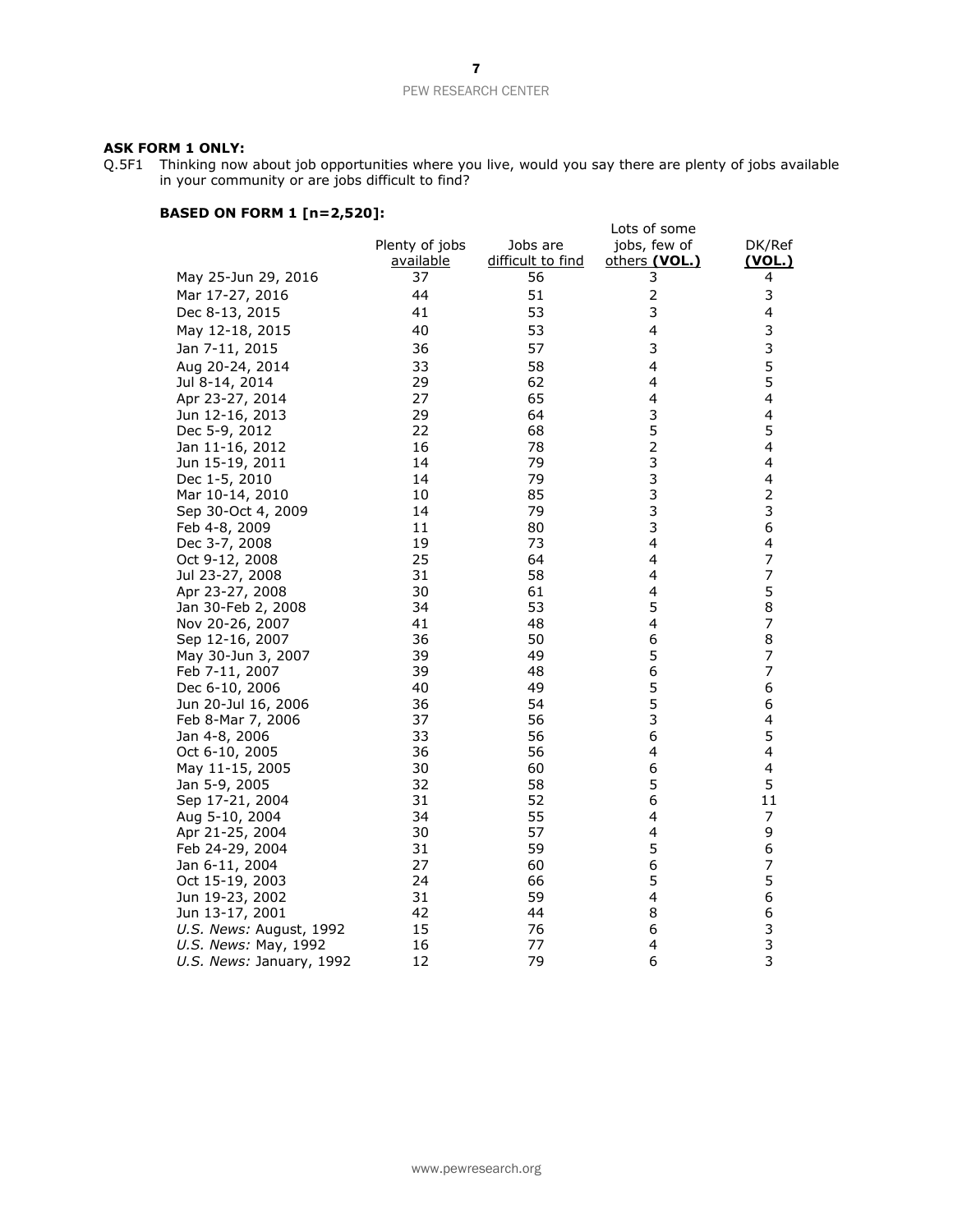## **ASK FORM 2 ONLY:**

Q.6F2 Thinking now about job opportunities where you live, would you say there are plenty of good jobs available or are good jobs difficult to find?

# **BASED ON FORM 2 [n=2,486]:**

|                     |                                  |                                    | Lots of some                  |                         |
|---------------------|----------------------------------|------------------------------------|-------------------------------|-------------------------|
|                     | Plenty of good<br>jobs available | Good jobs are<br>difficult to find | jobs, few of<br>others (VOL.) | DK/Ref<br><u>(VOL.)</u> |
| May 25-Jun 29, 2016 | 31                               | 65                                 |                               |                         |
| Dec 8-13, 2015      | 33                               | 62                                 |                               |                         |
| Aug 20-24, 2014     | 26                               | 71                                 |                               |                         |
| Sep 30-Oct 4, 2009  | 10                               | 84                                 |                               |                         |
| Jul 23-27, 2008     | 22                               | 73                                 |                               |                         |
| May 30-Jun 3, 2007  | 36                               | 55                                 |                               |                         |
| Jan 4-8, 2006       | 28                               | 64                                 |                               |                         |

# **ASK ALL:**

Q.7 Overall, do you think **[INSERT ITEM; RANDOMIZE; OBSERVE FORM SPLITS]** has done more to help or hurt American workers? How about **[NEXT ITEM]**? **REPEAT IF NECESSARY:** Has this done more to help or hurt American workers?

#### **ASK FORM 1 ONLY:**

a.F1 The growing number of immigrants working in this country

# **BASED ON FORM 1 [n=2,520]:**

| Jun 20- |
|---------|
| Jul 16, |
| 2006    |
| 28      |
| 55      |
| 7       |
| 10      |
|         |

# **ASK FORM 1 ONLY:**

b.F1 Automation of jobs through new technology in the workplace

# **BASED ON FORM 1 [n=2,520]:**

| May 25-       |                           | Jun 20-       |
|---------------|---------------------------|---------------|
| Jun 29,       |                           | Jul 16,       |
| 2016          |                           | 2006          |
| 42            | Help                      | 46            |
| 50            | Hurt                      | 42            |
| $\mathcal{L}$ | Not much effect (VOL.)    | $\mathcal{P}$ |
| 5             | Don't know/Refused (VOL.) | 10            |
|               |                           |               |

#### **ASK FORM 1 ONLY:**

c.F1 The decline in union membership

#### **BASED ON FORM 1 [n=2,520]:**

|                           | Jun 20- |
|---------------------------|---------|
|                           | Jul 16, |
|                           | 2006    |
| Help                      | 29      |
| Hurt                      | 47      |
| Not much effect (VOL.)    | 4       |
| Don't know/Refused (VOL.) | 20      |
|                           |         |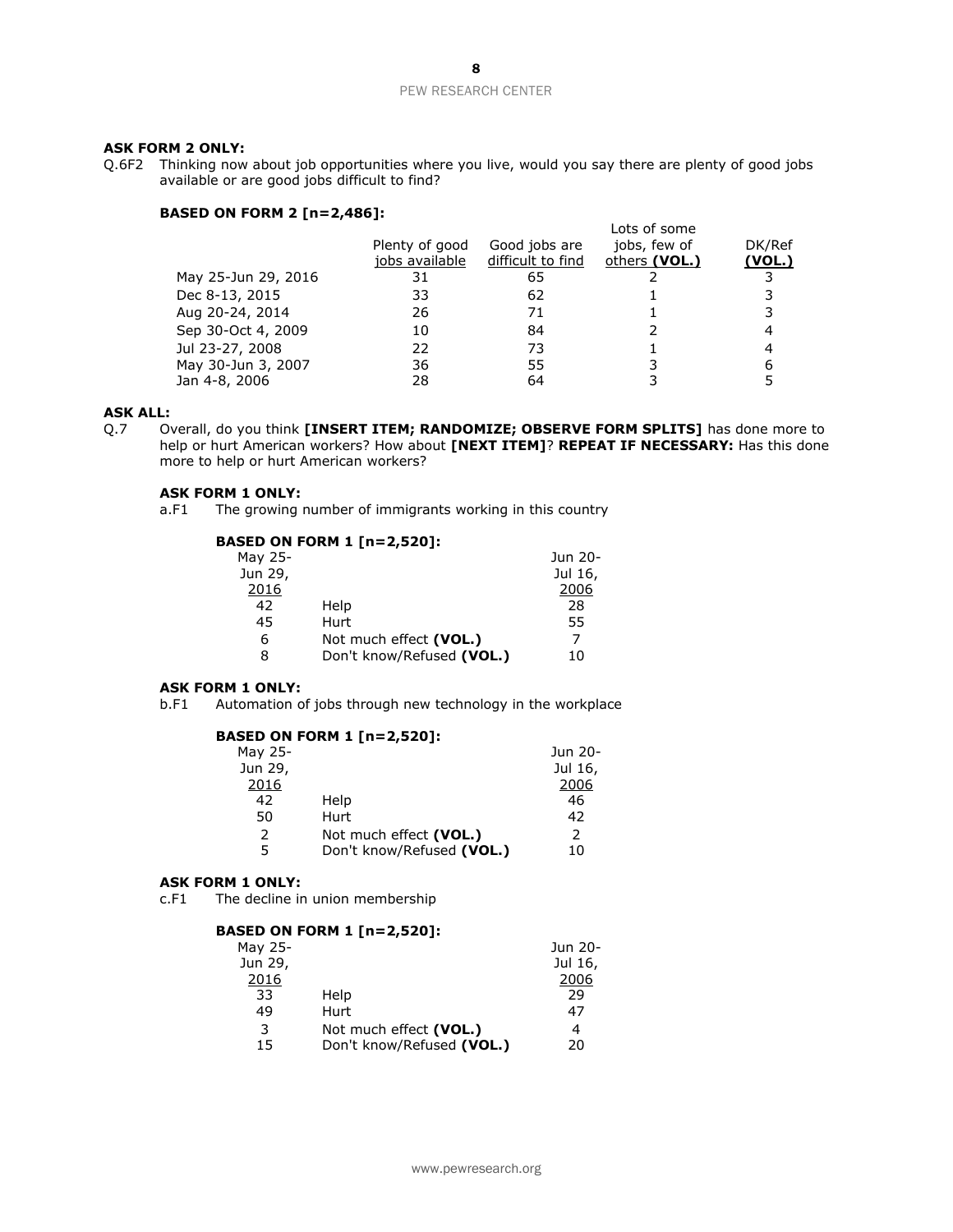9

PEW RESEARCH CENTER

# **QUESTION 7 CONTINUED …**

## **ASK FORM 1 ONLY:**

d.F1 More foreign-made products being sold in the U.S.

# **BASED ON FORM 1 [n=2,520]:**

| May 25-       |                           |
|---------------|---------------------------|
| Jun 29,       |                           |
| 2016          |                           |
| 22.           | Help                      |
| 72            | Hurt                      |
| $\mathcal{P}$ | Not much effect (VOL.)    |
|               | Don't know/Refused (VOL.) |

#### **ASK FORM 2 ONLY:**

e.F2 The increased use of contract or temporary workers

# **BASED ON FORM 2 [n=2,486]:**

| May 25-       |                           |
|---------------|---------------------------|
| Jun 29,       |                           |
| 2016          |                           |
| 35            | Help                      |
| 57            | Hurt                      |
| $\mathcal{P}$ | Not much effect (VOL.)    |
| 7             | Don't know/Refused (VOL.) |

#### **ASK FORM 2 ONLY:**

f.F2 Increased outsourcing of jobs to other countries

# **BASED ON FORM 2 [n=2,486]:**

| May 25- |                           | Jun 20- |
|---------|---------------------------|---------|
| Jun 29, |                           | Jul 16, |
| 2016    |                           | 2006    |
| 15      | Help                      | 15      |
| 80      | Hurt                      | 77      |
| 1       | Not much effect (VOL.)    | 1.      |
| 4       | Don't know/Refused (VOL.) | 7       |
|         |                           |         |

#### **ASK FORM 2 ONLY:**

g.F2 The internet, email and other office technology

# **BASED ON FORM 2 [n=2,486]:**

| May 25-       |                           |
|---------------|---------------------------|
| Jun 29,       |                           |
| 2016          |                           |
| 70            | Help                      |
| 24            | Hurt                      |
| $\mathcal{P}$ | Not much effect (VOL.)    |
|               | Don't know/Refused (VOL.) |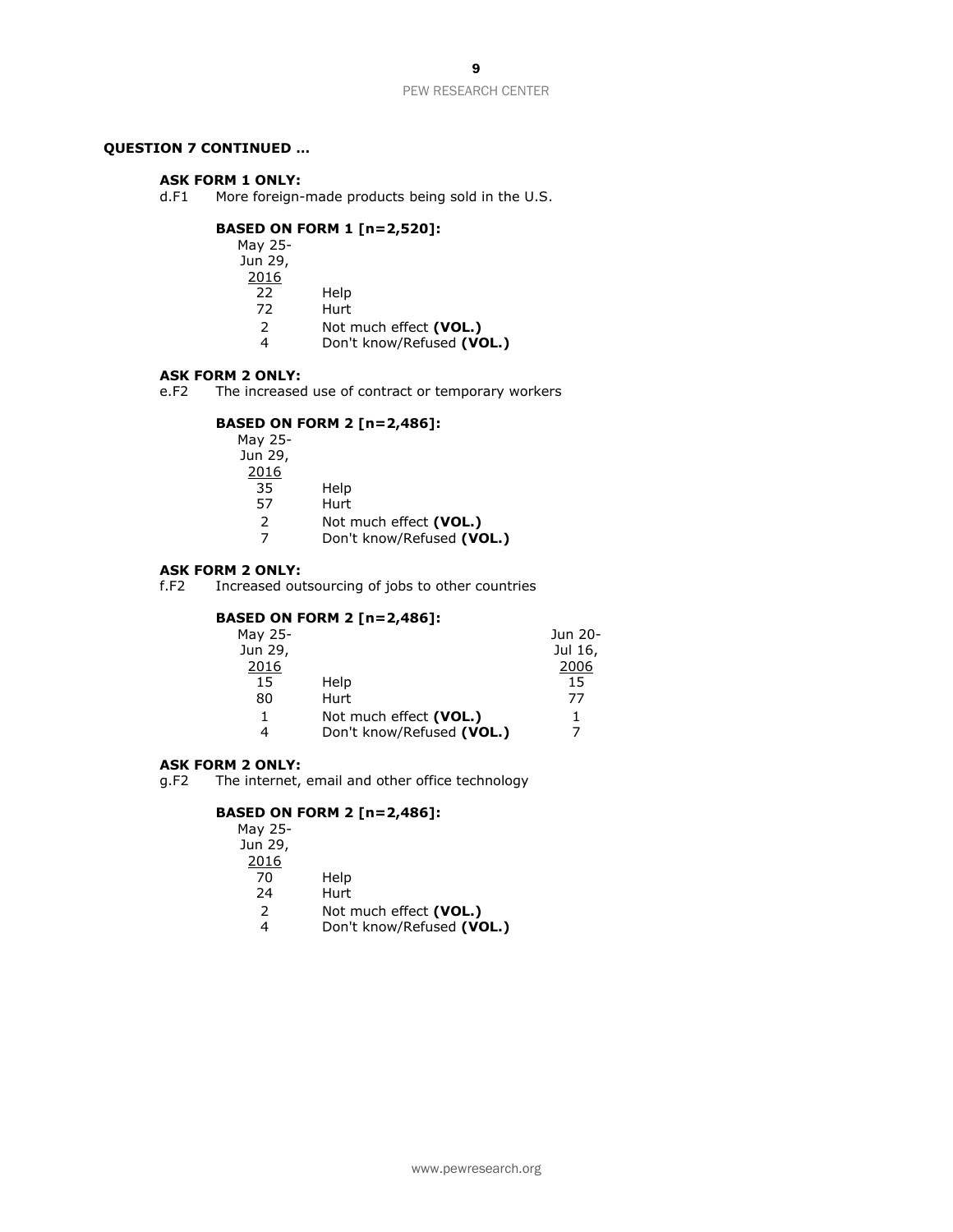# **QUESTION 7 CONTINUED …**

#### **ASK FORM 2 ONLY:**

h.F2 More U.S.-made products being sold in other countries

# **BASED ON FORM 2 [n=2,486]:**

| Help                      |
|---------------------------|
| Hurt                      |
| Not much effect (VOL.)    |
| Don't know/Refused (VOL.) |
|                           |

# **ASK ALL:**

Q.8 How much responsibility should each of the following have in making sure that the American workforce has the right skills and education to be successful in today's economy? First, do you think **[INSERT ITEM; RANDOMIZE]** should have a lot of responsibility, some responsibility, only a little responsibility, or no responsibility at all? How about **[NEXT ITEM]**? **[REPEAT IF NECESSARY]** (Should they/ Should it) have a lot of responsibility, some responsibility, only a little responsibility, or no responsibility at all in making sure that the American workforce has the right skills and education to be successful in today's economy?

#### **ASK FORM 1 ONLY:**

a.F1 Individuals themselves

## **BASED ON FORM 1 [n=2,520]:**

| May 25- |                           |
|---------|---------------------------|
| Jun 29, |                           |
| 2016    |                           |
| 72      | A lot                     |
| 22      | Some                      |
| 3       | Only a little             |
| 1       | None                      |
|         | Don't know/Refused (VOL.) |
|         |                           |

#### **ASK FORM 1 ONLY:**

b.F1 The federal government

# **BASED ON FORM 1 [n=2,520]:**

| May 25- |               |
|---------|---------------|
| Jun 29, |               |
| 2016    |               |
| 35      | A lot         |
| 34      | Some          |
| 18      | Only a little |
| 11      | None          |
|         |               |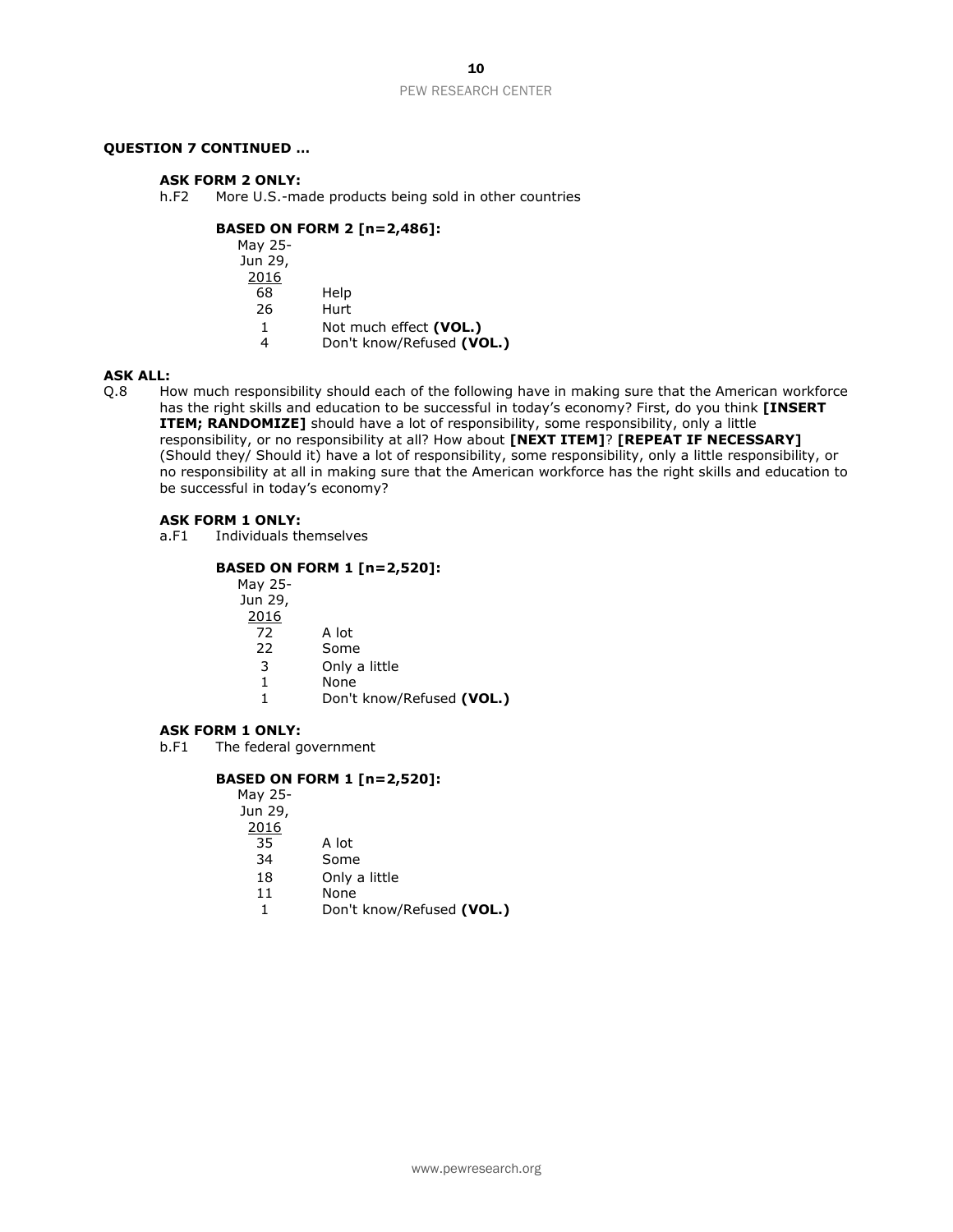# **QUESTION 8 CONTINUED …**

## **ASK FORM 1 ONLY:**

c.F1 The public K through 12 education system

# **BASED ON FORM 1 [n=2,520]:**

May 25- Jun 29, 2016 60 A lot 28 Some<br>7 Only a 7 Only a little 3 None<br>2 Don't 2 Don't know/Refused **(VOL.)**

#### **ASK FORM 2 ONLY:**

d.F2 State governments

# **BASED ON FORM 2 [n=2,486]:**

| May 25- |                           |
|---------|---------------------------|
| Jun 29, |                           |
| 2016    |                           |
| 40      | A lot                     |
| 35      | Some                      |
| 15      | Only a little             |
| q       | None                      |
| 1.      | Don't know/Refused (VOL.) |

# **ASK FORM 2 ONLY:**<br>e.F2 Employers

Employers

# **BASED ON FORM 2 [n=2,486]:**

| A lot                     |
|---------------------------|
| Some                      |
| Only a little             |
| None                      |
| Don't know/Refused (VOL.) |
|                           |

## **ASK FORM 2 ONLY:**

f.F2 Colleges and universities

# **BASED ON FORM 2 [n=2,486]:**

| A lot                     |
|---------------------------|
| Some                      |
| Only a little             |
| None                      |
| Don't know/Refused (VOL.) |
|                           |

# **NO QUESTIONS 9 THROUGH 10**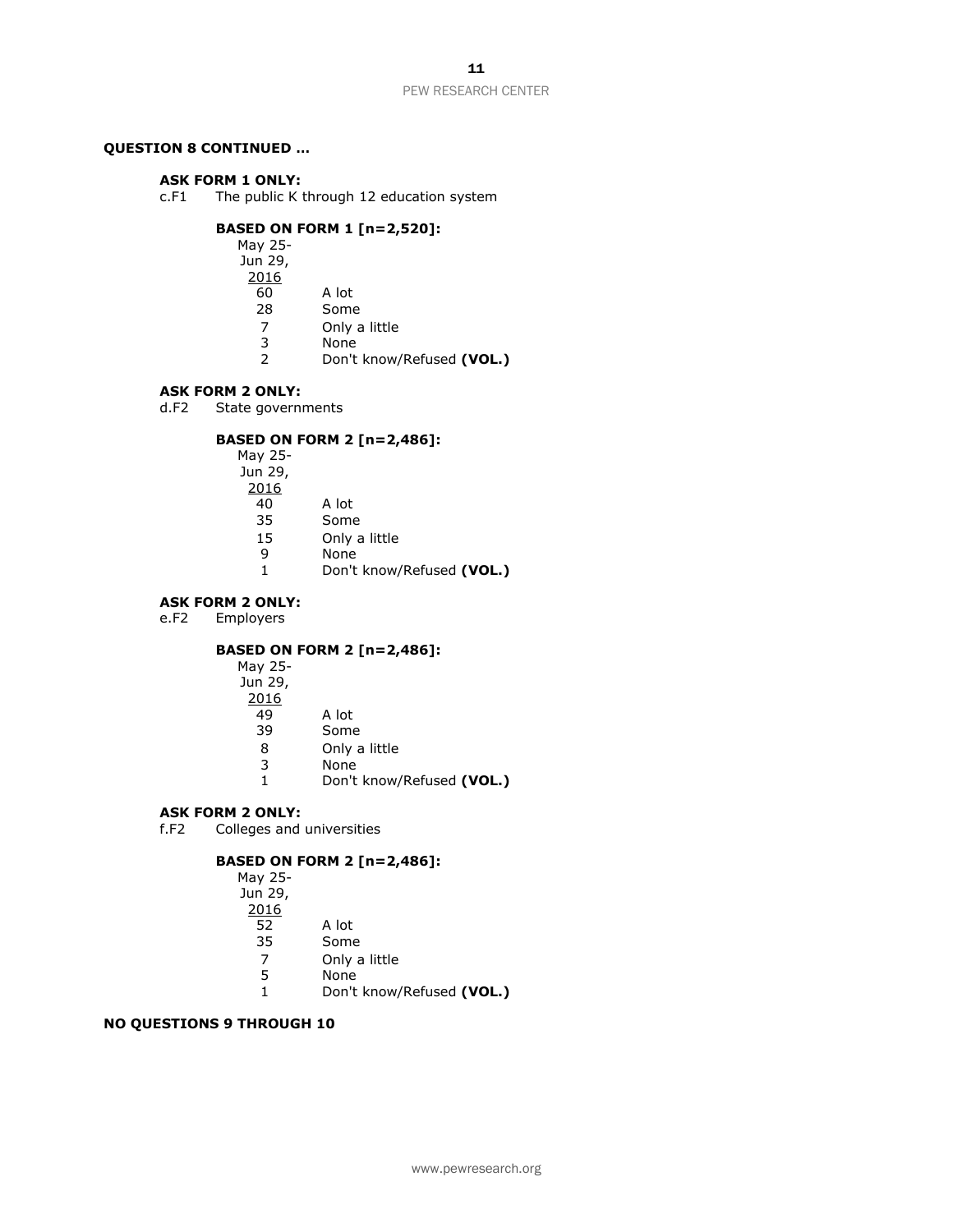12

#### PEW RESEARCH CENTER

## **ASK FORM A ONLY:**

Q.11FA In general, how well do you think a four-year degree from a college or university prepares someone for a well-paying job in today's economy? **(READ)** 

# **BASED ON FORM A [n=1,671]:**

| May 25- |                                  |
|---------|----------------------------------|
| Jun 29, |                                  |
| 2016    |                                  |
| 16      | Very well                        |
| 51      | Somewhat well                    |
| 21      | Not too well [OR]                |
| 8       | Not at all well                  |
| 3       | Depends on the person/job (VOL.) |
| 1       | Don't know/Refused (VOL.)        |

# **ASK FORM B ONLY:**

Q.12FB In general, how well do you think a two-year degree from a community college prepares someone for a well-paying job in today's economy? **(READ)** 

# **BASED ON FORM B [n=1,680]:**

| Very well                        |
|----------------------------------|
| Somewhat well                    |
| Not too well [OR]                |
| Not at all well                  |
| Depends on the person/job (VOL.) |
| Don't know/Refused (VOL.)        |
|                                  |

# **ASK FORM C ONLY:**

Q.13FC In general, how well do you think a certificate in a professional, technical or vocational field prepares someone for a well-paying job in today's economy? **(READ)** 

# **BASED ON FORM C [n=1,655]:**

| May 25- |                                  |
|---------|----------------------------------|
| Jun 29, |                                  |
| 2016    |                                  |
| 26      | Very well                        |
| 52      | Somewhat well                    |
| 15      | Not too well [OR]                |
| 5       | Not at all well                  |
| 1       | Depends on the person/job (VOL.) |
| 2       | Don't know/Refused (VOL.)        |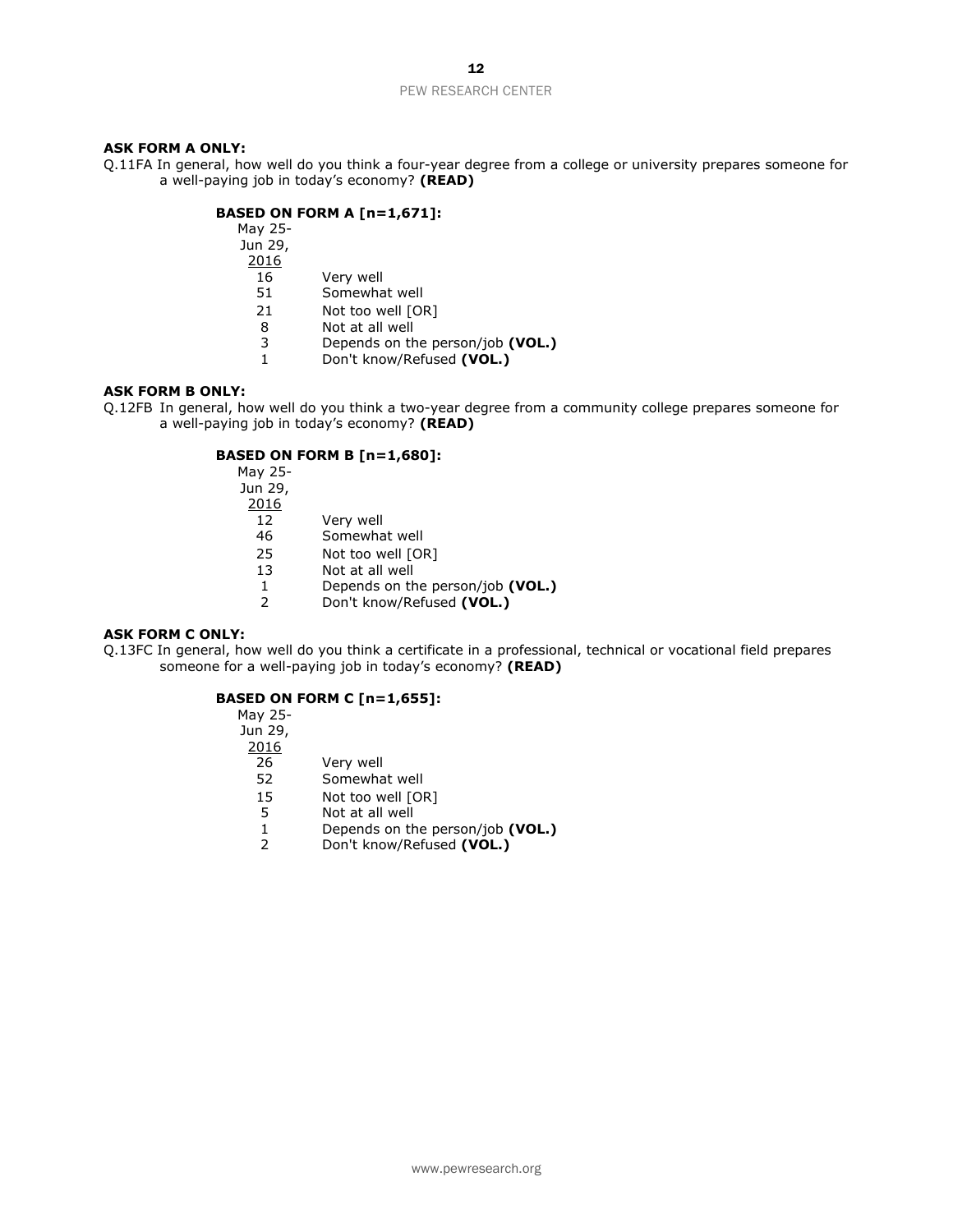#### **ASK ALL:**

EDUC What is the highest level of school you have completed or the highest degree you have received? **[DO NOT READ] [INTERVIEWER NOTE:** Enter code 3-HS grad if R completed training that did NOT count toward a degree**]** 

**[MAKE FULL NOTE AVAILABLE FOR INTERVIEWERS:** Enter code 3-HS graduate if R completed vocational, business, technical, or training courses after high school that did NOT count toward an associate degree from a college, community college or university (e.g., training for a certificate or an apprenticeship)**]**

May 25- Jun 29,

2016

- 4 Less than high school (Grades 1-8 or no formal schooling)
- 6 High school incomplete (Grades 9-11 or Grade 12 with NO diploma)
- 30 High school graduate (Grade 12 with diploma or GED certificate)
- 17 Some college, no degree (includes some community college)
- 14 Two year associate degree from a college or university
- 16 Four year college or university degree/Bachelor's degree (e.g., BS, BA, AB)
- 1 Some postgraduate or professional schooling, no postgraduate degree (e.g. some graduate school)
- <sup>12</sup> Postgraduate or professional degree, including master's, doctorate, medical
- or law degree (e.g., MA, MS, PhD, MD, JD, graduate school)
- \* Don't know/Refused **(VOL.)**

## **ASK IF SOME COLLEGE OR LESS (EDUC=1-4):**

VOTECH Have you completed any vocational or technical training, certificate or apprenticeship?

# **BASED ON SOME COLLEGE OR LESS (EDUC=1-4) [n=2,240]:**

- May 25- Jun 29, 2016
	- 38 Yes
	- 61 No
	- \* Don't know/Refused **(VOL.)**

# **ASK ALL:**

SCHL Are you currently enrolled in school?

#### **[IF YES, PROBE TO DETERMINE IF ATTENDING HIGH SCHOOL, TECHNICAL TRADE OR VOCATIONAL SCHOOL, A COLLEGE UNDERGRADUATE IN TWO-YEAR COLLEGE, A COLLEGE UNDERGRADUATE IN FOUR-YEAR COLLEGE OR IN GRADUATE SCHOOL]**

| May 25- |                                                |
|---------|------------------------------------------------|
| Jun 29, |                                                |
| 2016    |                                                |
| 12      | NET Enrolled in school                         |
| 1       | Yes, in High School                            |
| 1       | Yes, in Technical, trade, or vocational school |
| 2       | Yes, in 2-year college                         |
| 6       | Yes, in 4-year college                         |
| 2       | Yes, in Graduate School                        |
| 88      | No                                             |
| $\ast$  | Don't know/Refused (VOL.)                      |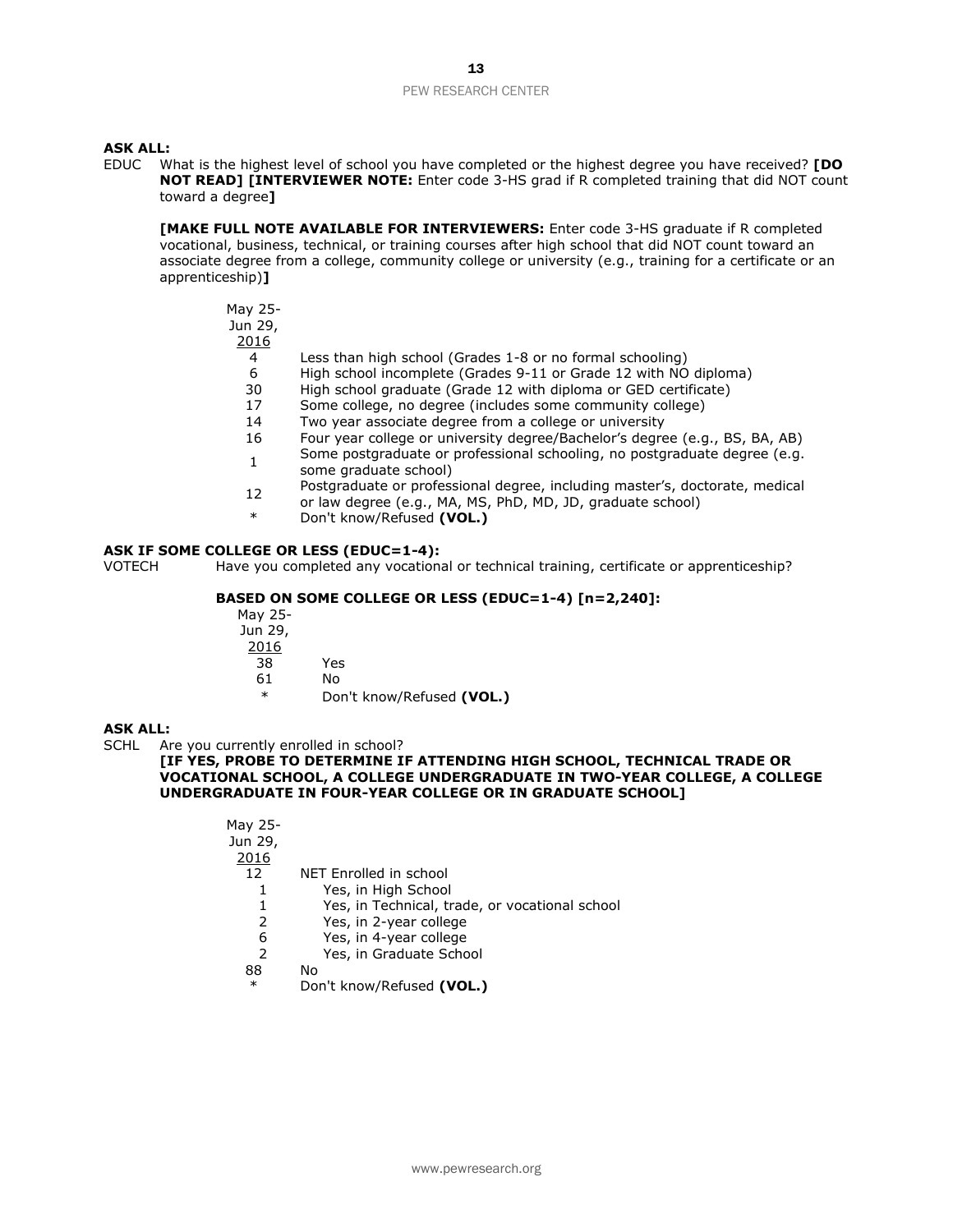# **ASK ALL:**

E1 Are you currently retired?

| May 25-<br>Jun 29, |                                                          |
|--------------------|----------------------------------------------------------|
| 2016               |                                                          |
| 23                 | Yes                                                      |
| $\mathcal{P}$      | Yes, semi-retired or "still do some type of work" (VOL.) |
| 73                 | N٥                                                       |
| 2                  | Disabled (VOL.)                                          |
| $\ast$             | Don't know/Refused (VOL.)                                |

# **ASK ALL:**

E3 **(IF E1=1,2**: Some people who have retired do some type of work for pay…/**IF SCHL=1-5**: Some students also do some type of work for pay/**IF E1=4:** Some people who are disabled do some type of work for pay…) Are you now employed full time, part time or not employed?

| May 25- |                           |
|---------|---------------------------|
| Jun 29, |                           |
| 2016    |                           |
| 63      | <b>NET Employed</b>       |
| 48      | Full time                 |
| 15      | Part time                 |
| 37      | Not employed              |
| $\ast$  | Don't know/Refused (VOL.) |

#### **NO QUESTIONS 14 THROUGH 15**

## **ASK IF EMPLOYED (E3=1,2):**

Q.16 How many jobs do you now have? ENTER NUMBER (Range 1 to 8)

# **BASED ON EMPLOYED (E3=1,2) [n=3,096]:**

|                               |         | Two or    |               |
|-------------------------------|---------|-----------|---------------|
|                               | One job | more jobs | DK/Ref (VOL.) |
| May 25-Jun 29, 2016           | 84      | 16        | $\ast$        |
| Jun 20-Jul 16, 2006           | 87      | 13        | Ω             |
| Gallup: Aug 2005 <sup>8</sup> | 83      | 17        | Ω             |
| Gallup: Aug 2003              | 85      | 15        | Ω             |
| Gallup: Aug 2002              | 86      | 14        | 0             |
| Gallup: Aug 1999              | 85      | 15        | $\ast$        |

## **TREND FOR COMPARISON:**

|                             |         | Two or    |               |
|-----------------------------|---------|-----------|---------------|
|                             | One job | more jobs | DK/Ref (VOL.) |
| PSRAI: July $1997^9$        |         |           |               |
| Newsweek: July 1996 $^{10}$ | 85      | 15        |               |

<sup>8</sup> The Gallup trend from 1999 to 2005 was worded "How many different jobs do you currently hold?"

<sup>&</sup>lt;sup>9</sup> The July 1997 PSRAI question was worded "How many paying jobs do you now have?"

<sup>&</sup>lt;sup>10</sup> The July 1996 Newsweek survey did not include self-employed people and was asked only of those who worked 20 or more hours per week. The question was worded "How many paying jobs do you now have, including any night jobs or part-time work done in addition to your main job?"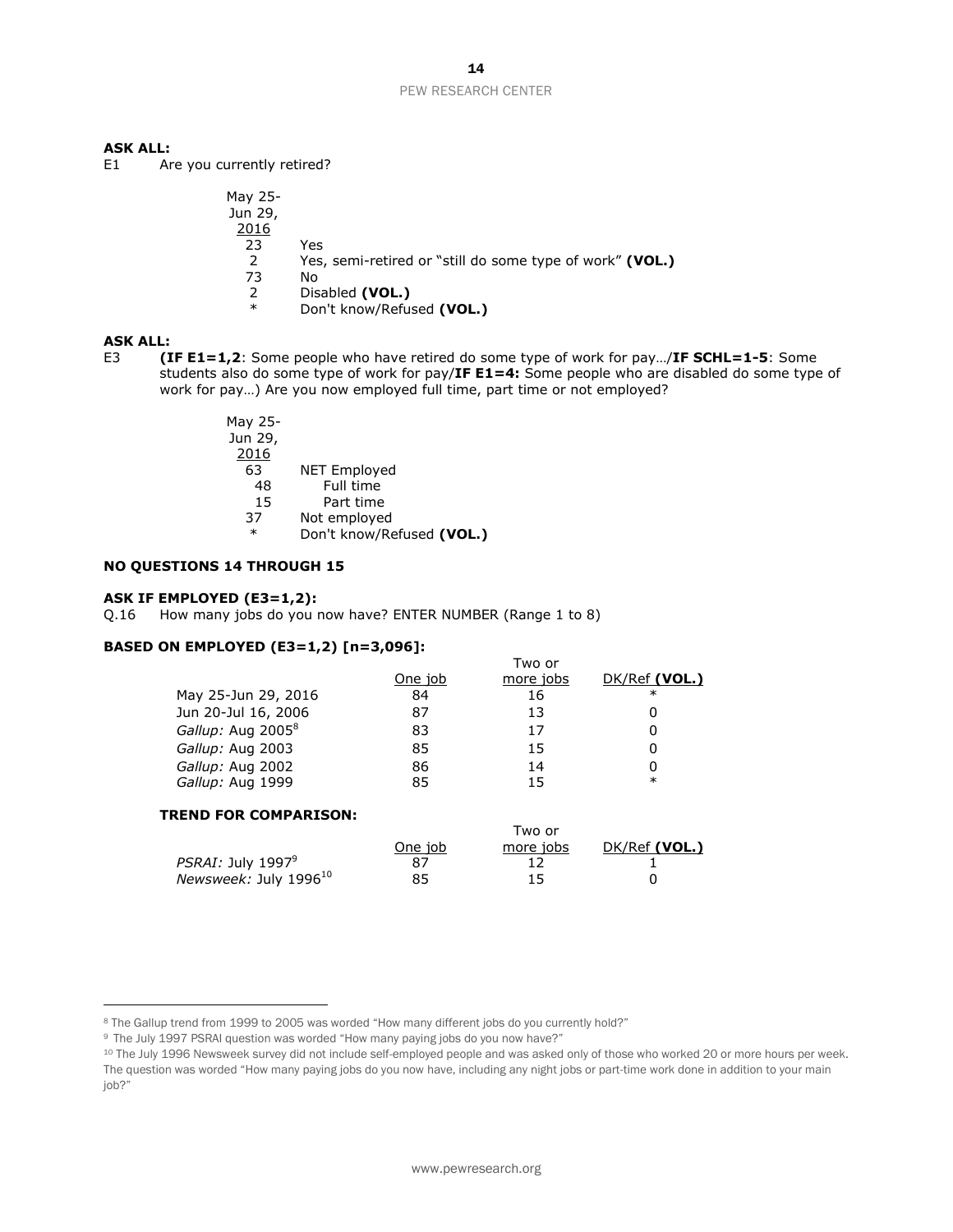15

#### PEW RESEARCH CENTER

#### **ASK IF MORE THAN ONE JOB (Q16=2-8):**

Q.17 Do you consider one of those jobs your primary job, or not?

# **BASED ON MORE THAN ONE JOB (Q16=2-8) [n=486]:**

May 25- Jun 29, 2016 85 Yes 15 No Don't know/Refused (VOL.)

# **Q16/Q17 COMBO TABLE**

## **BASED ON EMPLOYED (E3=1,2) [n=3,096]:**

| May 25-       |                    |
|---------------|--------------------|
| Jun 29,       |                    |
| 2016          |                    |
| 84            | One job            |
| 16            | Two or more jobs   |
| 14            | One as primary job |
| $\mathcal{P}$ | No primary job     |
| $\ast$        | Don't know/Refused |

(VOL.) \* Don't know/Refused **(VOL.)**

#### **IF HAS MULTIPLE JOBS AND CONSIDERS ONE TO BE THE PRIMARY JOB (Q17=1), READ:** For the next few questions, please think only about your primary job.

## **ASK IF EMPLOYED AND HAS ONLY ONE JOB OR HAS MULTIPLE JOBS AND CONSIDERS ONE TO BE THE PRIMARY JOB (Q16=1 OR Q17=1):**

Q.18 Which of the following best describes your job? Are you an employee of a private company or business, an employee of a non-profit organization, a government employee, or self-employed in your own business or professional practice?

#### **BASED ON EMPLOYED AND HAS ONLY ONE JOB OR HAS MULTIPLE JOBS AND CONSIDERS ONE TO BE THE PRIMARY JOB (Q16=1 OR Q17=1) [n=3,016]:**

|         |                                                                 |             |      |      | Gallup |        |              |
|---------|-----------------------------------------------------------------|-------------|------|------|--------|--------|--------------|
| May 25- |                                                                 | Jun 20-     |      |      |        |        |              |
| Jun 29, |                                                                 | Jul 16,     | Aug  | Aug  | Aug    | Aug    | Aug          |
| 2016    |                                                                 | $2006^{11}$ | 2005 | 2004 | 2003   | 2002   | <u> 2001</u> |
| 59      | Private company or business                                     | 57          | 55   | 57   | 58     | 55     | 58           |
| 9       | Non-profit organization                                         | 9           | 9    | 8    | 11     | 13     | 11           |
|         | Government (INCLUDES federal, state, or                         |             |      |      |        |        |              |
| 15      | local government, public schools, colleges<br>and universities) | 18          | 15   | 17   | 17     | 16     | 17           |
|         | Self-employed (INCLUDES business owner                          |             |      |      |        |        |              |
| 16      | and independent contractor, freelance<br>worker)                | 16          | 18   | 15   | 13     | 12     | 12           |
| $\ast$  | Other (VOL.-SPECIFY)                                            | $\ast$      | 2    |      |        | 4      |              |
|         | Don't know/Refused (VOL.)                                       | $\ast$      |      |      | $\ast$ | $\ast$ | $\ast$       |
|         |                                                                 |             |      |      |        |        |              |

<sup>11</sup> All trends were asked of those employed full or part time.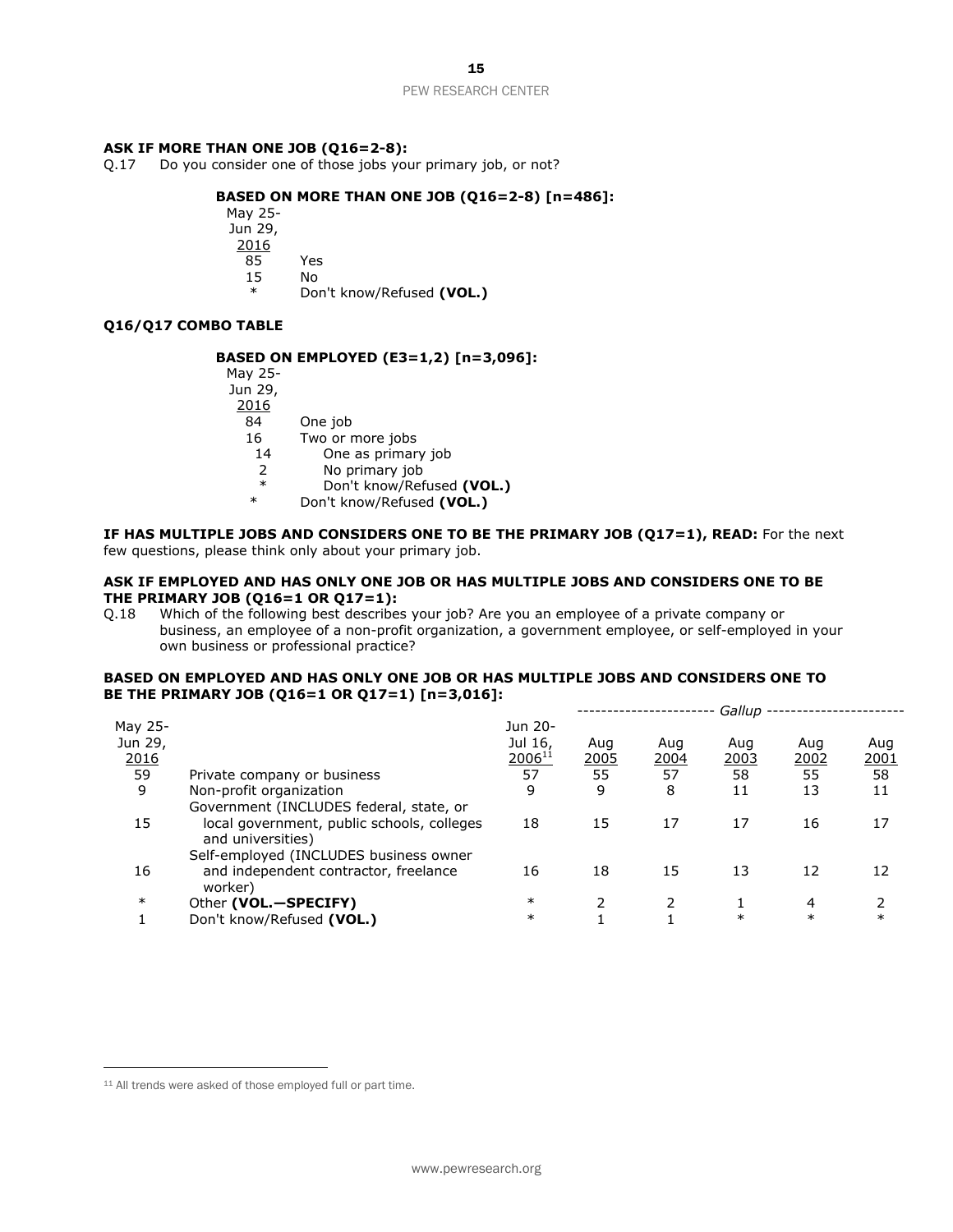## **ASK IF SELF-EMPLOYED (Q18=4):**

Q.19a Which best describes you? Are you **[READ AND RANDOMIZE]**?

# **BASED ON SELF-EMPLOYED (Q18=4) [n=534]:**

- May 25-
- Jun 29,
- 2016
- 45 A business owner
- 31 An independent contractor
- 20 A freelance worker
- 4 Other **(VOL.—SPECIFY)**
- 1 None of the above **(VOL.)**
- 1 Don't know/Refused **(VOL.)**

## **ASK IF SELF-EMPLOYED (Q18=4):**

Q.19b Do you have any paid employees or do you work on your own?

#### **BASED ON SELF-EMPLOYED (Q18=4) [n=534]:**

May 25- Jun 29,  $\frac{2016}{25}$ 

- Have paid employees
- 73 Work on your own
- 2 Depends **(VOL.)**
- \* Don't know/Refused **(VOL.)**

# **ASK IF EMPLOYED AND HAS ONLY ONE JOB OR HAS MULTIPLE JOBS AND CONSIDERS ONE TO BE THE PRIMARY JOB (Q16=1 OR Q17=1):**

Q.20a What industry or field do you work in?

# **BASED ON EMPLOYED AND HAS ONLY ONE JOB OR HAS MULTIPLE JOBS AND CONSIDERS ONE TO BE THE PRIMARY JOB (Q16=1 OR Q17=1) [n=3,016]:**

May 25- Jun 29,

- 23 Hospitality, service industry
- 14 Health care
- 12 Manufacturing, mining and construction
- 8 Retail and wholesale trade
- 8 Education
- 7 Banking, finances, accounting, real estate and insurance
- 7 Transportation and utilities<br>6 Other professional and scie
- 6 Other professional and scientific occupations
- 5 Government, public administration, military
- 5 Computer programming, information technology<br>3 Media, publishing and communications
- Media, publishing and communications
- 2 Agriculture, farming and fishing
- 1 Other
- 1 Don't know/No answer **(VOL.)**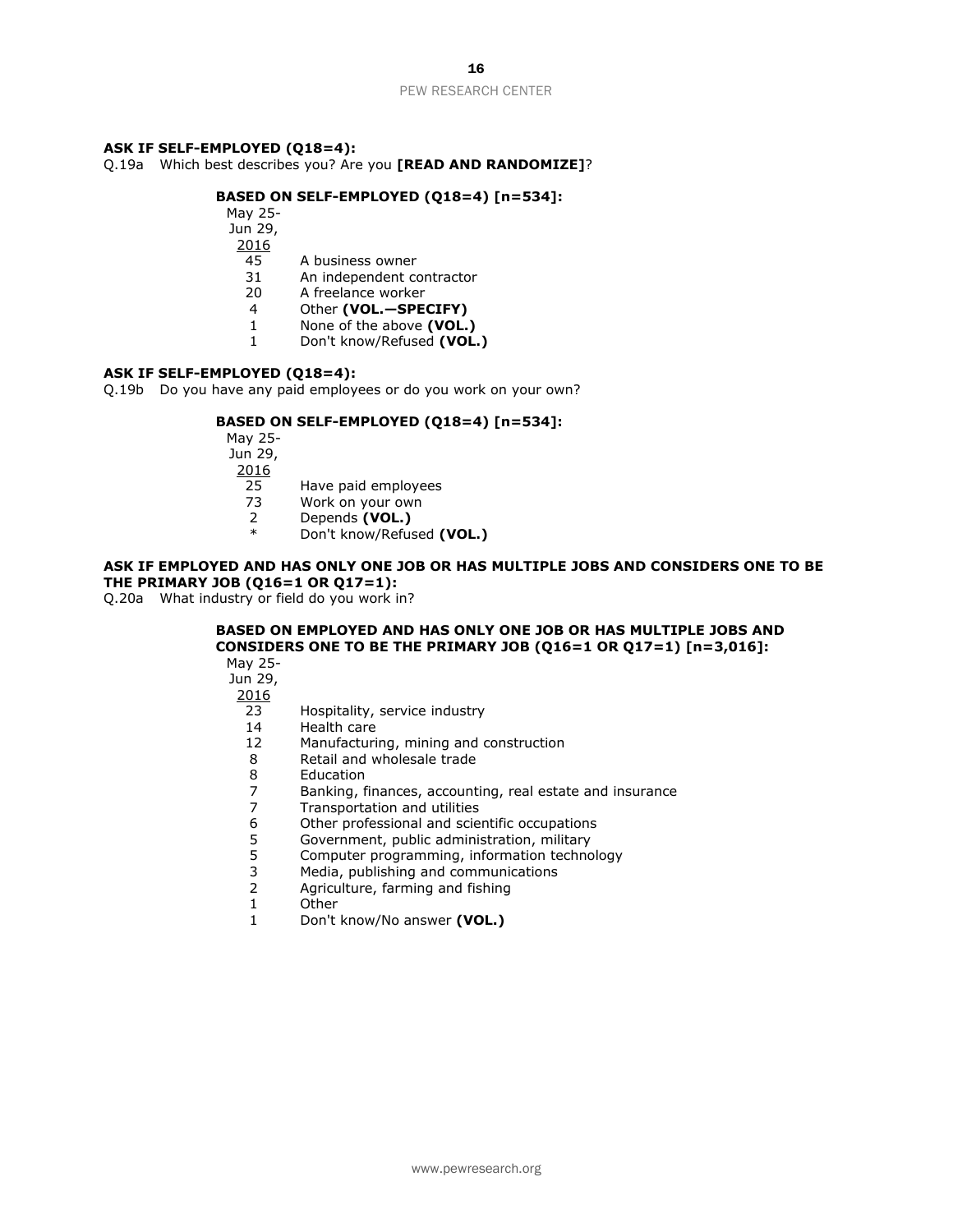# **ASK IF EMPLOYED AND HAS ONLY ONE JOB OR HAS MULTIPLE JOBS AND CONSIDERS ONE TO BE THE PRIMARY JOB (Q16=1 OR Q17=1):**

Q.20b And what kind of work do you do?

# **BASED ON EMPLOYED AND HAS ONLY ONE JOB OR HAS MULTIPLE JOBS AND CONSIDERS ONE TO BE THE PRIMARY JOB (Q16=1 OR Q17=1) [n=3,016]:**

- May 25- Jun 29,
	- 2016
	- 27 NET Manual/Physical
	- 11 Maintenance, installation, repair (manual laborer)
	- 10 Production, machine operation (includes transportation)<br>5 Construction, extraction
	- Construction, extraction
	- 1Farming, fishing, forestry
	- 16 NET Science, technology, engineering, mathematics (STEM)
	- 4 Healthcare support occupations
	- 4 Healthcare professional
	- 4 Computer programmer, coder, software developer, web developer
	- 2 Life, physical, social science occupations
	- 2 Engineer<br>11 Office and a
	- 11 Office and administrative support (includes legal support)<br>10 Management (across fields)
	- Management (across fields)
	- 9 NET Service
	- 6 Food preparation and serving
	- 3 Personal care
	- 8 Business/Finance support
	- 8 Sales and related occupations
	- 6 Teacher, instructor, librarian<br>3 Writer, editor, iournalist, me
	- 3 Writer, editor, journalist, media, design<br>2 Protective service occupations, military
	- Protective service occupations, military
	- 2 Community and social services occupations
	- 1 Legal professional
	- 1 Other
	- 1 Don't know/No answer **(VOL.)**

## **ASK FORM 1: IF EMPLOYED AND HAS ONLY ONE JOB OR HAS MULTIPLE JOBS AND CONSIDERS ONE TO BE THE PRIMARY JOB (Q16=1 OR Q17=1):**

Q.21F1 Here are two different ways of looking at your job. Some people get a sense of identity from their job. For other people, their job is JUST what they do for a living. Which of these best describes the way you usually feel about your job?

# **BASED ON FORM 1 EMPLOYED AND HAS ONLY ONE JOB OR HAS MULTIPLE JOBS AND CONSIDERS ONE TO BE THE PRIMARY JOB (Q16=1 OR Q17=1) [n=1,504]:**

|                               | Sense of | Just what do |               |
|-------------------------------|----------|--------------|---------------|
|                               | identity | for a living | DK/Ref (VOL.) |
| May 25-Jun 29, 2016           | 51       |              |               |
| May 11-31, 2010 <sup>12</sup> | 49       | 49           | 2             |
| Jun 20-Jul 16, 2006           | 51       | 45           | 4             |
| Gallup: Aug 2014              | 55       | 42           | 3             |
| Gallup: Aug 2003              | 56       | 43           |               |
| Gallup: Aug 1999              | 51       | 47           | 2             |
| Gallup: May 1993              | 58       | 41           |               |
| Gallup: July 1989             | 57       | 40           | 3             |
|                               |          |              |               |

<sup>12</sup> All trends were asked of those employed full or part time.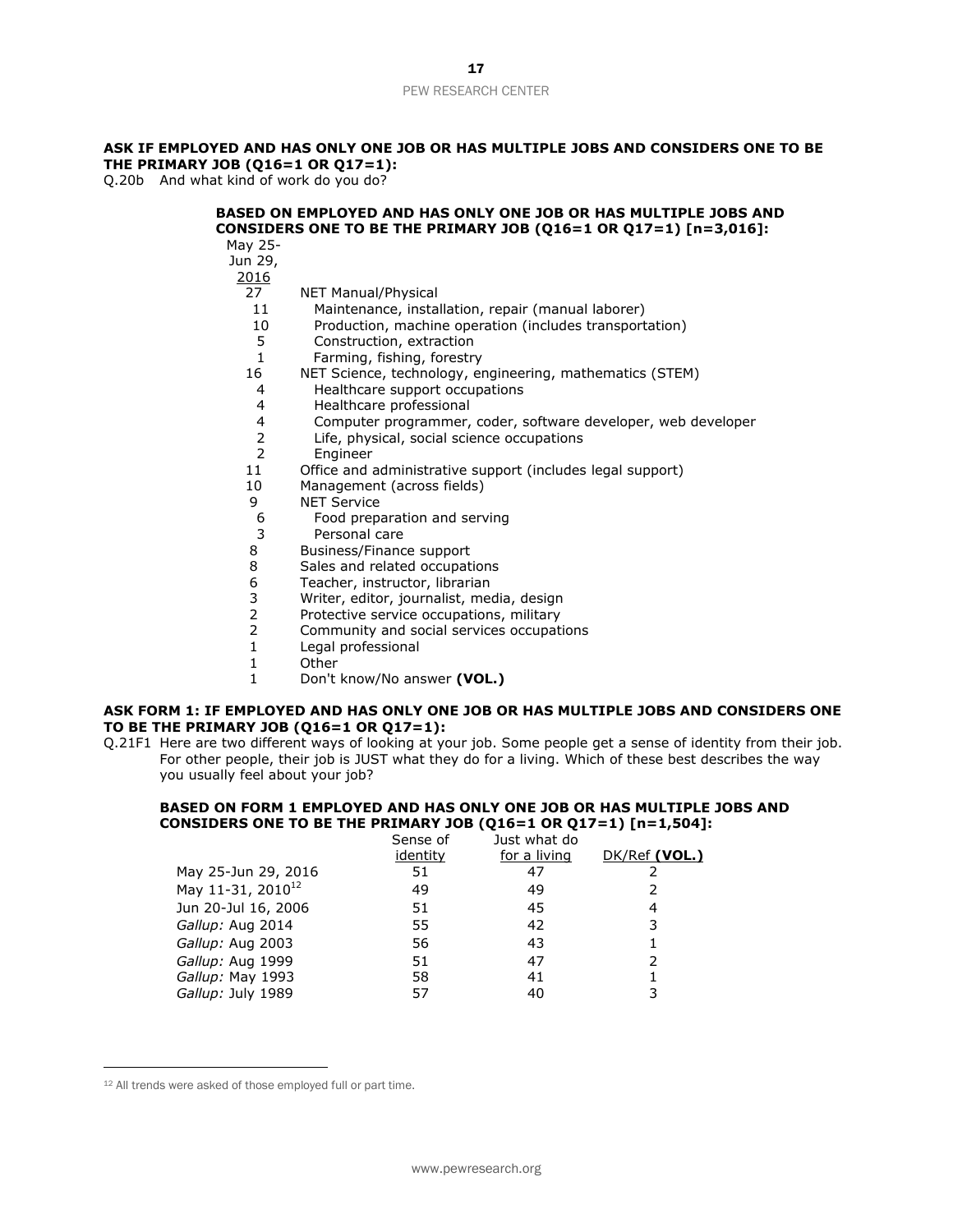## **ASK FORM 2: IF EMPLOYED AND HAS ONLY ONE JOB OR HAS MULTIPLE JOBS AND CONSIDERS ONE TO BE THE PRIMARY JOB (Q16=1 OR Q17=1):**

Q.22F2 Do you think of your current job as a career, a stepping stone to a career, or do you think of it as just a job to get you by?

## **BASED ON FORM 2 EMPLOYED AND HAS ONLY ONE JOB OR HAS MULTIPLE JOBS AND CONSIDERS ONE TO BE THE PRIMARY JOB (Q16=1 OR Q17=1) [n=1,512]:**

| May 25- |                              | Oct 13-     | Oct       | Dec      | Jan         |
|---------|------------------------------|-------------|-----------|----------|-------------|
| Jun 29, |                              | Nov 15,     | $7 - 27.$ | $6 - 19$ | $14 - 27$ , |
| 2016    |                              | $2015^{13}$ | 2013      | 2011     | 2010        |
| 51      | A career                     | 55          | 50        | 44       | 51          |
| 18      | A stepping stone to a career | 17          | 17        | 19       | 18          |
| 30      | Just a job to get you by     | 27          | 32        | 35       | 29          |
|         | Don't know/Refused (VOL.)    |             |           |          |             |

## **ASK IF EMPLOYED AND HAS ONLY ONE JOB OR HAS MULTIPLE JOBS AND CONSIDERS ONE TO BE THE PRIMARY JOB (Q16=1 OR Q17=1):**

Q.23 Still thinking about your **(IF Q16=1:** current**/IF Q17=1**: primary**)** job, would you say you have more qualifications than the job requires, the right amount of qualifications, or only some of the qualifications the job requires?

## **BASED ON EMPLOYED AND HAS ONLY ONE JOB OR HAS MULTIPLE JOBS AND CONSIDERS ONE TO BE THE PRIMARY JOB (Q16=1 OR Q17=1) [n=3,016]:**

| May 25- |                           | Oct         | Mar        | Mav         |
|---------|---------------------------|-------------|------------|-------------|
| Jun 29, |                           | $7 - 27$    | $15 - 29.$ | $11-31.$    |
| 2016    |                           | $2013^{14}$ | 2011       | $2010^{15}$ |
| 41      | More                      | 38          | 40         | 41          |
| 50      | Right amount              | 52          | 50         | 51          |
| 9       | Only some                 | q           | q          |             |
|         | Don't know/Refused (VOL.) |             |            |             |
|         |                           |             |            |             |

# **NO QUESTIONS 24 THROUGH 26**

# **ASK IF EMPLOYED AND HAS ONLY ONE JOB OR HAS MULTIPLE JOBS AND CONSIDERS ONE TO BE THE PRIMARY JOB AND HAS AT LEAST A HIGH SCHOOL DIPLOMA [(Q16=1 OR Q17=1) AND (EDUC=3-8)]:**

Q.27 For the most part, do you think someone without **[IF EDUC=3:** a high school diploma**/IF EDUC=4:** any college experience**/IF EDUC=5:** an associate's degree**/IF EDUC=6,7:** a four-year college degree**/IF EDUC=8:** a postgraduate or professional degree] could develop the skills and knowledge needed to do your job, or don't you think so?

#### **BASED ON EMPLOYED AND HAS ONLY ONE JOB OR HAS MULTIPLE JOBS AND CONSIDERS ONE TO BE THE PRIMARY JOB AND HAS AT LEAST A HIGH SCHOOL DIPLOMA [(Q16=1 OR Q17=1) AND (EDUC=3-8)] [n=2,848]:**  $M$

| May 25- |                           |
|---------|---------------------------|
| Jun 29, |                           |
| 2016    |                           |
| 73      | Yes                       |
| 26      | N٥                        |
| 1.      | Don't know/Refused (VOL.) |
|         |                           |

<sup>13</sup> All trends were asked of those employed full or part time.

<sup>&</sup>lt;sup>14</sup> All trends were asked of those employed full or part time.

<sup>15</sup> In May 2010, the question read "Would you say you have more qualifications than the job requires, the right amount of qualifications that the job requires or only some of the qualifications the job requires?"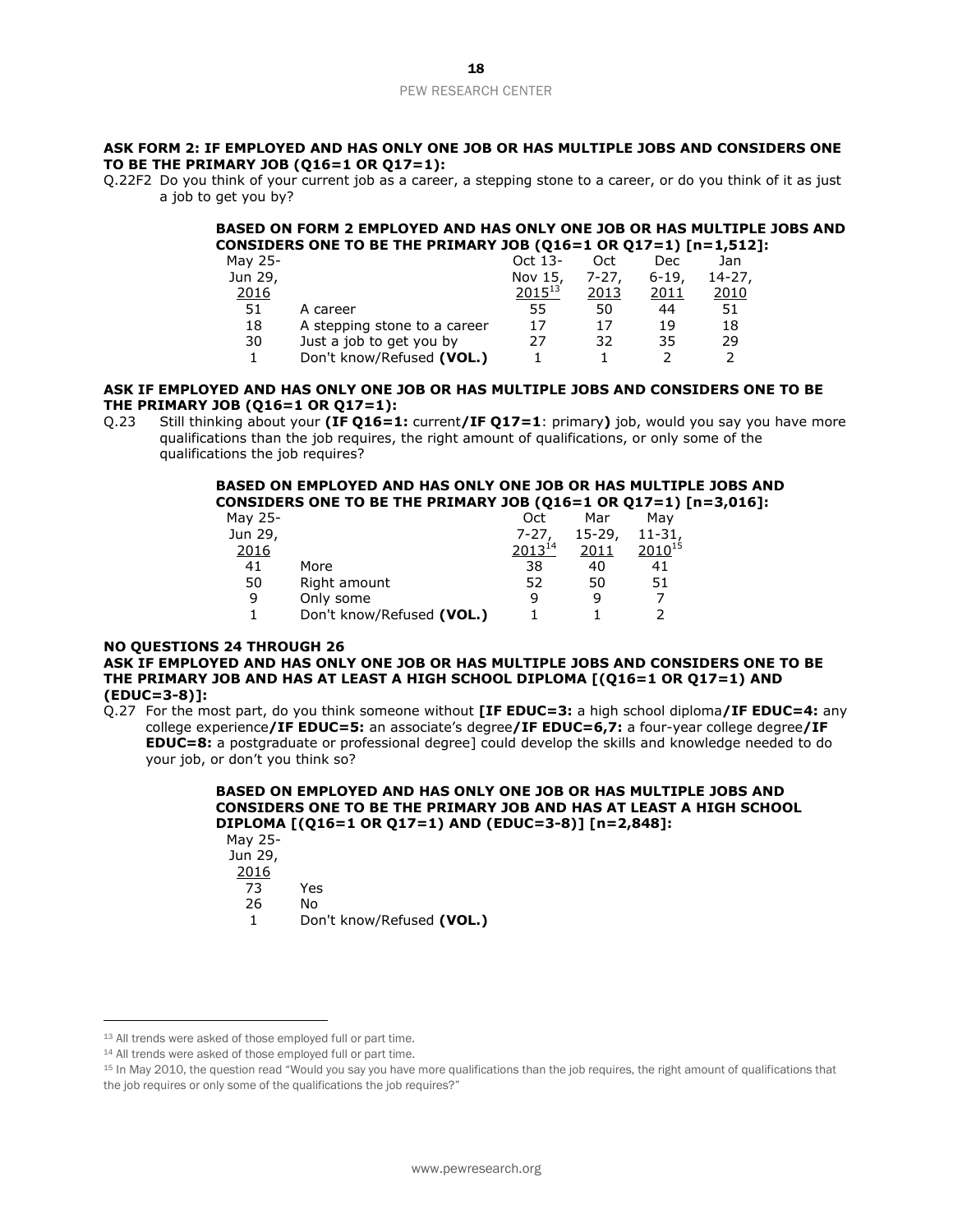## **ASK IF EMPLOYED AND HAS ONLY ONE JOB OR HAS MULTIPLE JOBS AND CONSIDERS ONE TO BE THE PRIMARY JOB (Q16=1 OR Q17=1) AND NOT SELF-EMPLOYED (Q18=1-3,5,9):**

Q.28 Including all its locations and worksites, not just your own, about how many people are employed by the company or organization you work for? Just stop me when I get to the right category. Are there... **[READ]**

## **BASED ON EMPLOYED AND HAS ONLY ONE JOB OR HAS MULTIPLE JOBS AND CONSIDERS ONE TO BE THE PRIMARY JOB AND NOT SELF-EMPLOYED (Q18=1-3,5,9) [n=2,478]:**

May 25-

- Jun 29,
- 2016
	- 16 Fewer than 20 employees
	- 11 20 to under 50 employees
	- 17 50 to under 250 employees
	- 11 250 to under 500 employees [OR]
	- 43 500 or more employees
	- 2 Don't know/Refused **(VOL.)**

## **ASK IF EMPLOYED AND HAS ONLY ONE JOB OR HAS MULTIPLE JOBS AND CONSIDERS ONE TO BE THE PRIMARY JOB (Q16=1 OR Q17=1) AND NOT SELF-EMPLOYED (Q18=1-3,5,9):**

Q.29 Do you consider yourself a permanent employee or a temporary employee in your company or organization?

## **BASED ON EMPLOYED AND HAS ONLY ONE JOB OR HAS MULTIPLE JOBS AND CONSIDERS ONE TO BE THE PRIMARY JOB AND NOT SELF-EMPLOYED (Q18=1-3,5,9) [n=2,478]:**

May 25-

- Jun 29,
- 2016
	- 79 Permanent
	- 20 Temporary
	- \* Neither **(VOL.)**
	- 1 Don't know/Refused **(VOL.)**

# **ASK IF EMPLOYED AND HAS ONLY ONE JOB OR HAS MULTIPLE JOBS AND CONSIDERS ONE TO BE THE PRIMARY JOB (Q16=1 OR Q17=1):**

Q.30 How are you paid at work? **[RANDOMIZE:** do you have a salary, are you paid by the hour, (or) are you mostly paid on commission**]**

## **BASED ON EMPLOYED AND HAS ONLY ONE JOB OR HAS MULTIPLE JOBS AND CONSIDERS ONE TO BE THE PRIMARY JOB (Q16=1 OR Q17=1) [n=3,016]:**

|         |                                 |             |         | - , - , |         |             |
|---------|---------------------------------|-------------|---------|---------|---------|-------------|
| Mav 25- |                                 | Jun 20-     | Gallup: | Gallup: | Gallup: | Gallup:     |
| Jun 29, |                                 | Jul 16,     | Aug     | Aug     | Aug     | Aug         |
| 2016    |                                 | $2006^{16}$ | 2014    | 2007    | 2005    | <u>2002</u> |
| 34      | Salary                          | 38          | 39      | 38      | 39      | 41          |
| 52      | Paid by the hour                | 50          | 50      | 51      | 51      | 47          |
| 8       | Commission                      |             |         |         | 6       |             |
| 3       | Paid by the job/flat fee (VOL.) | ΝA          | ΝA      | ΝA      | ΝA      | ΝA          |
| 4       | Other/Mixed (VOL.)              | 5           |         | 6       | Δ       | 4           |
| $\ast$  | Don't know/Refused (VOL.)       | $\ast$      |         | $\ast$  | $\ast$  |             |
|         |                                 |             |         |         |         |             |

<sup>16</sup> All trends were asked of those employed full or part time.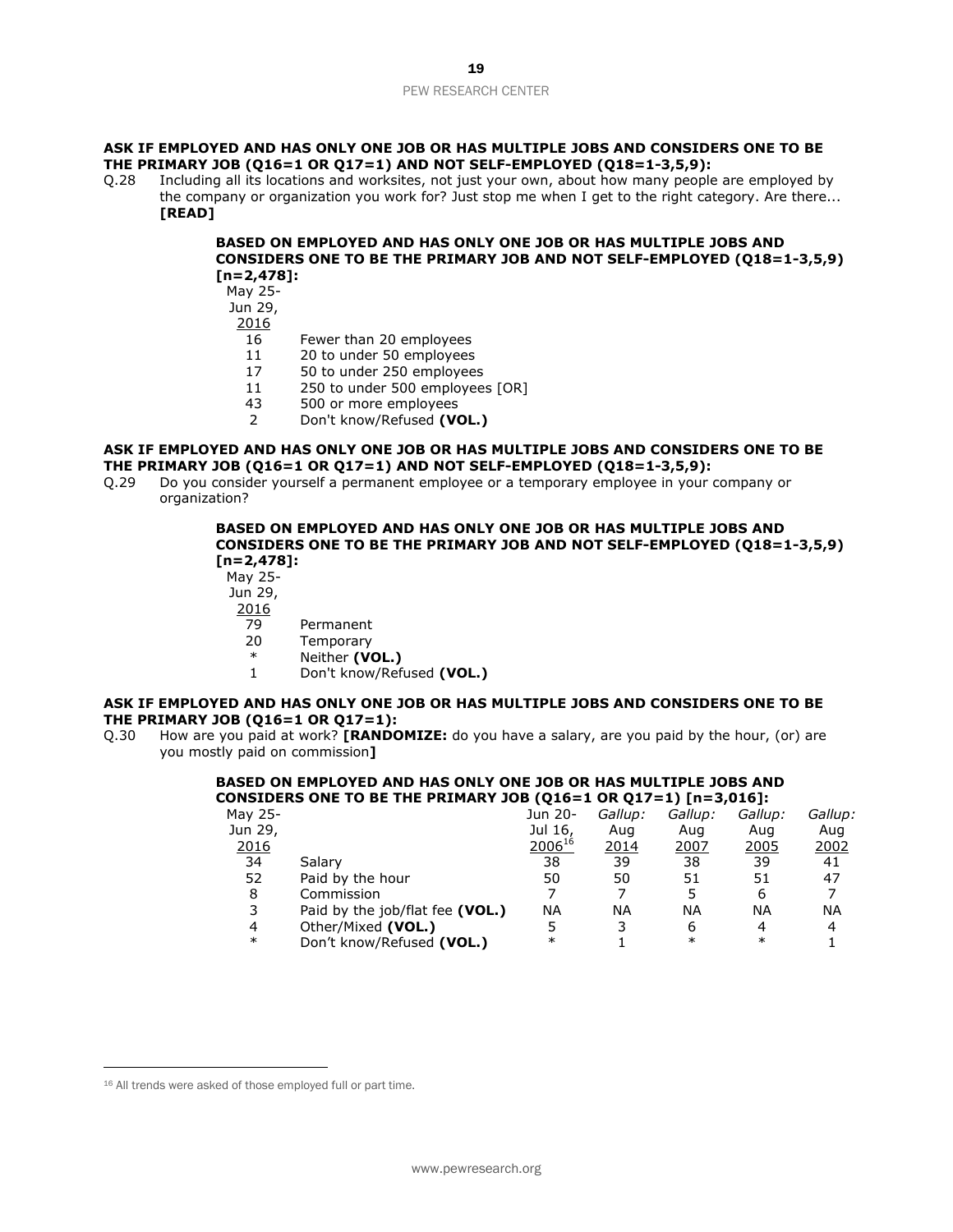## **ASK IF EMPLOYED AND HAS ONLY ONE JOB OR HAS MULTIPLE JOBS AND CONSIDERS ONE TO BE THE PRIMARY JOB (Q16=1 OR Q17=1):**

- Q. 31 Here is a list of employee benefits that some companies offer. For each I mention, please tell me if your employer offers this benefit to you or not. First, **(INSERT ITEM; RANDOMIZE)**, does your employer offer this benefit to you or not? How about **(ITEM)**? **[REPEAT AS NECESSARY:** Does your employer offer this benefit to you or not?**]**
	- a. Health insurance

**BASED ON EMPLOYED AND HAS ONLY ONE JOB OR HAS MULTIPLE JOBS AND CONSIDERS ONE TO BE THE PRIMARY JOB (Q16=1 OR Q17=1) [n=3,016]:**

May 25- Jun 29, 2016 68 Yes 32 No

- \* Don't know **(VOL.)**
- Refused (VOL.)
- b. A 401 K **(pronounced four-oh-one-kay)** or other retirement program **BASED ON EMPLOYED AND HAS ONLY ONE JOB OR HAS MULTIPLE JOBS AND CONSIDERS ONE TO BE THE PRIMARY JOB (Q16=1 OR Q17=1) [n=3,016]:**
	- May 25- Jun 29, 2016
		- 59 Yes
		- 39 No
		- 1 Don't know **(VOL.)**
		- Refused (VOL.)

c. Tuition reimbursement for skills training or additional education **BASED ON EMPLOYED AND HAS ONLY ONE JOB OR HAS MULTIPLE JOBS AND CONSIDERS ONE TO BE THE PRIMARY JOB (Q16=1 OR Q17=1) [n=3,016]:** May 25-

- Jun 29,
- 
- $\frac{2016}{41}$
- 41 Yes 55 No
- 3 Don't know **(VOL.)**
- 1 Refused **(VOL.)**

# **ASK FORM 1 ONLY:**

d.F1 Paid sick leave or vacation

# **BASED ON FORM 1 EMPLOYED AND HAS ONLY ONE JOB OR HAS MULTIPLE JOBS AND CONSIDERS ONE TO BE THE PRIMARY JOB (Q16=1 OR Q17=1) [n=1,504]:**

May 25- Jun 29, 2016 67 Yes 31 No

- 1 Don't know **(VOL.)**
- Refused (VOL.)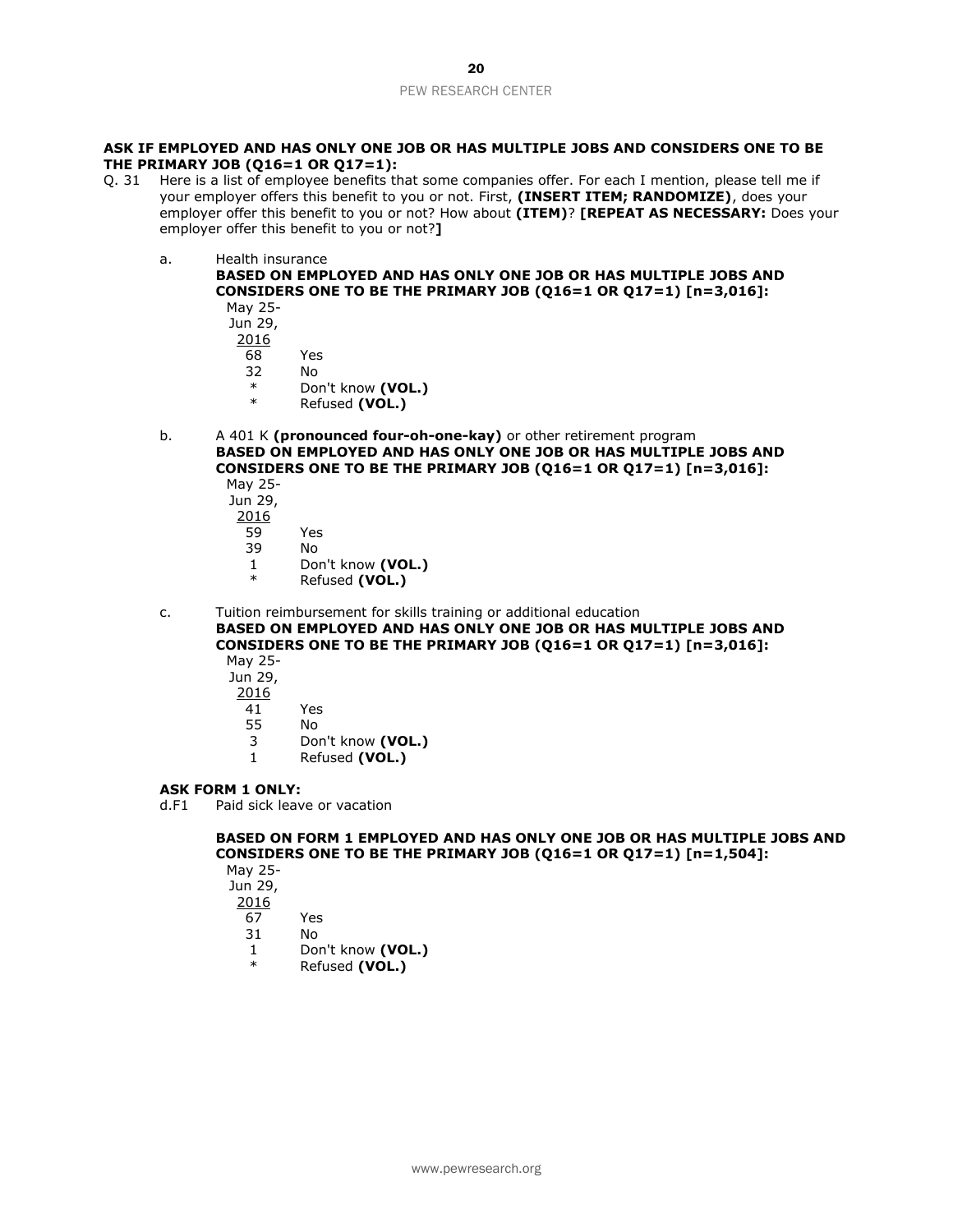# **QUESTION 31 CONTINUED …**

#### **ASK FORM 2 ONLY:**

e.F2 Paid family and medical leave

#### **BASED ON FORM 2 EMPLOYED AND HAS ONLY ONE JOB OR HAS MULTIPLE JOBS AND CONSIDERS ONE TO BE THE PRIMARY JOB (Q16=1 OR Q17=1) [n=1,512]:** May 25-

Jun 29, 2016 54 Yes

43 No

- 2 Don't know **(VOL.)**
- Refused (VOL.)

# **ASK IF NOT RETIRED (E1=3):**

Q.32 Looking ahead, how important do you think it will be for you to get training and develop new skills throughout your work life in order to keep up with changes in the workplace? Will it be … **(READ)**?

#### **BASED ON NOT RETIRED (E1=3) [n=3,375]:**

May 25- Jun 29, 2016 53 Essential

- 33 Important, but not essential [OR]<br>12 Not important
- Not important
- \* Retiring soon **(VOL.)** 1 Don't know/Refused **(VOL.)**

# **NO QUESTIONS 33 THROUGH 34**

#### **ASK IF WORKING PART TIME (E3=2):**

E4 You mentioned that you currently work part time. Would you prefer to be working full time, or not?

## **BASED ON WORKING PART TIME (E3=2) [n=701]:**

May 25- Jun 29, 2016 36 Yes, prefer full time 64 No, would not

\* Don't know/Refused **(VOL.)**

#### **ASK IF WORKING FULL TIME (E3=1):**

E5 You mentioned that you currently work full time. Would you prefer to be working part time, or not?

# **BASED ON WORKING FULL TIME (E3=1) [n=2,395]:**

May 25- Jun 29, 2016  $\overline{20}$  Yes, prefer part time<br>80 No. would not No, would not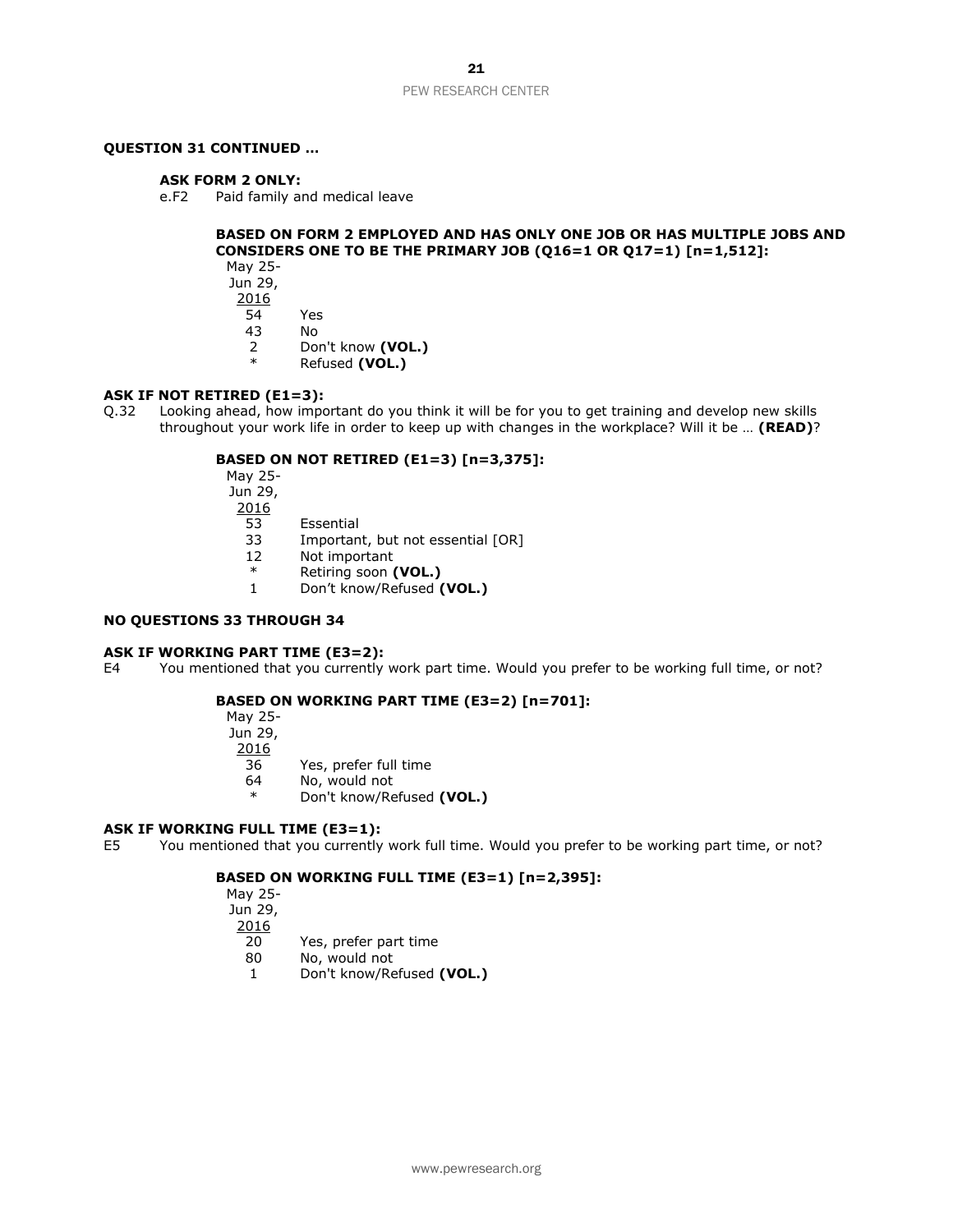# **E3/E4/E5 COMBO TABLE**

# **BASED ON TOTAL:**

| May 25- |                                    |
|---------|------------------------------------|
| Jun 29, |                                    |
| 2016    |                                    |
| 48      | Employed full time                 |
| 9       | Prefer to work part time           |
| 38      | Would not prefer to work part time |
| $\ast$  | Don't know/Refused (VOL.)          |
| 15      | Employed part time                 |
| 5       | Prefer to work full time           |
| 10      | Would not prefer to work full time |
| $\ast$  | Don't know/Refused (VOL.)          |
| 37      | Not employed/DK/RF                 |

## **ASK IF NOT EMPLOYED (E3=3-9):**

E6 Are you currently looking for work, or not?

# **BASED ON NOT EMPLOYED (E3=3-9) [n=1,910]:**

May 25-

Jun 29,

- 2016
- 20 Yes, looking for work 80 No, not looking for work
- \* Don't know/Refused **(VOL.)**
- 

# **E3/E6 COMBO TABLE**

## **BASED ON TOTAL:**

May 25-

Jun 29,

- $\frac{2016}{48}$
- 48 Employed full time<br>15 Employed part time
- 15 Employed part time
- 37 Not employed/DK/RF
- 7 Looking for work<br>30 Not looking for w
- Not looking for work
- \* Don't know/Refused **(VOL.)**

# **ASK IF NOT RETIRED (E1=3) AND NOT LOOKING FOR WORK (E6=2):**

E6a Is that because you don't want to work right now, or because you looked but couldn't find a job, or for some other reason?

# **BASED ON NOT RETIRED (E1=3) AND NOT LOOKING FOR WORK (E6=2) [n=305]:**

May 25- Jun 29, 2016

- 24 Choose not to work
- 3 Couldn't find a job<br>72 Other reason
- Other reason
- 1 Don't know/Refused **(VOL.)**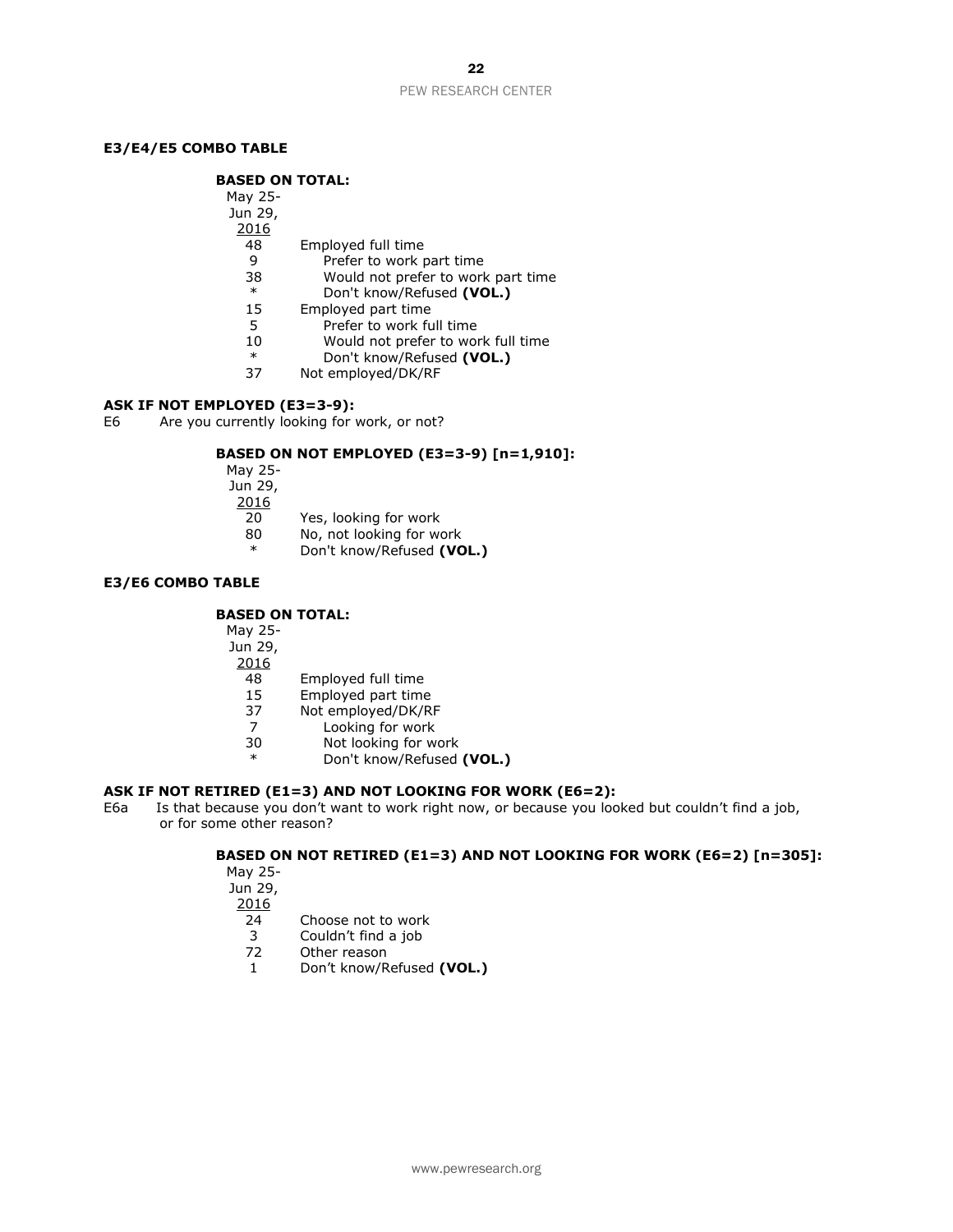# **ASK IF EMPLOYED (E3=1,2):**

Q.35 In general, do you feel you have the education and training necessary to get ahead in your job or career, OR do you need more education and training?

# **BASED ON EMPLOYED (E3=1,2) [n=3,096]:**

| Oct   | Dec   | Jun 20- |
|-------|-------|---------|
| 7-27. | 6-19. | Jul 16, |
| 2013  | 2011  | 2006    |
| 59    | 59    | 57      |
| 39    | 40    | 42      |
|       |       |         |
|       |       |         |

## **ASK IF EMPLOYED AND NEED MORE EDUCATION/TRAINING (Q35=2) AND HAS COMPLETED GRADUATE OR PROFESSIONAL SCHOOLING (EDUC=8) [n=95]:**

Q.36a What would be the best way for you to get the education and training you need to get ahead in your job or career? **[READ]**

#### **ASK IF EMPLOYED, NEEDS MORE EDUCATION/TRAINING, AND WANTS ON-THE-JOB TRAINING (Q36a=3) [n=37]:**

Q.36b Does your current employer offer the type of training you need, or not? (**IF NO, ASK:** Would your employer help you to get the training you need, or not?)

## **TABLE NOT SHOWN DUE TO SMALL SAMPLE SIZE**

## **ASK IF EMPLOYED AND NEED MORE EDUCATION/TRAINING (Q35=2) AND HAS A FOUR-YEAR COLLEGE DEGREE (EDUC=6,7) [n=296]:**

Q.37a What would be the best way for you to get the education and training you need to get ahead in your job or career? **[READ]** 

## **ASK IF EMPLOYED, NEEDS MORE EDUCATION/TRAINING, AND WANTS ON-THE-JOB TRAINING (Q37a=3) [n=77]:**

Q.37b Does your current employer offer the type of training you need, or not? (**IF NO, ASK:** Would your employer help you to get the training you need, or not?)

# **BASED ON EMPLOYED AND NEED MORE EDUCATION/TRAINING (Q35=2) AND HAS A FOUR-YEAR COLLEGE DEGREE (EDUC=6,7) [n=296]:**

May 25-

Jun 29,

- 2016
	- 48 Get a graduate or professional degree
	- 20 Complete a certificate program in a professional, technical or vocational field

25 Get on-the-job training to learn or improve a specific skill [OR]

- 17 Yes, employer offers training
- 4 No, employer doesn't offer training, but would help me get it<br>3 No, employer would not help me get training
- $3$  No, employer would not help me get training<br> $*$  Self-employed (VOL)
- Self-employed (VOL.)
- 1 Don't know/Refused **(VOL.)**
- 6 Something else **(SPECIFY)**
- 1 Don't know/Refused **(VOL.)**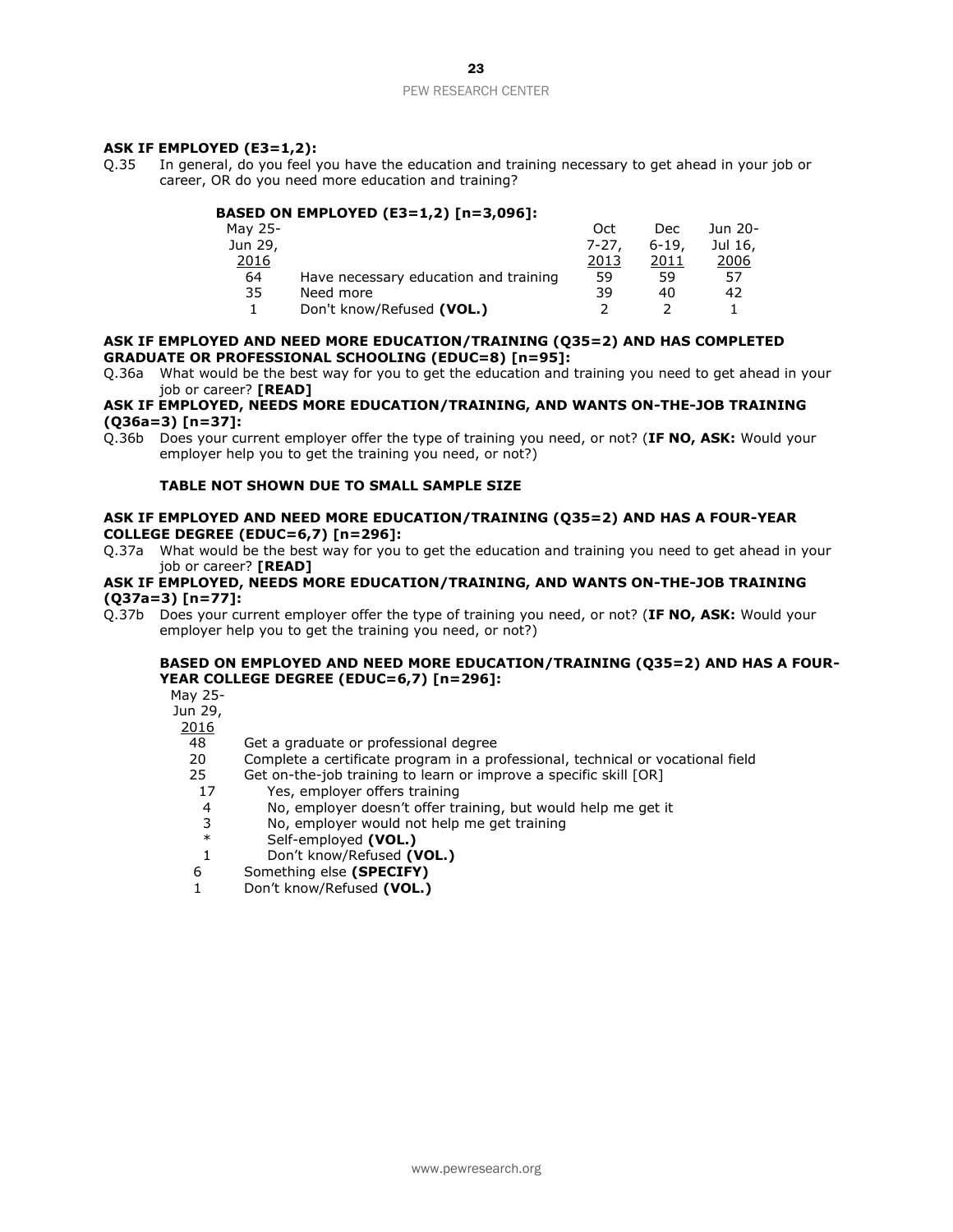## **ASK IF EMPLOYED AND NEED MORE EDUCATION/TRAINING (Q35=2) AND HAS A TWO-YEAR DEGREE (EDUC=5) [n=124]:**

Q.38a What would be the best way for you to get the education and training you need to get ahead in your job or career? **[READ]** 

## **ASK IF EMPLOYED, NEEDS MORE EDUCATION/TRAINING, AND WANTS ON-THE-JOB TRAINING (Q38a=3) [n=35]:**

Q.38b Does your current employer offer the type of training you need, or not? (**IF NO, ASK:** Would your employer help you to get the training you need, or not?)

# **BASED ON EMPLOYED AND NEED MORE EDUCATION/TRAINING (Q35=2) AND HAS A TWO-YEAR DEGREE (EDUC=5) [n=124]:**

May 25-

Jun 29,

2016

- 48 Get a four-year college degree
- 17 Complete a certificate program in a professional, technical or vocational field
- 26 Get on-the-job training to learn or improve a specific skill [OR]
- 20 Yes, employer offers training
- 2 No, employer doesn't offer training, but would help me get it<br>3 No, employer would not help me get training
- No, employer would not help me get training
- 1 Self-employed **(VOL.)**
- Don't know/Refused **(VOL.)**
- 6 Something else **(SPECIFY)**
- 2 Don't know/Refused **(VOL.)**

#### **ASK IF EMPLOYED AND NEED MORE EDUCATION/TRAINING (Q35=2) AND HAS COMPLETED HIGH SCHOOL BUT DOES NOT HAVE A COLLEGE DEGREE (EDUC=3-4) [n=381]:**

Q.39a What would be the best way for you to get the education and training you need to get ahead in your job or career? **[READ]** 

## **ASK IF EMPLOYED, NEEDS MORE EDUCATION/TRAINING, AND WANTS ON-THE-JOB TRAINING (Q39a=4) [n=124]:**

Q.39b Does your current employer offer the type of training you need, or not? (**IF NO, ASK:** Would your employer help you to get the training you need, or not?)

#### **BASED ON EMPLOYED AND NEED MORE EDUCATION/TRAINING (Q35=2) AND HAS COMPLETED HIGH SCHOOL BUT DOES NOT HAVE A COLLEGE DEGREE (EDUC=3-4) [n=381]:** May 25-

Jun 29,

- 2016
- 13 Get a two-year associate degree
- 30 Get a four-year college degree
- 14 Complete a certificate program in a professional, technical or vocational field
- 33 Get on-the-job training to learn or improve a specific skill [OR]
- 22 Yes, employer offers training
- 4 No, employer doesn't offer training, but would help me get it<br>5 No, employer would not help me get training
- No, employer would not help me get training
- 1 Self-employed **(VOL.)**
- 1 Don't know/Refused **(VOL.)**
- 6 Something else **(SPECIFY)**
- 2 Don't know/Refused **(VOL.)**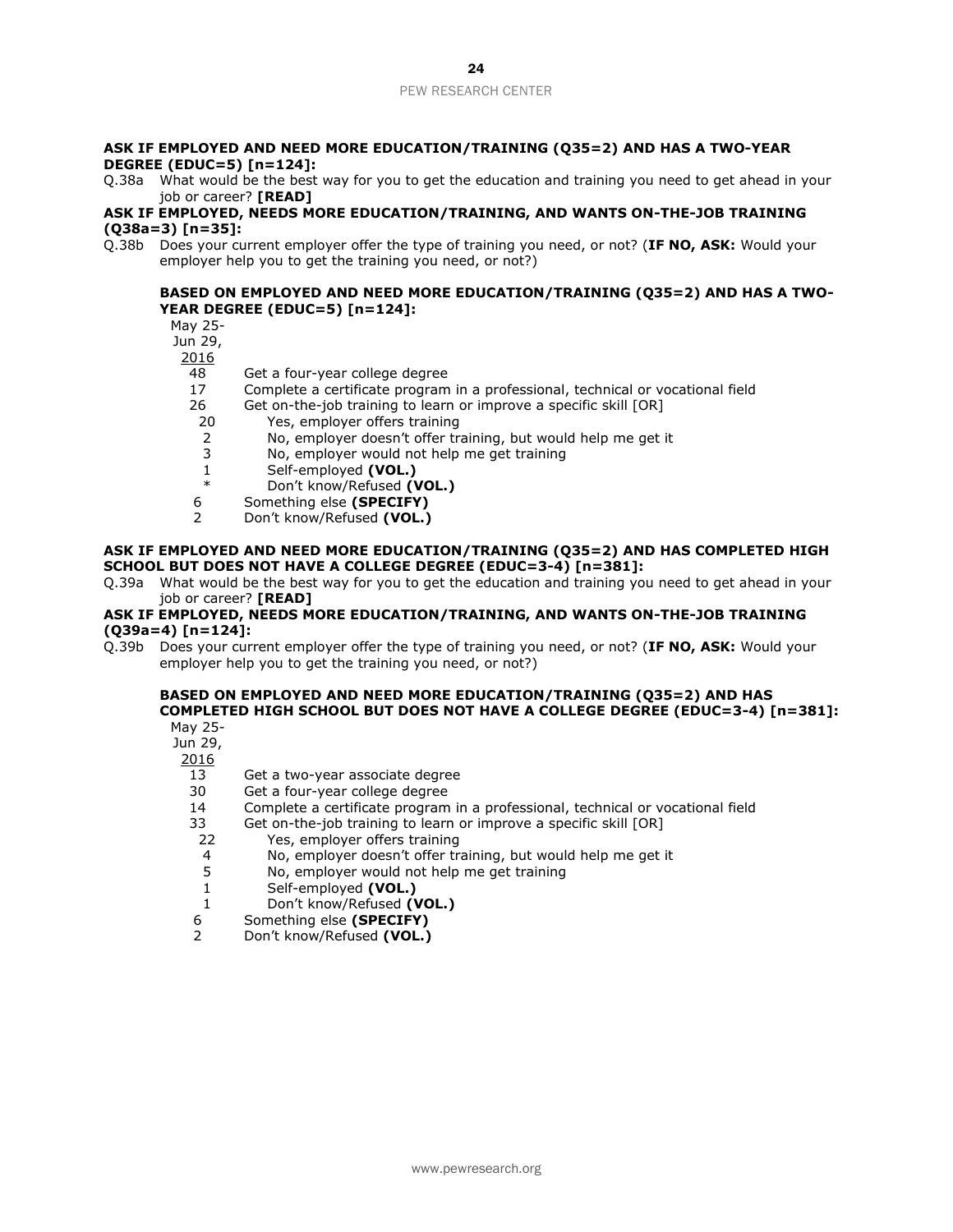#### **ASK IF EMPLOYED AND NEED MORE EDUCATION/TRAINING (Q35=2) AND HAS NOT COMPLETED HIGH SCHOOL (EDUC=1-2) [n=85]:**

Q.40a What would be the best way for you to get the education and training you need to get ahead in your job or career? **[READ]**

## **ASK IF EMPLOYED, NEEDS MORE EDUCATION/TRAINING, AND WANTS ON-THE-JOB TRAINING (Q40a=3) [n=36]:**

Q.40b Does your current employer offer the type of training you need, or not? (**IF NO, ASK:** Would your employer help you to get the training you need, or not?)

## **TABLE NOT SHOWN DUE TO SMALL SAMPLE SIZE**

## **Q36A-Q40A COMBO TABLE**

# **BASED ON EMPLOYED AND NEED MORE EDUCATION/TRAINING (Q35=2) [n=985]**

May 25-

Jun 29,

2016

- 42 Get more formal education
- 17 Complete a certificate program in a professional, technical or vocational field [OR]
- 31 Get on-the-job training to learn or improve a specific skill [OR]
	- 6 Something else **(SPECIFY)**
- 2 Don't know/Refused **(VOL.)**

#### **Q36B-Q40B COMBO TABLE**

#### **BASED ON EMPLOYED, NEED MORE EDUCATION/TRAINING AND WANT ON-THE-JOB TRAINING (Q36A=3 OR Q37A=3 OR Q38A=3 OR Q39A=4 OR Q40A=3) [n=309]**  May 25-

Jun 29,

2016

- 65 Yes, employer offers training
- 14 No, employer doesn't offer training, but would help me get it
- 16 No, employer would not help me get training
- 2 Self-employed **(VOL.)**
- 3 Don't know/Refused **(VOL.)**

#### **ASK IF NOT EMPLOYED AND LOOKING FOR WORK OR A DISCOURAGED WORKER (E6=1 OR E6A=2):**

Q.41 In general, do you feel you have the education and training necessary to get the kind of job you want, or do you need more education and training?

## **BASED ON NOT EMPLOYED AND LOOKING FOR WORK OR A DISCOURAGED WORKER (E6=1 OR E6A=2) [n=309]:**

May 25- Jun 29,

- 46 Have necessary education and training
- 52 Need more
- 2 Don't know/Refused **(VOL.)**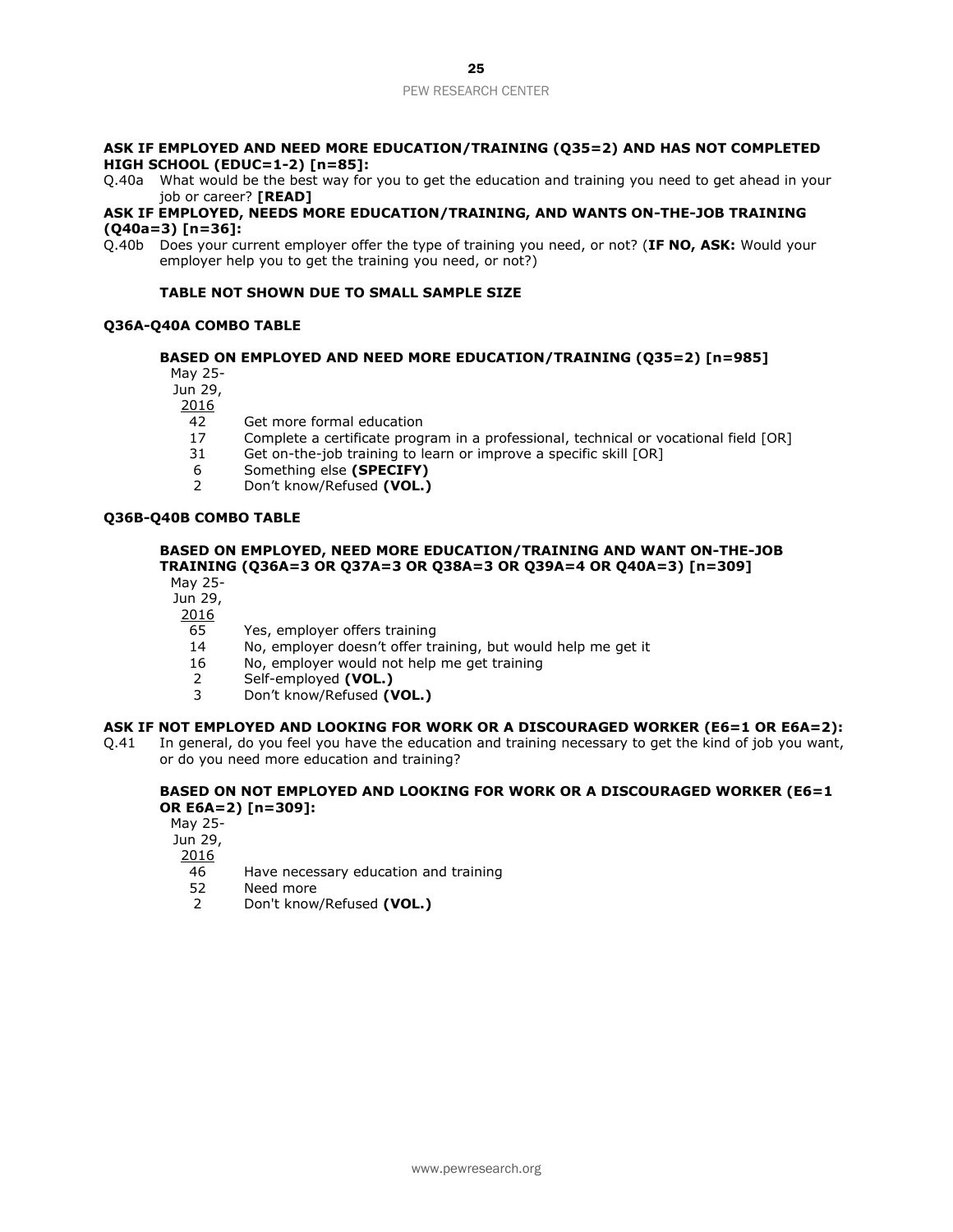## **ASK IF NOT EMPLOYED AND LOOKING FOR WORK OR A DISCOURAGED WORKER (E6=1 OR E6A=2) AND NEED MORE EDUCATION/TRAINING (Q41=2):**

Q.42 What would be the best way for you to get the education and training you need to get the kind of job you want? **[READ]** 

# **BASED ON NOT EMPLOYED AND LOOKING FOR WORK OR A DISCOURAGED WORKER (E6=1 OR E6A=2) AND NEED MORE EDUCATION/TRAINING (Q41=2) [n=153]:**

- May 25-
- Jun 29,
- $\frac{2016}{42}$ 
	- 42 Get more formal education<br>37 Complete a certificate progr
	- 37 Complete a certificate program in a professional, technical or vocational field [OR]<br>16 Something else (SPECIFY)
	- Something else (SPECIFY)
	- 5 Don't know/Refused **(VOL.)**

## **ASK IF EMPLOYED (E3=1,2):**

Q.43 Thinking about the next 12 months, how likely do you think it is that you will lose your job or be laid off? **[READ]**

# **BASED ON EMPLOYED (E3=1,2) [n=3,096]:**

|                        | Very   | Fairly        | Not too | Not at all | DK/Ref         |
|------------------------|--------|---------------|---------|------------|----------------|
|                        | likely | <u>likely</u> | likely  | likely     | <u>(VOL.)</u>  |
| May 25-Jun 29, 2016    | 5      |               | 28      | 60         |                |
| Jun 20-Jul 16, 2006    | 6      |               | 26      | 59         | 2              |
| Gallup: April 2006     | 3      | 7             | 32      | 57         | $\ast$         |
| Gallup: September 2001 | 7      | 6             | 25      | 62         | $\ast$         |
| Gallup: April 2001     | 5      | 7             | 36      | 52         | $\ast$         |
| Gallup: December 1998  | 5      | 7             | 27      | 60         | 1              |
| Gallup: June 1997      | 3      | 6             | 26      | 63         | 2              |
| Gallup: April 1996     | 5      | 9             | 34      | 51         | $\mathbf{1}$   |
| Gallup: December 1993  | 5      | 7             | 27      | 59         | 2              |
| Gallup: October 1991   | 6      | 8             | 26      | 59         |                |
| Gallup: July 1991      | 5      | 10            | 25      | 59         |                |
| Gallup: March 1991     | 5      | 7             | 22      | 65         |                |
| Gallup: October 1990   | 7      | 9             | 21      | 62         |                |
| Gallup: July 1990      | 6      | 6             | 24      | 62         | 2              |
| Gallup: February 1989  | 4      | 8             | 35      | 53         | $\ast$         |
| Gallup: April 1983     | 8      | 8             | 26      | 55         | 4              |
| Gallup: November 1982  | 9      | 10            | 29      | 48         | 4              |
| Gallup: June 1982      | 8      | 7             | 27      | 54         | 4              |
| Gallup: January 1982   | 5      | 10            | 25      | 57         | 3              |
| Gallup: September 1980 | 6      | 9             | 24      | 60         | $\overline{2}$ |
| Gallup: May 1980       | 6      | 8             | 24      | 60         | $\overline{2}$ |
| Gallup: November 1979  | 3      | 8             | 18      | 66         | 4              |
| Gallup: October 1976   | 6      | 6             | 21      | 64         | 3              |
| Gallup: April 1975     | 4      | 8             | 22      | 63         | 3              |
| Gallup: January 1975   | 5      | 10            | 27      | 54         | 4              |

## **NO QUESTIONS 44 THROUGH 45**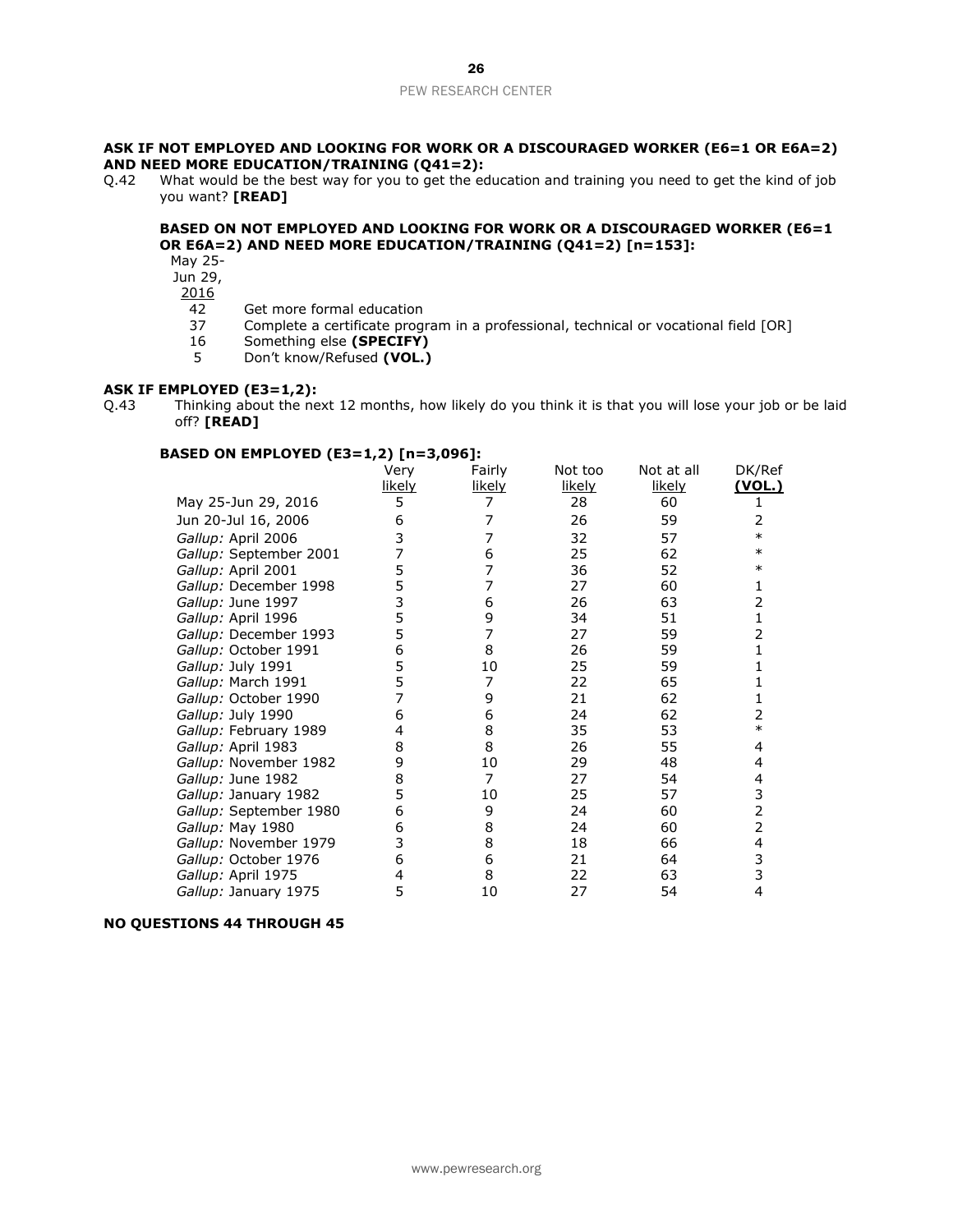# **ASK FORM 1 ONLY: IF NOT SELF-EMPLOYED (Q18=1-3,5,9):**

Q.46F1 Do you think it would be possible for your employer to hire someone outside of the country to do the job you are doing right now, or wouldn't this be possible?

#### **BASED ON FORM 1 NOT SELF-EMPLOYED (Q18=1-3,5,9) [n=1,251]:**  $M<sub>2</sub>$

| May 25-       |                           | Jun 20- |
|---------------|---------------------------|---------|
| Jun 29,       |                           | Jul 16, |
| 2016          |                           | 2006    |
| 37            | Possible                  | 31      |
| 61            | Not possible              | 67      |
| $\mathcal{P}$ | Don't know/Refused (VOL.) | っ       |

# **ASK FORM 2 ONLY: IF NOT SELF-EMPLOYED (Q18=1-3,5,9):**

Q.47F2 Do you think it would be possible for your employer to use technology to replace the job you are doing right now, or wouldn't this be possible?

## **BASED ON FORM 2 NOT SELF-EMPLOYED (Q18=1-3,5,9) [n=1,227]:**

May 25- Jun 29,

- $\frac{2016}{15}$
- 15 Possible<br>85 Not poss
- Not possible
- 1 Don't know/Refused **(VOL.)**

## **ASK THOSE WITHOUT A FOUR-YEAR COLLEGE DEGREE (EDUC=1-5):**

Q.48 Have you ever wanted to apply for a job you felt qualified to do but didn't apply because it required a bachelor's degree, or has this never happened to you?

# **BASED ON THOSE WITHOUT A FOUR-YEAR COLLEGE DEGREE (EDUC=1-5) [n=2,823]:**

May 25-

Jun 29,

- 2016
	- 33 Yes, has happened
	- 66 No, has never happened
	- 1 Don't know/Refused **(VOL.)**

# **ASK ALL:**

Q.49 Thinking about college, which comes closer to your view, even if neither is exactly right. The main purpose of college should be… **[READ AND ROTATE]**

| May 25- |                                                                             | Mar       |
|---------|-----------------------------------------------------------------------------|-----------|
| Jun 29, |                                                                             | $15-29$ , |
| 2016    |                                                                             | 2011      |
| 35      | To help an individual grow personally<br>and intellectually [OR]            | 39        |
| 50      | To teach specific skills and knowledge<br>that can be used in the workplace | 47        |
| 13      | Both equally (VOL.)                                                         | 12        |
| 3       | Don't know/Refused (VOL.)                                                   |           |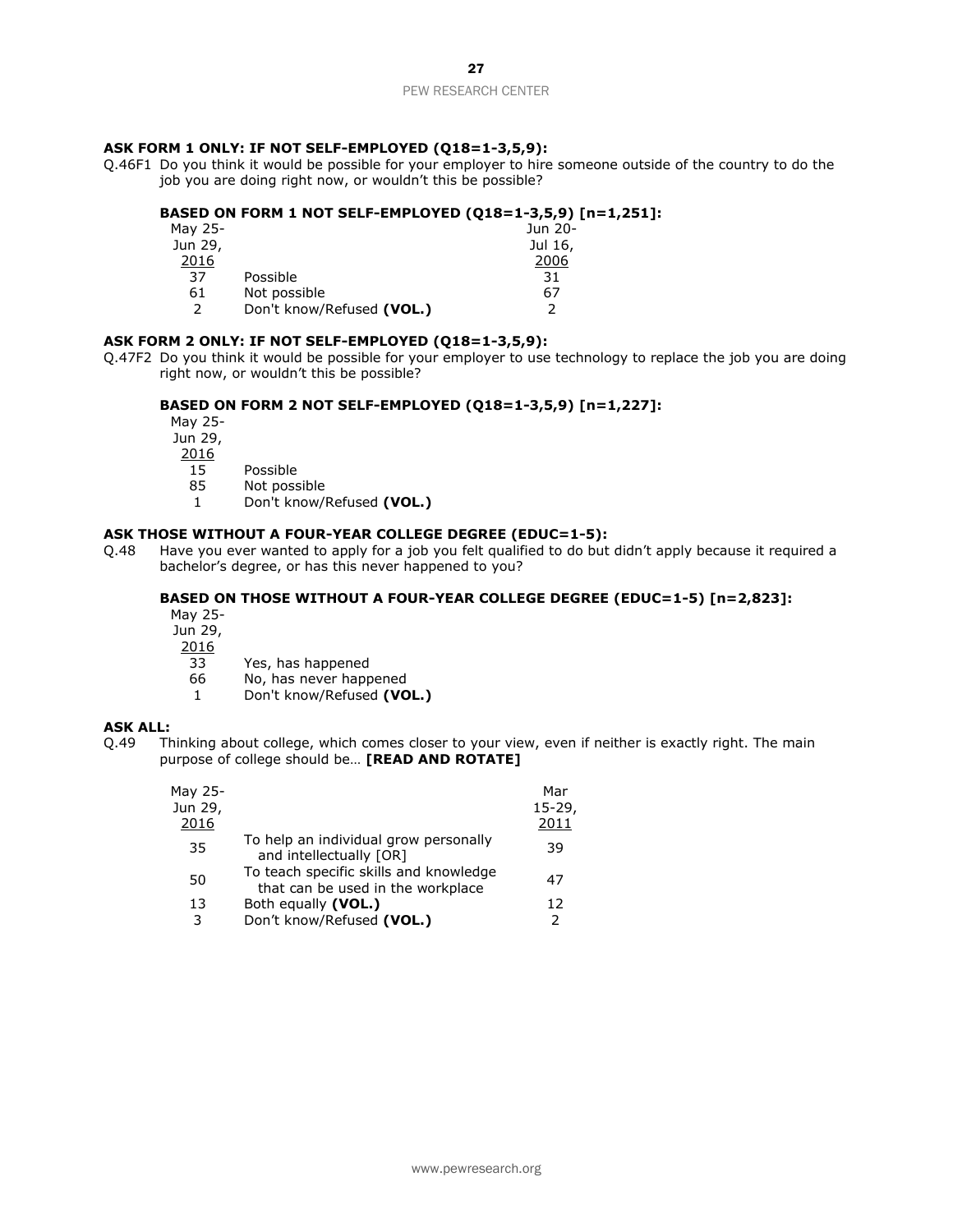# **ASK IF GRADUATED FROM TWO YEAR OR FOUR-YEAR COLLEGE (EDUC=5,6,7,8):**

- Q.50 Now thinking about your own experience, how useful was your college education in [**INSERT ITEM, RANDOMIZE**]? Would you say it was very useful, somewhat useful, not too useful or not at all useful? And how useful was your college education in [**NEXT ITEM**]? [**REPEAT IF NECESSARY:** Was it very useful, somewhat useful, not too useful or not at all useful?]
	- a. Helping you develop specific skills and knowledge that could be used in the workplace

# **BASED ON GRADUATED FROM TWO YEAR OR FOUR-YEAR COLLEGE (EDUC=5,6,7,8) [n=2,742]:**

May 25- Jun 29, 2016 49 Very useful 35 Somewhat useful

- 9 Not too useful
- 6 Not at all useful
- Don't know/Refused (VOL.)
- b. Helping you grow personally and intellectually

# **BASED ON GRADUATED FROM TWO YEAR OR FOUR-YEAR COLLEGE (EDUC=5,6,7,8) [n=2,742]:**

May 25- Jun 29,

- 2016
	- 62 Very useful
	- 31 Somewhat useful
	- 4 Not too useful
	- 3 Not at all useful
	- \* Don't know/Refused **(VOL.)**
- c. Opening doors to job opportunities

# **BASED ON GRADUATED FROM TWO YEAR OR FOUR-YEAR COLLEGE (EDUC=5,6,7,8) [n=2,742]:**

May 25-

Jun 29,

- 2016
- 53 Very useful<br>29 Somewhat u
- 29 Somewhat useful<br>9 Not too useful
- Not too useful
- 8 Not at all useful
- 1 Don't know/Refused **(VOL.)**

# **NO QUESTIONS 51 THROUGH 52**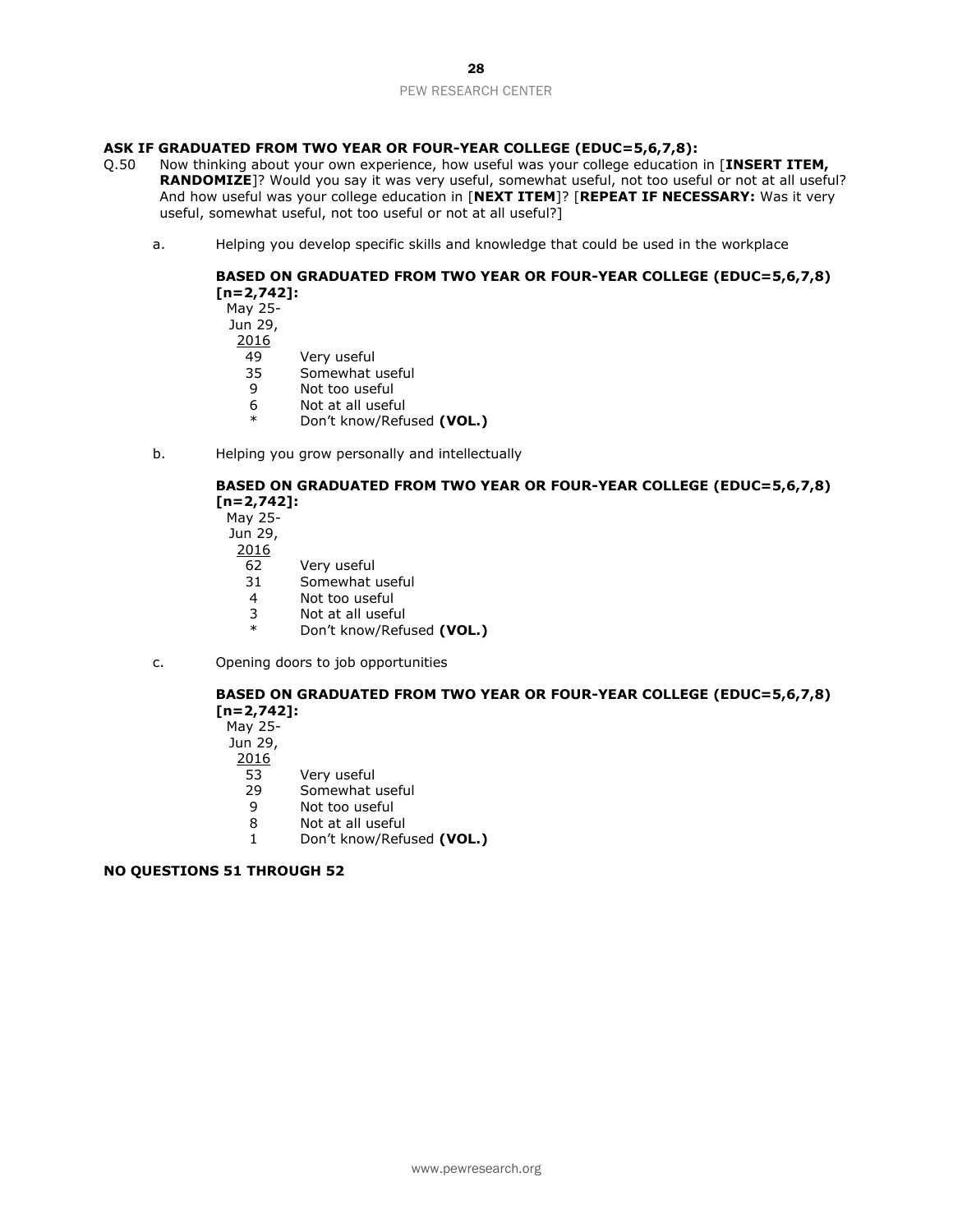#### **READ TO ALL:** On another subject…

## **ASK ALL:**

Q.53 How important is each of the following for a worker to be successful in today's economy? First **[INSERT ITEM, RANDOMIZE]** Would you say this is extremely important, very important, somewhat important, not too important or not at all important for a worker to be successful in today's economy? How about [NEXT ITEM]? [REPEAT FOR THE 2<sup>ND</sup> ITEM, THEN IF NECESSARY]: Would you say this is extremely important, very important, somewhat important, not too important or not at all important for a worker to be successful in today's economy?

## **ASK FORM 1 ONLY:**

a.F1 Having a detailed understanding of how to use computer technology

# **BASED ON FORM 1 [n=2,520]:**

May 25-

Jun 29,

2016

- 40 Extremely important
- 45 Very important<br>12 Somewhat import
- 12 Somewhat important<br>1 Not too important
- 1 Not too important<br>1 Not at all important
- Not at all important
- \* Don't know/Refused **(VOL.)**

#### **ASK FORM 1 ONLY:**

b.F1 Access to training to keep skills up-to-date

# **BASED ON FORM 1 [n=2,520]:**

May 25-

- Jun 29,
- 2016
	- 33 Extremely important
	- 49 Very important
	- 16 Somewhat important
	- 1 Not too important
	- 1 Not at all important
	- 1 Don't know/Refused **(VOL.)**

## **ASK FORM 1 ONLY:**

c.F1 Knowing a foreign language

# **BASED ON FORM 1 [n=2,520]:**

May 25-

Jun 29,

- 2016
	- 10 Extremely important
	- 25 Very important
	- 43 Somewhat important
	- 14 Not too important
	- 7 Not at all important
	- 1 Don't know/Refused **(VOL.)**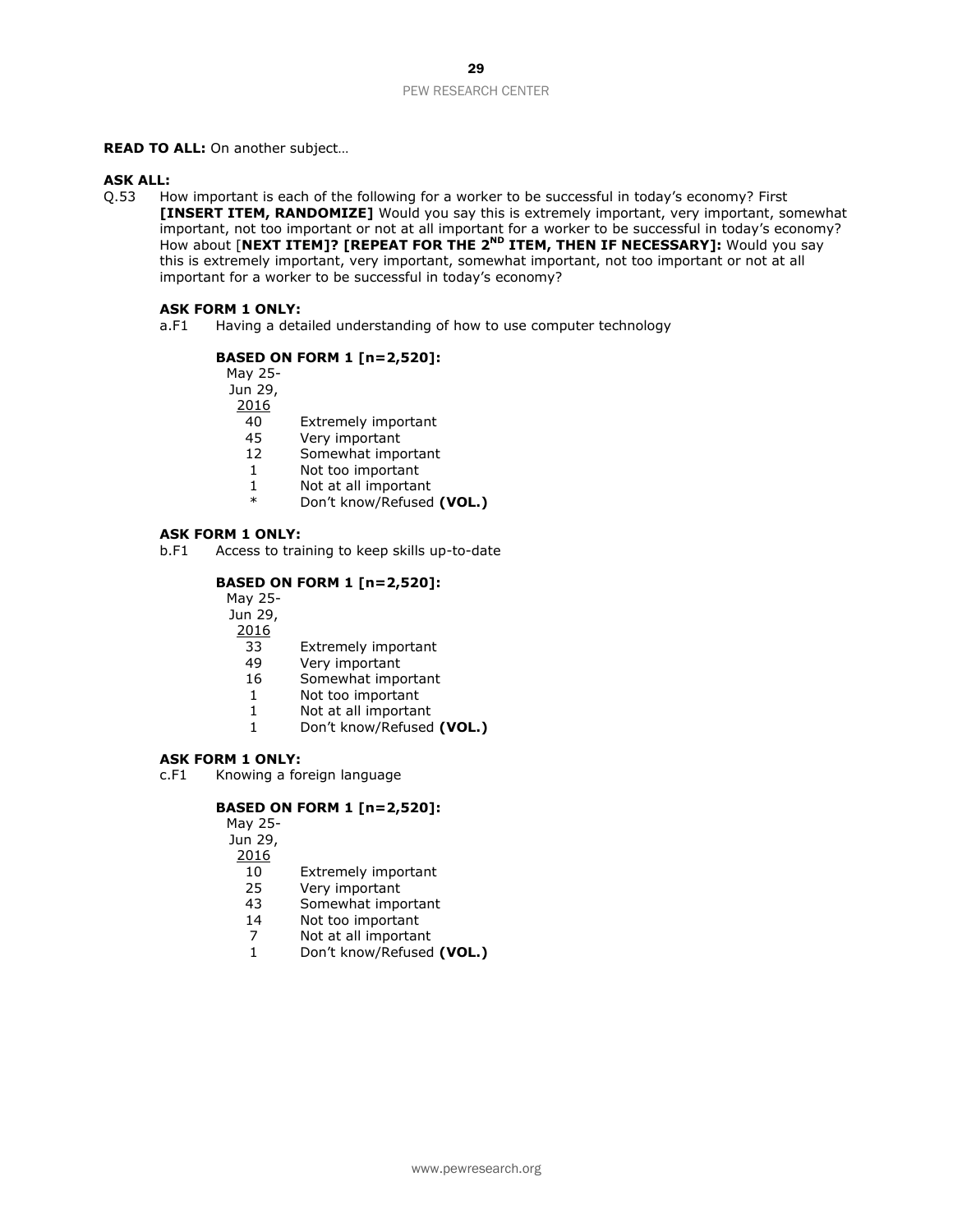## **QUESTION 53 CONTINUED …**

#### **ASK FORM 1 ONLY:**

d.F1 Training in writing and communicating

#### **BASED ON FORM 1 [n=2,520]:**

May 25-

Jun 29,

2016

- 37 Extremely important<br>48 Verv important
- Very important
- 13 Somewhat important<br>1 Not too important
- Not too important
- 1 Not at all important
	- 1 Don't know/Refused **(VOL.)**

#### **ASK FORM 2 ONLY:**

e.F2 Mastering social media

# **BASED ON FORM 2 [n=2,486]:**

May 25-

Jun 29,

- 2016
	- 10 Extremely important
	- 27 Very important
- 40 Somewhat important
- 12 Not too important
- 9 Not at all important<br>2 Don't know/Refused
- 2 Don't know/Refused **(VOL.)**

#### **ASK FORM 2 ONLY:**

f.F2 Training in math and science

# **BASED ON FORM 2 [n=2,486]:**

May 25-

- Jun 29,
- 2016
	- 22 Extremely important
	- 47 Very important
- 26 Somewhat important
- 3 Not too important<br>1 Not at all importan
- 1 Not at all important<br>1 Don't know/Refused
- 1 Don't know/Refused **(VOL.)**

# **ASK FORM 2 ONLY:**

g.F2 Knowing a computer or programming language

## **BASED ON FORM 2 [n=2,486]:**

May 25- Jun 29, 2016 23 Extremely important

- 41 Very important
- 26 Somewhat important
- 6 Not too important
- 2 Not at all important
- 1 Don't know/Refused **(VOL.)**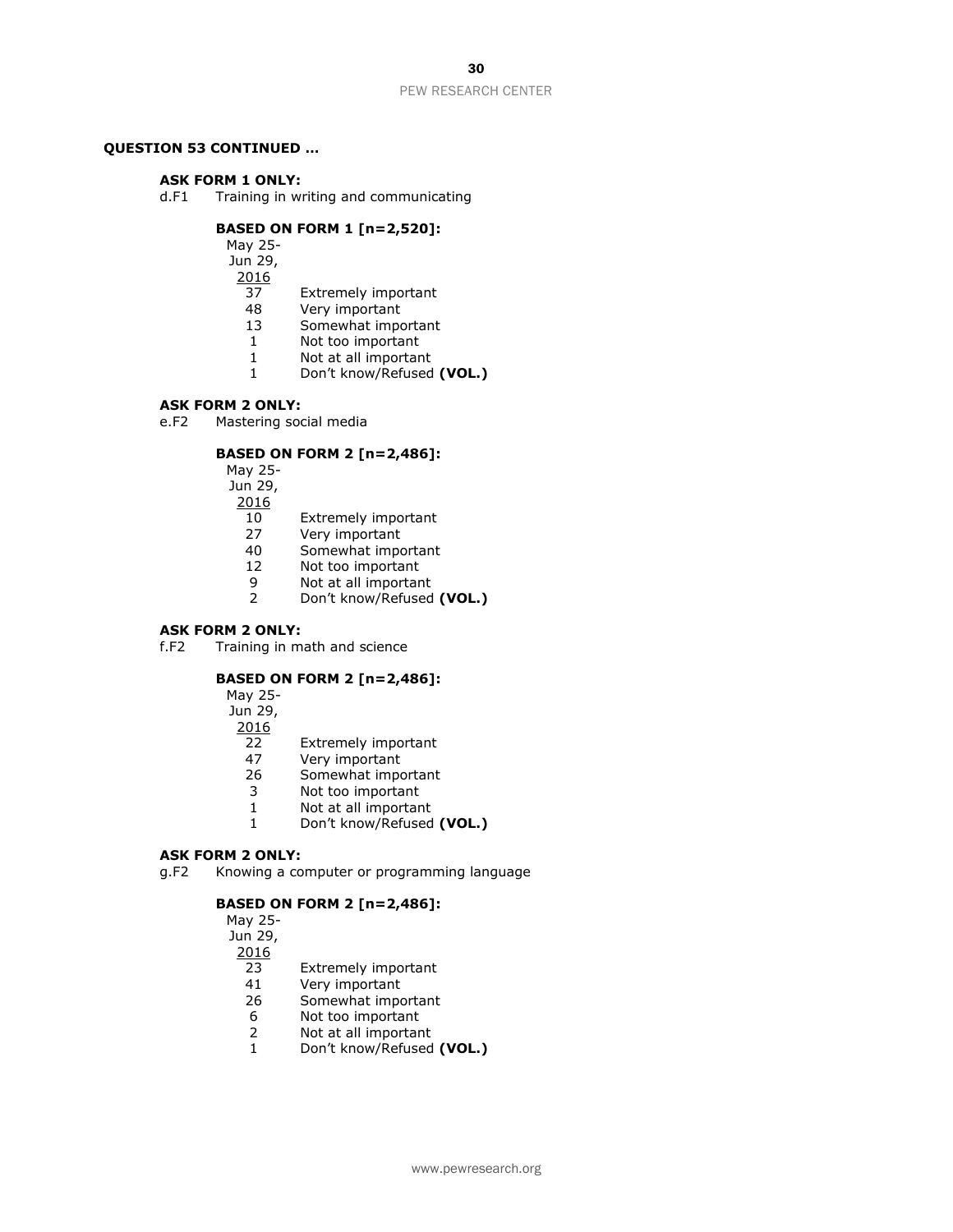## **QUESTION 53 CONTINUED …**

#### **ASK FORM 2 ONLY:**

h.F2 Being able to work with people from many different backgrounds

## **BASED ON FORM 2 [n=2,486]:**

May 25- Jun 29,

2016

- 35 Extremely important
- 49 Very important
- 12 Somewhat important
- 2 Not too important
- 1 Not at all important
- 1 Don't know/Refused **(VOL.)**

**READ IF EMPLOYED AND HAS ONLY ONE JOB OR HAS MULTIPLE JOBS AND CONSIDERS ONE TO BE THE PRIMARY JOB (Q16=1 OR Q17=1):** Now thinking again about your **(IF Q16=1:** own job**/IF Q17=1:**  primary job**)** …

#### **ASK IF EMPLOYED AND HAS ONLY ONE JOB OR HAS MULTIPLE JOBS AND CONSIDERS ONE TO BE THE PRIMARY JOB (Q16=1 OR Q17=1):**

- Q.54 How important is it that you have each of the following skills to do your job? First [**INSERT ITEM, RANDOMIZE; ITEM f. SHOULD ALWAYS COME AFTER ITEM e.]** is it extremely important, very important, somewhat important, not too important or not at all important that you have this skill in order to do your job. How about **[NEXT ITEM]**? **[REPEAT FOR THE 2ND AND 3RD ITEMS, AND THEN IF NECESSARY]:** is it extremely important, very important, somewhat important, not too important or not at all important that you have this skill in order to do your job?
	- a. Interpersonal skills such as patience and compassion and getting along with people

#### **BASED ON EMPLOYED AND HAS ONLY ONE JOB OR HAS MULTIPLE JOBS AND CONSIDERS ONE TO BE THE PRIMARY JOB (Q16=1 OR Q17=1) [n=3,016]:** May 25-

- Jun 29,
- 2016
- 50 Extremely important
- 40 Very important
- 8 Somewhat important
- 1 Not too important
- 1 Not at all important<br>  $*$  Dep't know (Petused
- Don't know/Refused (VOL.)
- b. Good written and spoken communications skills

# **BASED ON EMPLOYED AND HAS ONLY ONE JOB OR HAS MULTIPLE JOBS AND CONSIDERS ONE TO BE THE PRIMARY JOB (Q16=1 OR Q17=1) [n=3,016]:**

May 25-

Jun 29,

- 2016
- 45 Extremely important
- 44 Very important
- 10 Somewhat important
- 1 Not too important
- 1 Not at all important
- \* Don't know/Refused **(VOL.)**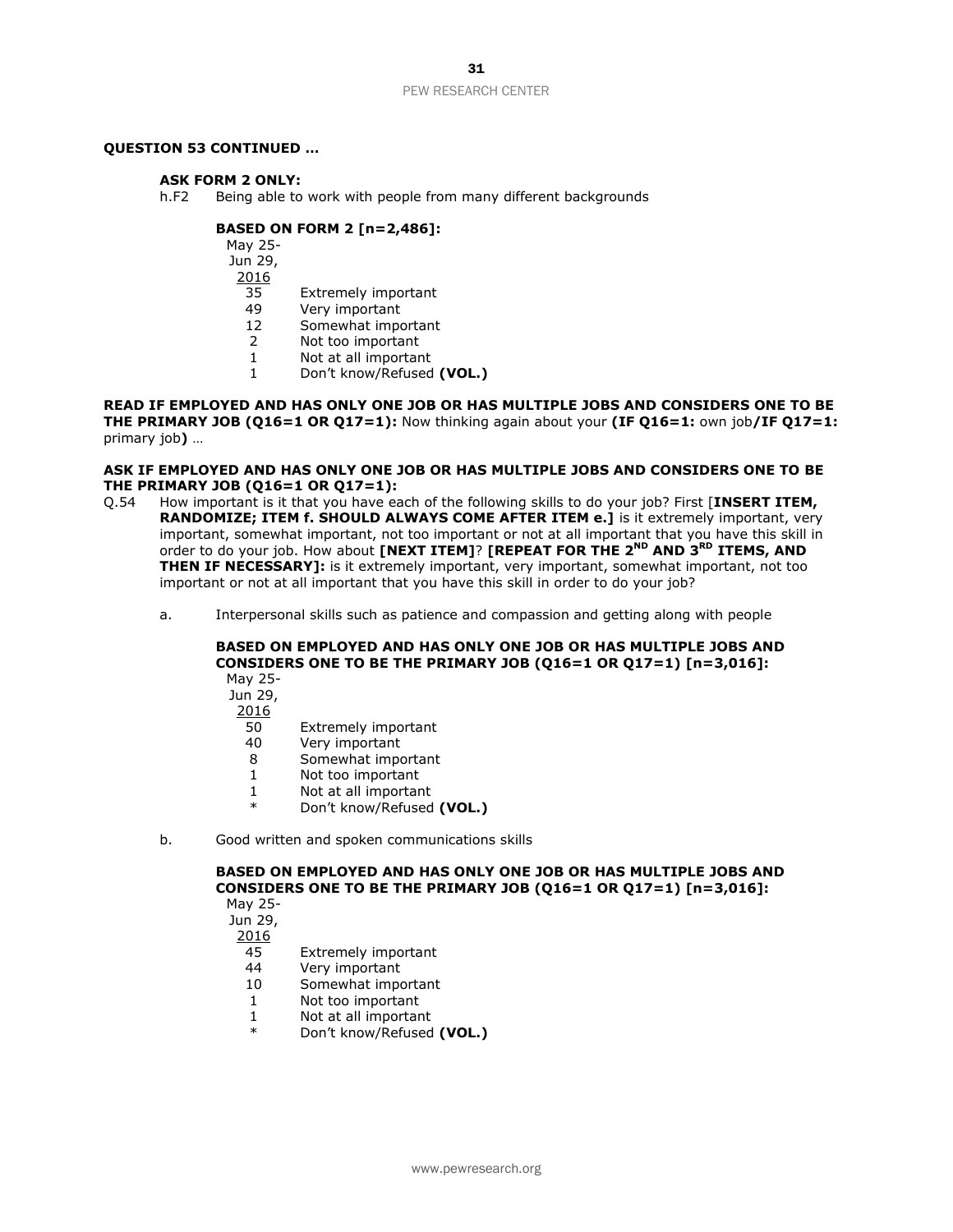#### **QUESTION 54 CONTINUED …**

c. Management or leadership skills

#### **BASED ON EMPLOYED AND HAS ONLY ONE JOB OR HAS MULTIPLE JOBS AND CONSIDERS ONE TO BE THE PRIMARY JOB (Q16=1 OR Q17=1) [n=3,016]:** May 25-

Jun 29,

- 2016
	- 30 Extremely important<br>40 Verv important
	- Very important
	- 23 Somewhat important<br>4 Not too important
	- Not too important
	- 3 Not at all important<br>\* Den't know (Petused
	- Don't know/Refused **(VOL.)**
- d. The ability to operate, build or repair machinery or equipment

#### **BASED ON EMPLOYED AND HAS ONLY ONE JOB OR HAS MULTIPLE JOBS AND CONSIDERS ONE TO BE THE PRIMARY JOB (Q16=1 OR Q17=1) [n=3,016]:** May 25-

Jun 29,

- 2016
- 12 Extremely important
- 18 Very important
- 19 Somewhat important
- 17 Not too important
- 34 Not at all important
- Don't know/Refused (VOL.)
- e. Basic computer skills, such as word processing or creating spreadsheets

# **BASED ON EMPLOYED AND HAS ONLY ONE JOB OR HAS MULTIPLE JOBS AND CONSIDERS ONE TO BE THE PRIMARY JOB (Q16=1 OR Q17=1) [n=3,016]:**

May 25-

Jun 29,

- 2016
- 28 Extremely important
- 31 Very important
- 22 Somewhat important
- 8 Not too important<br>10 Not at all importan
- Not at all important
- Don't know/Refused (VOL.)
- f. High level math, analytical or computer skills

# **BASED ON EMPLOYED AND HAS ONLY ONE JOB OR HAS MULTIPLE JOBS AND CONSIDERS ONE TO BE THE PRIMARY JOB (Q16=1 OR Q17=1) [n=3,016]:**

May 25-

Jun 29,

- 14 Extremely important
- 25 Very important
- 35 Somewhat important
- 15 Not too important
- 12 Not at all important
- \* Don't know/Refused **(VOL.)**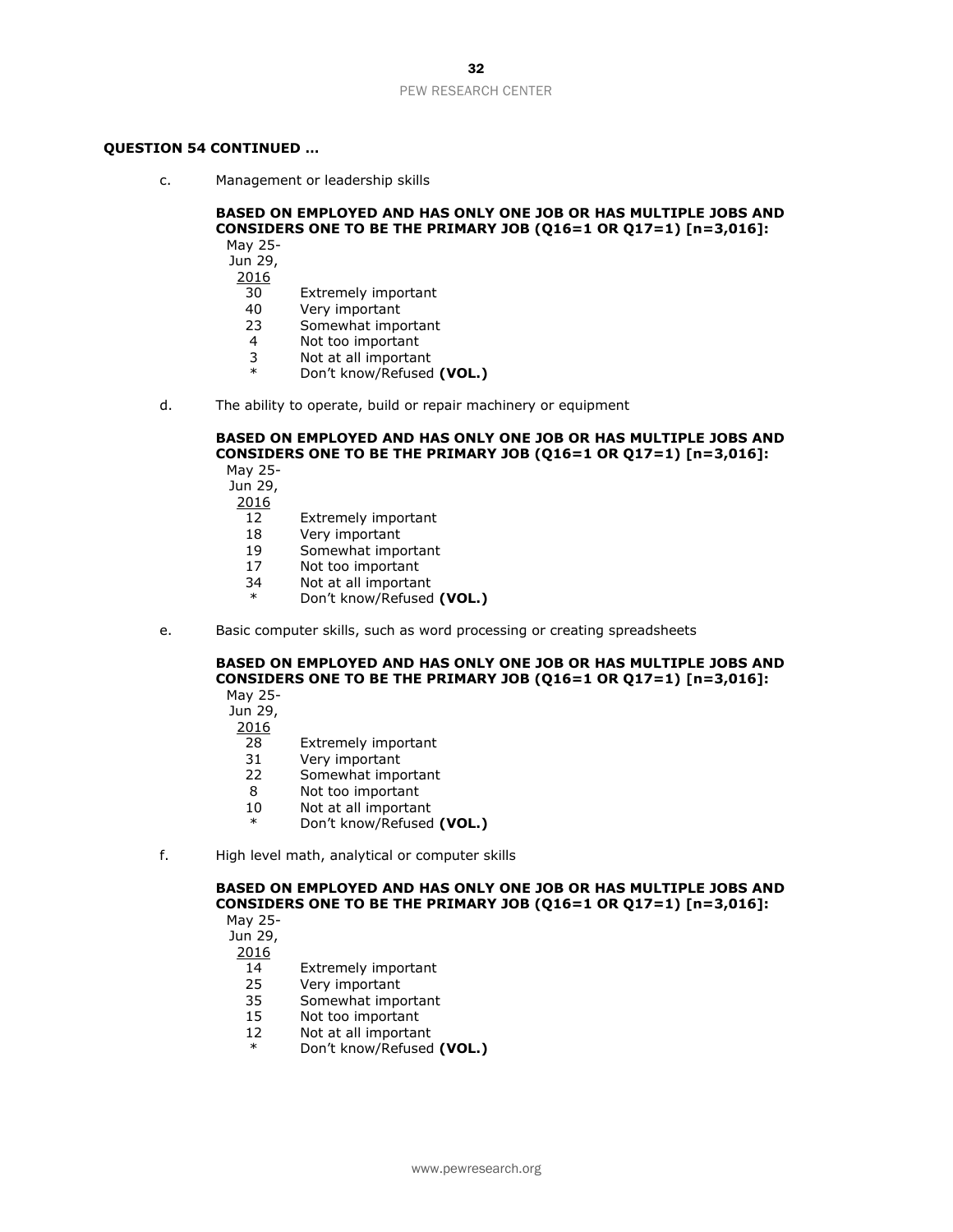## **QUESTION 54 CONTINUED …**

g. Critical thinking skills such as evaluating facts and making informed decisions

#### **BASED ON EMPLOYED AND HAS ONLY ONE JOB OR HAS MULTIPLE JOBS AND CONSIDERS ONE TO BE THE PRIMARY JOB (Q16=1 OR Q17=1) [n=3,016]:** May 25-

Jun 29,

- 2016
	- 46 Extremely important<br>40 Verv important
	- Very important
	- 10 Somewhat important
	- 2 Not too important
	- 1 Not at all important
	- \* Don't know/Refused **(VOL.)**
- h. The ability to do physical or manual work or use hand tools

#### **BASED ON EMPLOYED AND HAS ONLY ONE JOB OR HAS MULTIPLE JOBS AND CONSIDERS ONE TO BE THE PRIMARY JOB (Q16=1 OR Q17=1) [n=3,016]:** May 25-

Jun 29,

- 2016 20 Extremely important
- 25 Very important
- 21 Somewhat important
- 12 Not too important
- 
- 22 Not at all important<br>  $*$  Don't know/Pofused Don't know/Refused (VOL.)

# **INSTRUCTIONS FOR Q.55:**

- **IF ONLY ONE ITEM WAS RANKED 'EXTREMELY IMPORTANT' IN Q54, INSERT THAT ITEM;**
- **IF MORE THAN ONE ITEM WAS RANKED 'EXTREMELY IMPORTANT' IN Q54, INSERT ONE RANDOMLY SELECTED ITEM THAT R CONSIDERS EXTREMELY IMPORTANT;**
- **IF NONE WAS RANKED 'EXTREMELY IMPORTANT' IN Q54 AND ONLY ONE ITEM WAS RANKED 'VERY IMPORTANT' IN Q54, INSERT THAT ITEM;**
- **IF NONE WAS RANKED 'EXTREMELY IMPORTANT' IN Q54 AND MORE THAN ONE ITEM WAS RANKED 'VERY IMPORTANT', INSERT ONE RANDOMLY SELECTED ITEM THAT R CONSIDERS VERY IMPORTANT.**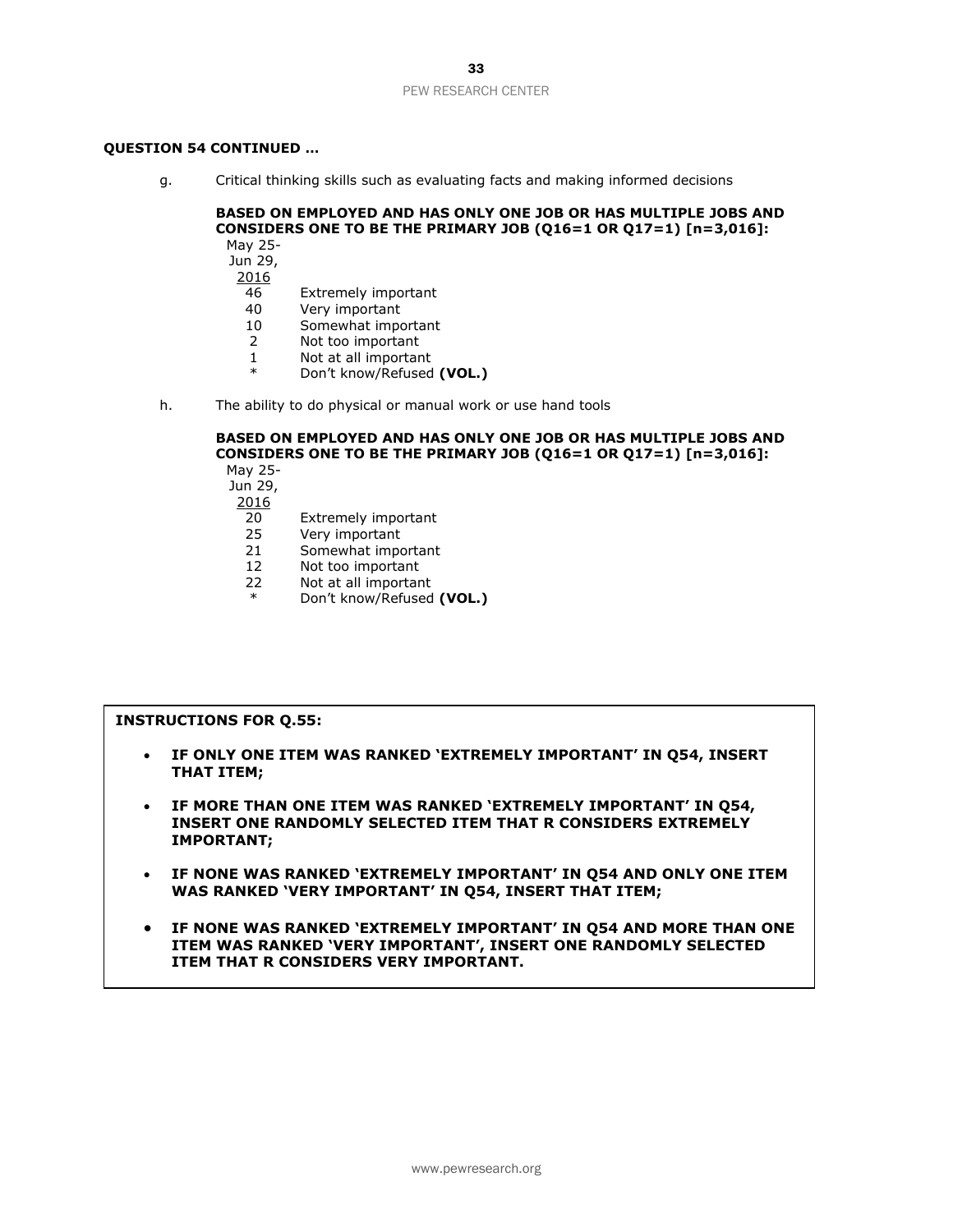#### **ASK IF RESPONDENT CHOSE '1' EXTREMELY IMPORTANT FOR AT LEAST ONE ITEM IN Q.54 OR IF R DID NOT CHOOSE '1' FOR ANY ITEM IN Q.54 BUT CHOSE '2' VERY IMPORTANT FOR AT LEAST ONE ITEM IN Q.54:**

Q.55 Where did you learn **[INSERT SELECTED ITEM FROM Q.54]**, was it mainly **[READ AND RANDOMIZE 1-3, 4 ALWAYS COME LAST]**?

> **BASED ON THOSE WHO CHOSE '1' EXTREMELY IMPORTANT FOR AT LEAST ONE ITEM IN Q.54 OR IF THEY DID NOT CHOOSE '1' FOR ANY ITEM IN Q.54 THEY CHOSE '2' VERY IMPORTANT FOR AT LEAST ONE ITEM IN Q.54 [n=3,002]:**

May 25-

Jun 29,

2016

- 20 In your formal education
- 43 Through work experience or on-the-job training
- 6 In specialized training that you received outside of work or school<br>20 Taught myself/Life experience/Family/Born with it (VOL.)
- 20 Taught myself/Life experience/Family/Born with it **(VOL.)**
- 7 Some combination **(VOL.)**
- 1 Religion **(VOL.)**
- 2 Or some other way **(SPECIFY)**
- 1 Don't know/Refused **(VOL.)**

# **ASK FORM 1 IF EMPLOYED (E3=1,2):**

Q.56F1 In the past 12 months, have you taken a class or gotten extra training for a license or certification, or not?

#### **BASED ON FORM 1 EMPLOYED (E3=1,2) [n=1,542]:**

May 25-

Jun 29,

 $\frac{2016}{30}$ 

Yes, have gotten training

70 No, have not

0 Don't know/Refused **(VOL.)**

#### **ASK FORM 2 IF EMPLOYED (E3=1,2):**

Q.57F2 In the past 12 months, have you taken a class or gotten extra training to learn, maintain or improve job skills, or not?

# **BASED ON FORM 2 EMPLOYED (E3=1,2) [n=1,554]:**

May 25-

Jun 29,

2016

45 Yes, have gotten training<br>55 No, have not

No, have not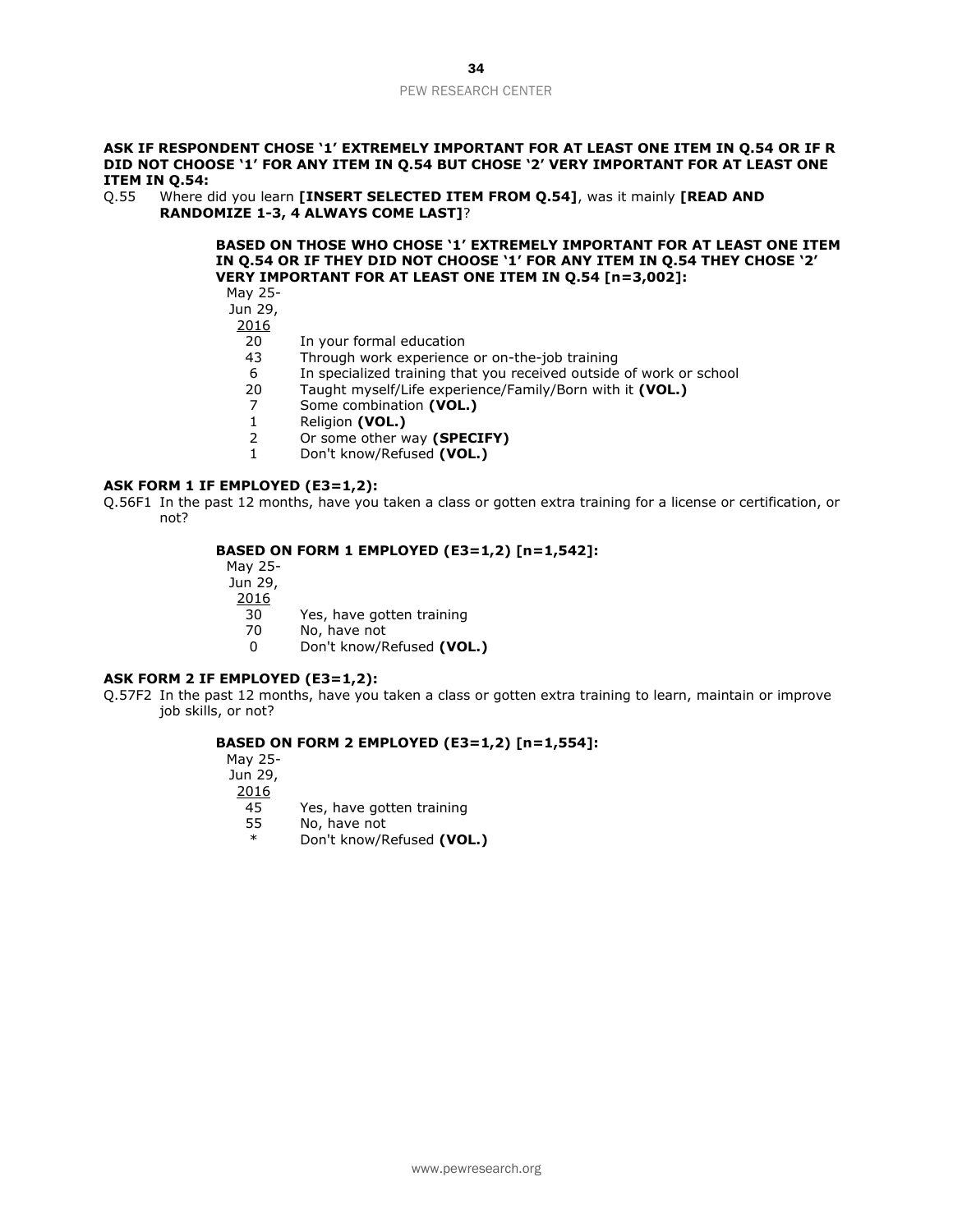# **ASK IF HAS TAKEN A CLASS OR GOTTEN EXTRA TRAINING (Q56F1=1 OR Q57F2=1):**

- Q.58 Here are some reasons why some people may have taken a class or gotten extra training **(IF Q56F1=1:** for a license or certification**/IF Q57F2=1:** to learn, maintain, or improve job skills**)** in the past 12 months. For each one, please tell me whether it applies to you or not. (First/Next) **[READ AND RANDOMIZE; ITEM D ALWAYS COMES AFTER ITEM A] [READ IF NECESSARY**: Does this apply to you or not?**]**
	- a. You needed it in order to be promoted

# **BASED ON HAS TAKEN A CLASS OR GOTTEN EXTRA TRAINING (Q56F1=1 OR Q57F2=1) [n=1,208]:**

May 25- Jun 29, 2016 25 Yes, applies<br>75 No. does not No, does not \* Don't know/Refused **(VOL.)**

b. You needed it in order to earn more money

# **BASED ON HAS TAKEN A CLASS OR GOTTEN EXTRA TRAINING (Q56F1=1 OR Q57F2=1) [n=1,208]:**

May 25- Jun 29, 2016 34 Yes, applies 65 No, does not \* Don't know/Refused **(VOL.)**

c. Your employer required you to do this

# **BASED ON HAS TAKEN A CLASS OR GOTTEN EXTRA TRAINING (Q56F1=1 OR Q57F2=1) [n=1,208]:**

May 25- Jun 29, 2016 52 Yes, applies 48 No, does not \* Don't know/Refused **(VOL.)**

d. You needed it in order to get a new job

# **BASED ON HAS TAKEN A CLASS OR GOTTEN EXTRA TRAINING (Q56F1=1 OR Q57F2=1) [n=1,208]:**

May 25- Jun 29, 2016 26 Yes, applies 74 No, does not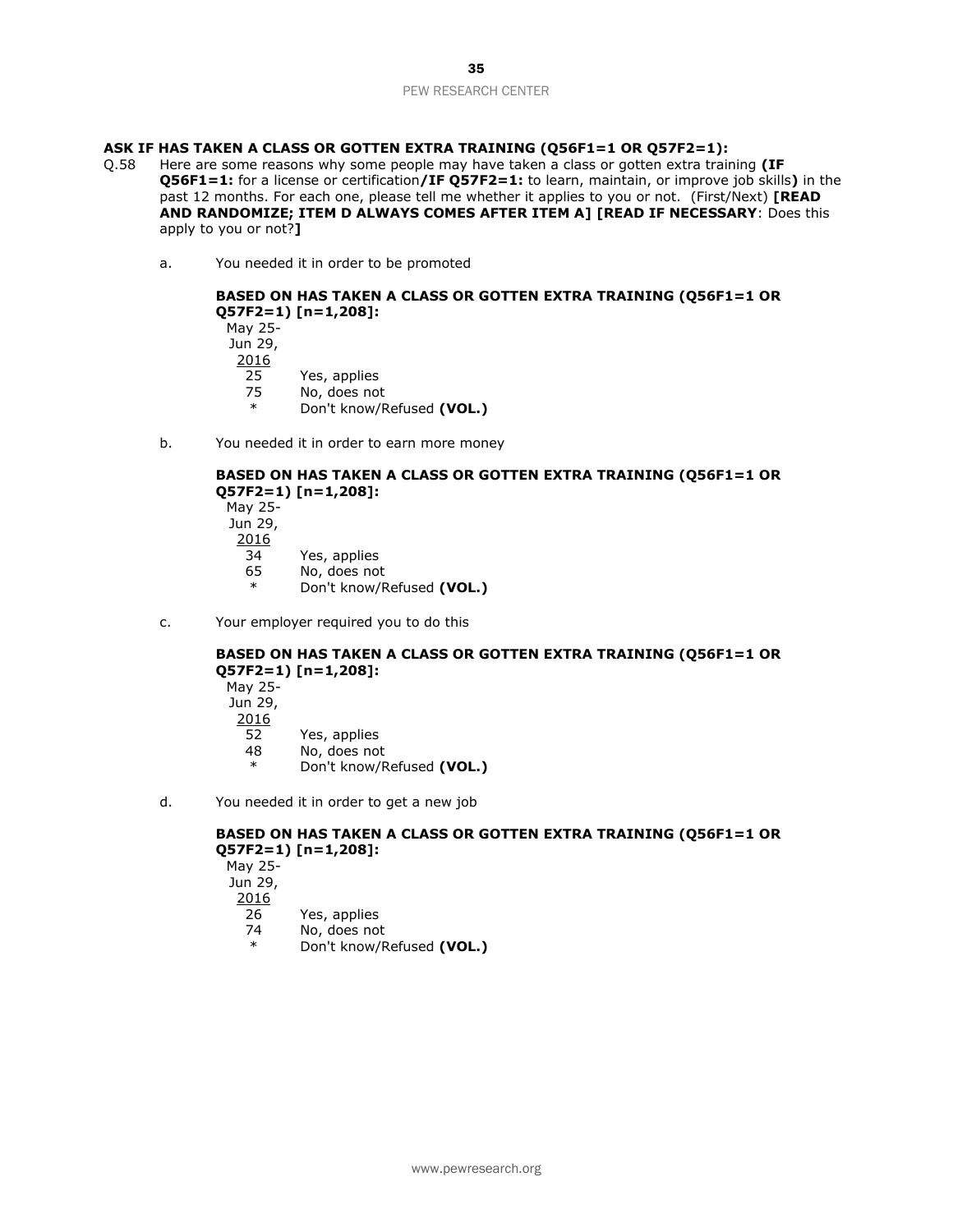# **ASK IF HAS NOT TAKEN A CLASS OR GOTTEN EXTRA TRAINING (Q56F1=2 OR Q57F2=2):**

Q.59 Is that because you didn't need it to advance in your job or career or for some other reason?

# **BASED ON HAS NOT TAKEN A CLASS OR GOTTEN EXTRA TRAINING (Q56F1=2 OR Q57F2=2) [n=1,885]:**

- May 25-
- Jun 29,
- 2016
	- 74 Didn't need it<br>25 Some other re
	- Some other reason
	- 1 Don't know/Refused **(VOL.)**

## **ASK IF Q.59=2:**

- Q.59 Here are some reasons why some people may not have taken a class or gotten extra training **(IF Q56F1=2:** for a license or certification**/IF Q57F2=2:** to learn, maintain, or improve job skills**)** in the past 12 months. For each one, please tell me whether this is a reason or not a reason for you. (First/Next) **[READ AND RANDOMIZE] [REPEAT IF NECESSARY**: Is this a reason or not a reason for you?**]**
	- a. You couldn't afford it

# **BASED ON Q59=2 [n=452]:**

May 25- Jun 29, 2016 45 Yes, this is a reason<br>55 No. this is not a reas

- 55 No, this is not a reason<br> $*$  Don't know/Pefused (V Don't know/Refused (VOL.)
- b. You didn't know this type of class or training was available

# **BASED ON Q59=2 [n=452]:**

- May 25- Jun 29, 2016
	- 26 Yes, this is a reason
	- 74 No, this is not a reason
	- \* Don't know/Refused **(VOL.)**
- c. You couldn't take time off from work or from other responsibilities

# **BASED ON Q59=2 [n=452]:**

May 25- Jun 29, 2016 57 Yes, this is a reason 43 No, this is not a reason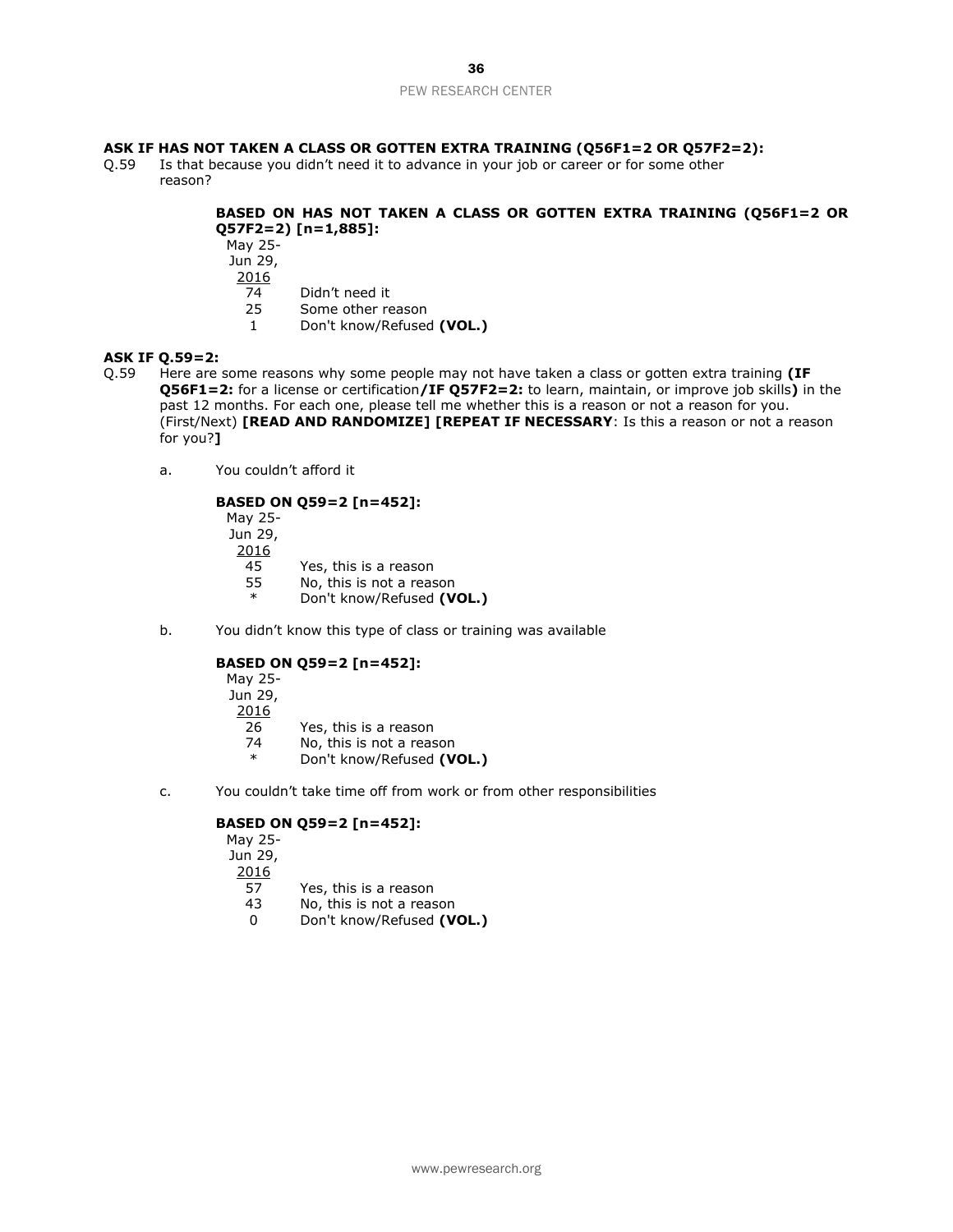# **ASK IF NOT EMPLOYED AND LOOKING FOR WORK OR A DISCOURAGED WORKER (E6=1 OR E6A=2):**

Q.60 In the past 12 months, have you taken a class or gotten extra training to help you get a job?

# **BASED ON NOT EMPLOYED AND LOOKING FOR WORK OR A DISCOURAGED WORKER (E6=1 OR E6A=2) [n=309]:**

May 25- Jun 29, 2016 26 Yes, have gotten training 74 No, have not

1 Don't know/Refused **(VOL.)**

## **ASK IF HAS NOT TAKEN A CLASS OR GOTTEN EXTRA TRAINING (Q.60=2):**

- Q.61 Here are some reasons why some people may not have taken a class or gotten extra training in the past 12 months. For each one, please tell me whether this is a reason or not a reason for you (First/Next) **[READ AND RANDOMIZE] [REPEAT IF NECESSARY**: Is this a reason or not a reason for you?
	- a. You couldn't afford it

# **BASED ON HAS NOT TAKEN A CLASS OR GOTTEN EXTRA TRAINING (Q.60=2) [n=224]:**

May 25- Jun 29, 2016 64 Yes, this is a reason

- 35 No, this is not a reason
- 1 Don't know/Refused **(VOL.)**
- b. You didn't know this type of class or training was available

# **BASED ON HAS NOT TAKEN A CLASS OR GOTTEN EXTRA TRAINING (Q.60=2) [n=224]:**

- May 25- Jun 29,
- 2016
	- 35 Yes, this is a reason
	- 62 No, this is not a reason
	- 3 Don't know/Refused **(VOL.)**
- c. You couldn't take time off from other responsibilities

# **BASED ON HAS NOT TAKEN A CLASS OR GOTTEN EXTRA TRAINING (Q.60=2) [n=224]:**

May 25- Jun 29, 2016 55 Yes, this is a reason 43 No, this is not a reason 2 Don't know/Refused **(VOL.)**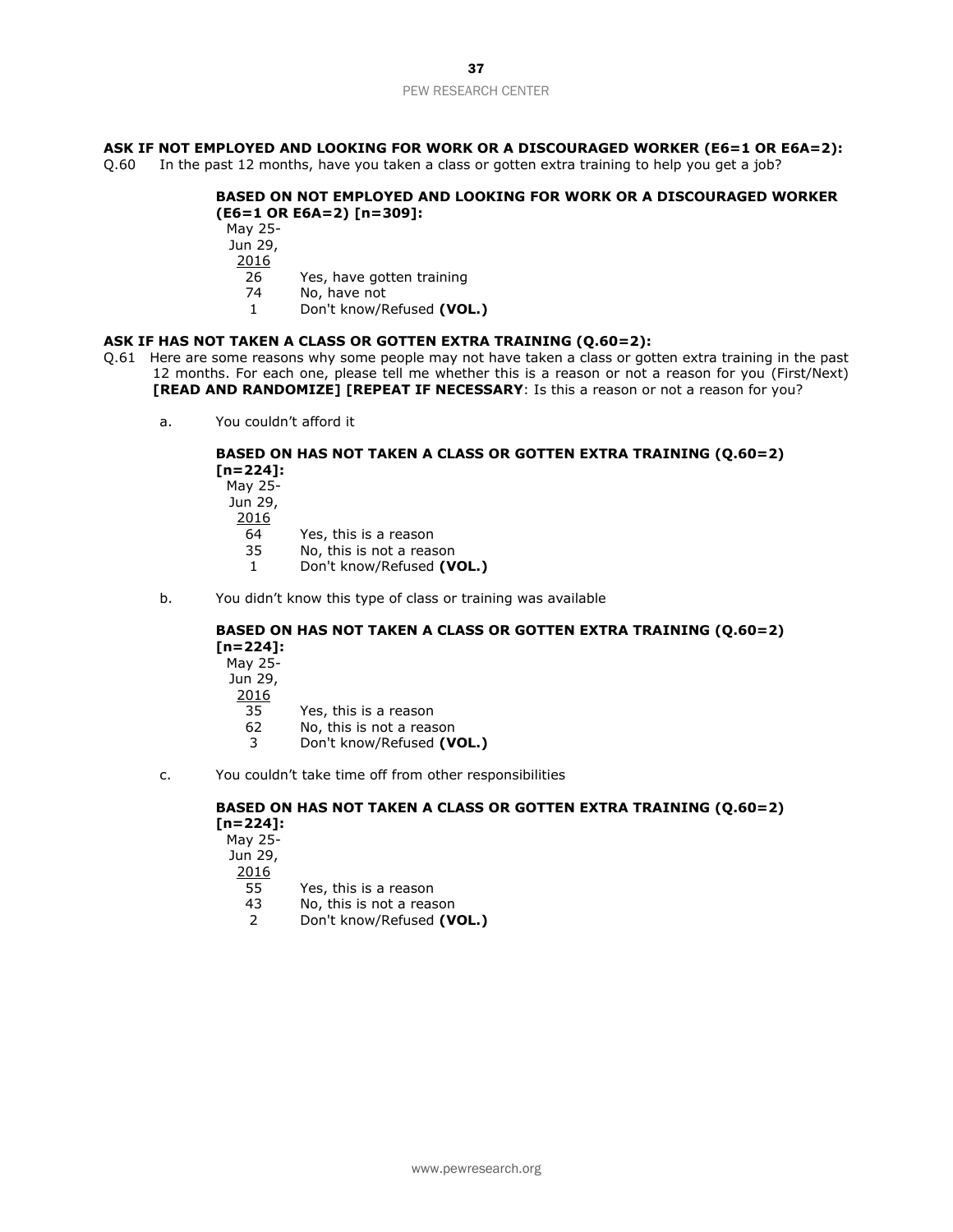# **ASK ALL:**

(IF MARITAL=2-9: Are you/IF MARITAL=1: Are you, or is your spouse,) a member of a labor union?

## **BASED ON INTERVIEWS CONDUCTED JUNE 1 AND LATER [n=4,003]:**

May 25-

Jun 29,

2016

- 10 NET Respondent and/or spouse in union<br>7 Yes, respondent is
	- 7 Yes, respondent is<br>3 Yes, spouse is
	- 3 Yes, spouse is
- 1 Yes, both<br>89 No, neither a
- No, neither are
- 1 Don't know/Refused **(VOL.)**

www.pewresearch.org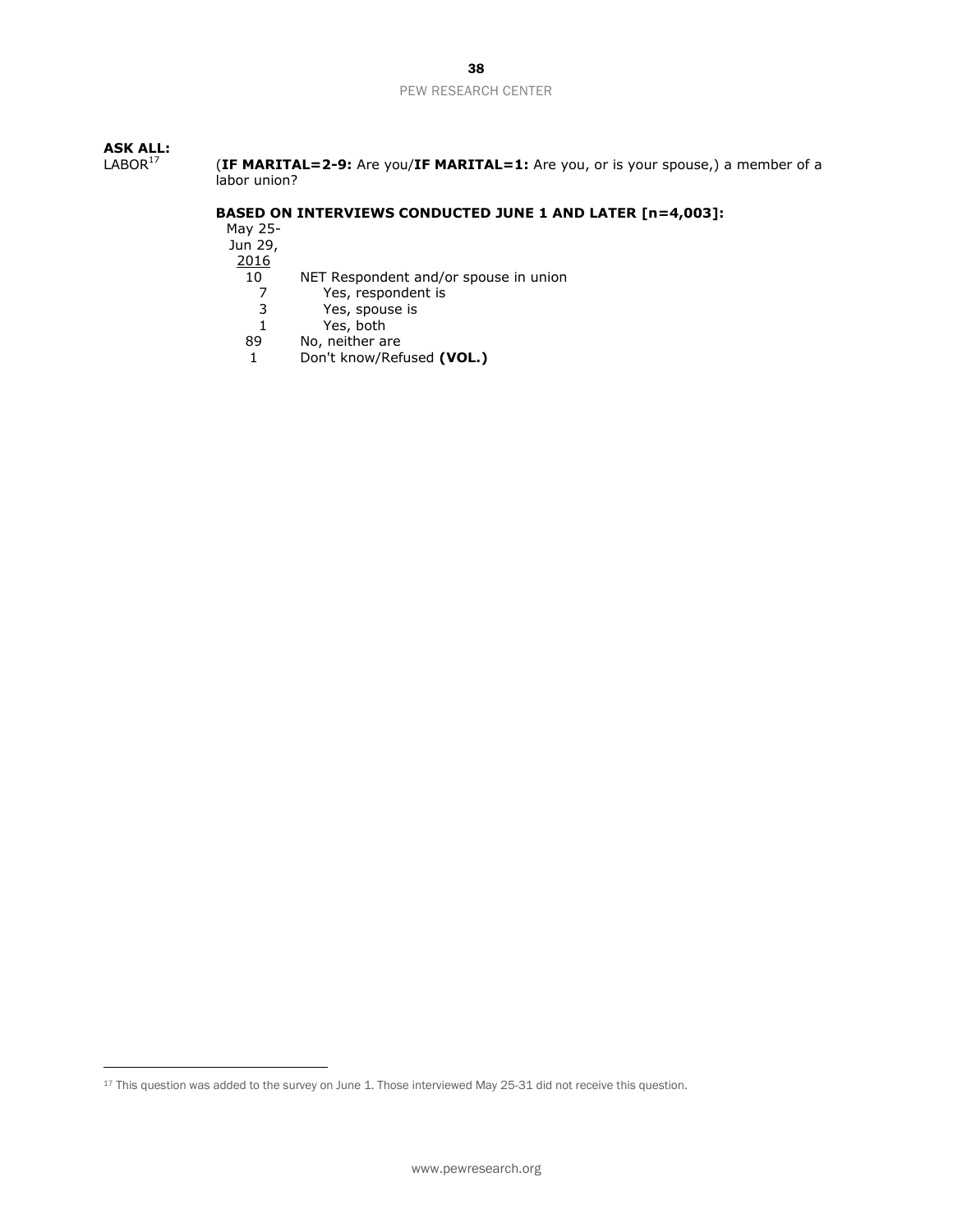#### **PEW RESEARCH CENTER/MARKLE FOUNDATION FUTURE OF WORK OMNIBUS POLITICAL SURVEY FINAL TOPLINE September 1-4, 2016**

# **NOTE: ALL NUMBERS ARE PERCENTAGES. THE PERCENTAGES LESS THAN .5% ARE REPLACED BY AN ASTERISK (\*). COLUMNS/ROWS MAY NOT TOTAL 100% DUE TO ROUNDING.**

|                   | <b>Sample Size</b> | Margin of error at<br>95% confidence level |
|-------------------|--------------------|--------------------------------------------|
| U.S. adults       | 1,004              | $+/-$ 3.8% points                          |
| Registered voters | 815                | $+/- 4.3%$ points                          |

# **PEW.3-4 HELD FOR FUTURE RELEASE**

#### **ASK ALL:**

PEW.1 Of the following issues, which one would you say is most important to your vote for president this year **[READ AND RANDOMIZE]**?

|               |                           | Registered    |
|---------------|---------------------------|---------------|
| Total         |                           | voters        |
| 35            | The economy               | 37            |
| 18            | Health care               | 18            |
| 15            | Terrorism                 | 14            |
| 13            | Immigration [OR]          | 13            |
| 13            | Gun policy                | 13            |
| 2             | Other (VOL.)              | 3             |
| 2             | None of these (VOL.)      | $\mathcal{P}$ |
| $\mathcal{P}$ | Don't know/Refused (VOL.) | $\ast$        |

#### **ASK ALL:**

PEW.2 Thinking specifically about ECONOMIC issues, which of the following would you say is most important to your vote for president this year **[READ AND RANDOMIZE]**?

|       |                            | Registered |
|-------|----------------------------|------------|
| Total |                            | voters     |
| 25    | The job situation          | 22         |
| 21    | Income inequality          | 20         |
| 19    | The federal budget deficit | 23         |
| 16    | Tax reform                 | 17         |
| 10    | Rising prices [OR]         | 9          |
| 6     | Global trade               | 6          |
| 1     | Other (VOL.)               | 1          |
|       | None of these (VOL.)       | $\ast$     |
| 2     | Don't know/Refused (VOL.)  |            |
|       |                            |            |